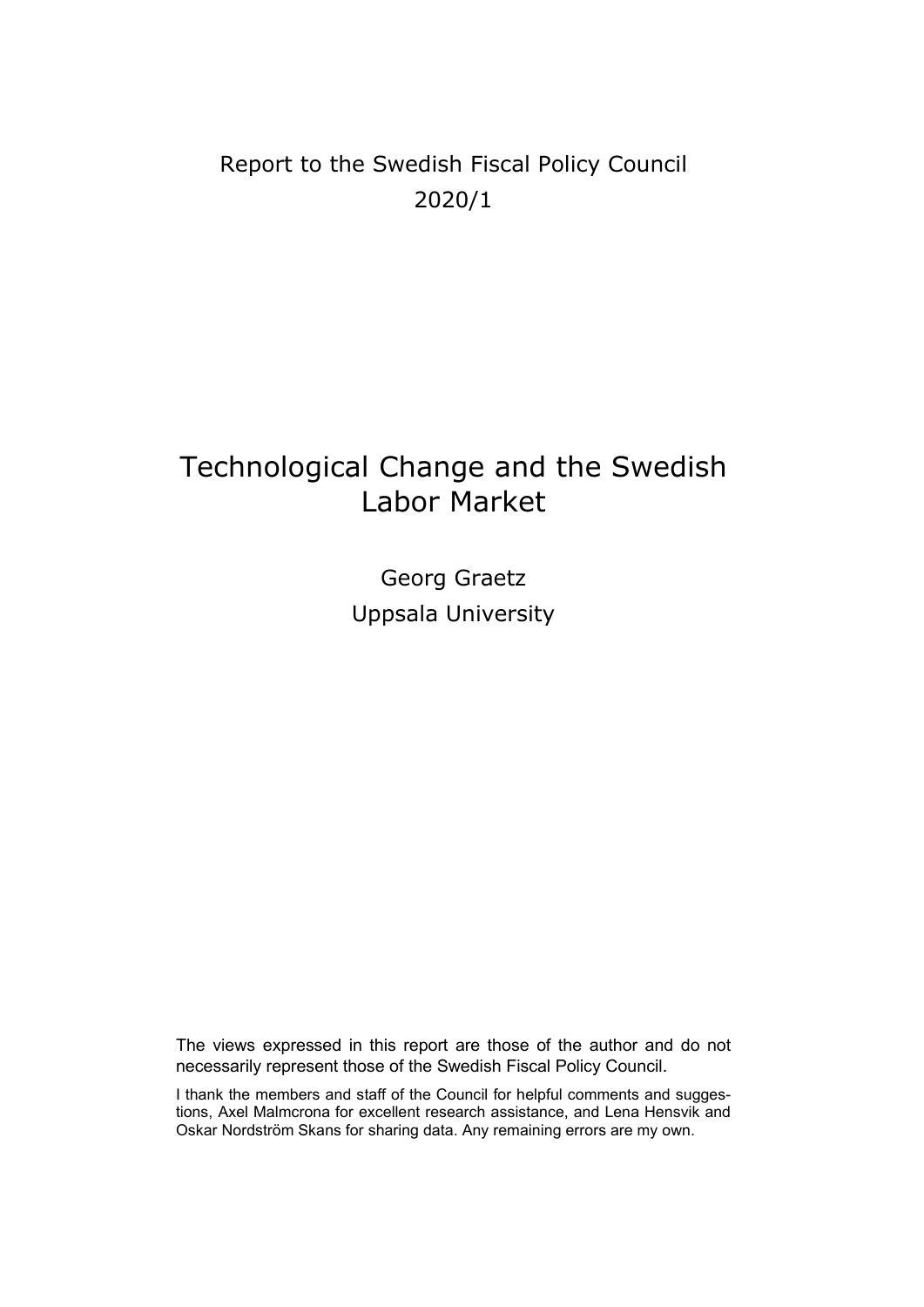The Swedish Fiscal Policy Council is a government agency. Its remit is to conduct an independent evaluation of the Government's fiscal policy. The Council fulfils its tasks primarily through the publication of the report Swedish Fiscal Policy, which is presented to the Government once a year. The report is used by the Riksdag as a basis for its evaluation of the Government's policy. The Council also arranges conferences. In the series Studier i finanspolitik (Studies in fiscal policy), it publishes in-depth studies of different aspects of fiscal policy.

Finanspolitiska rådet Box 3273 SE–103 65 Stockholm Kungsgatan 12–14 Phone: 08-453 59 90 Fax: 08-453 59 64 info@finanspolitiskaradet.se www.finanspolitiskaradet.se

ISSN 1654-8000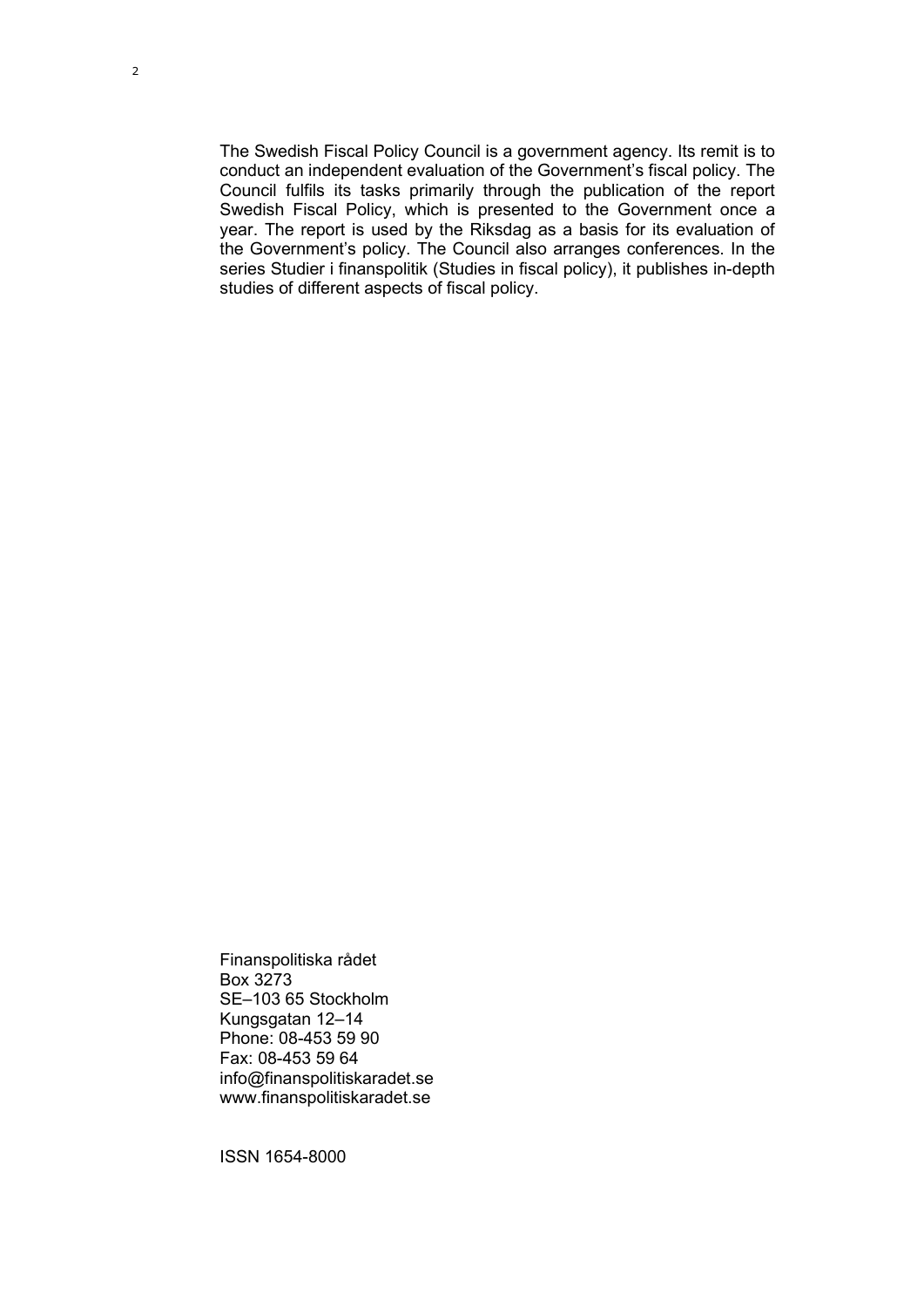# **Contents**

| The rise in the college premium in the US and the case for skill-biased |
|-------------------------------------------------------------------------|
|                                                                         |
|                                                                         |
|                                                                         |
|                                                                         |
|                                                                         |
|                                                                         |
|                                                                         |
| Summary and interpretation of employment and inequality trends 17       |
| The occupation-level and regional impacts of technological change 18    |
|                                                                         |
| Task-biased technological change and occupational wage inequality20     |
|                                                                         |
|                                                                         |
|                                                                         |
|                                                                         |
|                                                                         |
|                                                                         |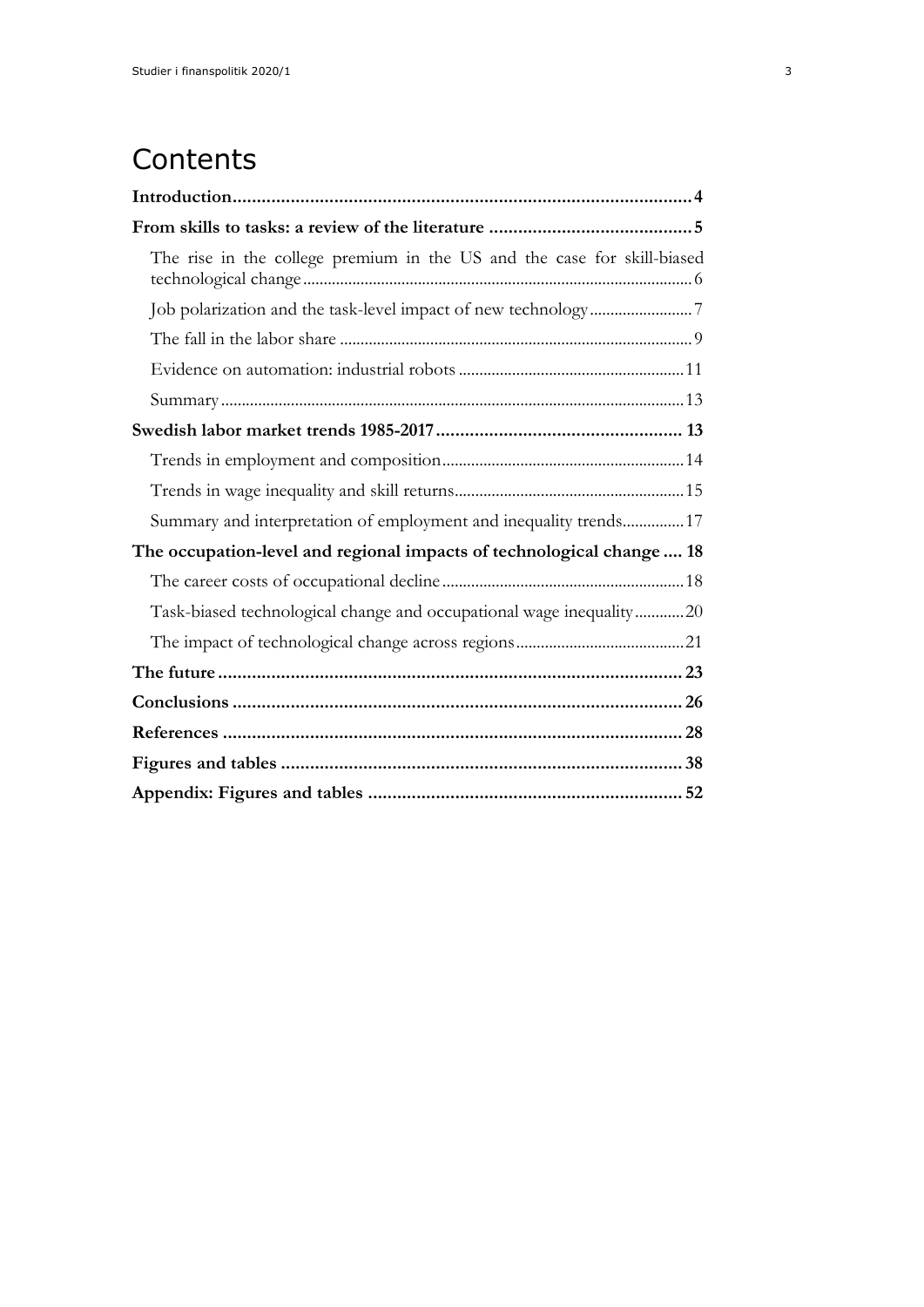## <span id="page-3-0"></span>Introduction

Fears that new technologies are about to put many if not most people out of work are once again a topic of conversation among academics, policy makers, and the public (Autor, 2015; Shiller, 2019). Economists agree that since the beginning of the Industrial Revolution, technology has largely been a blessing, causing a spectacular rise in incomes and standards of living (Jones, 2016). And while there were periods when many were adversely affected by technology induced disruption without gaining improved job opportunities or higher wages—especially in the first half of the 19th century (Frey, 2019)—in the medium and long term technological change has indeed brought about sustained growth in wages across the distribution, as well as job growth that has more than kept up with increases in population. However, recent advances in robotics and artificial intelligence lead some to claim that this time is different prospects for less-skilled workers may be deteriorating, as automation threatens to proceed at a higher pace (Brynjolfsson and McAfee, 2014; Ford, 2015), and the creation of new tasks appears to slow down (Acemoglu and Restrepo, 2019b). Others suggest that the demand for middle-skill workers—who have lost out from recent technological change—may well pick up again (Autor, 2015). Yet others question the ability of modern technologies such as machine learning and robotics to deliver sustained productivity growth (Gordon, 2012, 2014).

My aim in this report is to take stock of recent research into the effects of technology on the labor market; to assess to what extent the Swedish labor market has been affected by technological change in the past three decades, in particular with respect to the themes highlighted by the research; and to draw lessons for the future.

The Swedish economy has seen steady growth after recovering from the deep recession in the early 1990s, and has adopted new technologies such as information and communication technologies (ICT) and industrial robots at rates comparable to other developed countries (O'Mahony and Timmer, 2009; Graetz and Michaels, 2018). It is also known to have a vibrant start-up culture (Semuels, 2017). Finally, it is no exception in terms of sectoral shifts and occupational polarization. Thus, Sweden appears to be part of the group of economies that continue to push the technological frontier, and the question of technology's impact on the labor market is no less pressing here than elsewhere. $1$ 

I begin the report by reviewing recent research into the impact of technological change on the labor market in Section 2, with a focus on the experience of the US and other major economies, as well as on the evolution of theoretical frameworks to account for a variety of salient phenomena.

<span id="page-3-1"></span><sup>1</sup> Sweden is also no exception in terms of openness to trade, and has experienced increased import competition from China and other low-wage countries since the mid-1990s. A discussion of the effects this had on the Swedish labor market is beyond the scope of this report. There is evidence that import competition raised high-skill wages while having no effect on the wages of the less-skilled (Baziki, 2015); and that ICT facilitates the reallocation of workers across firms in response to increased import competition (Baziki, Ginja, and Milicevic, 2018).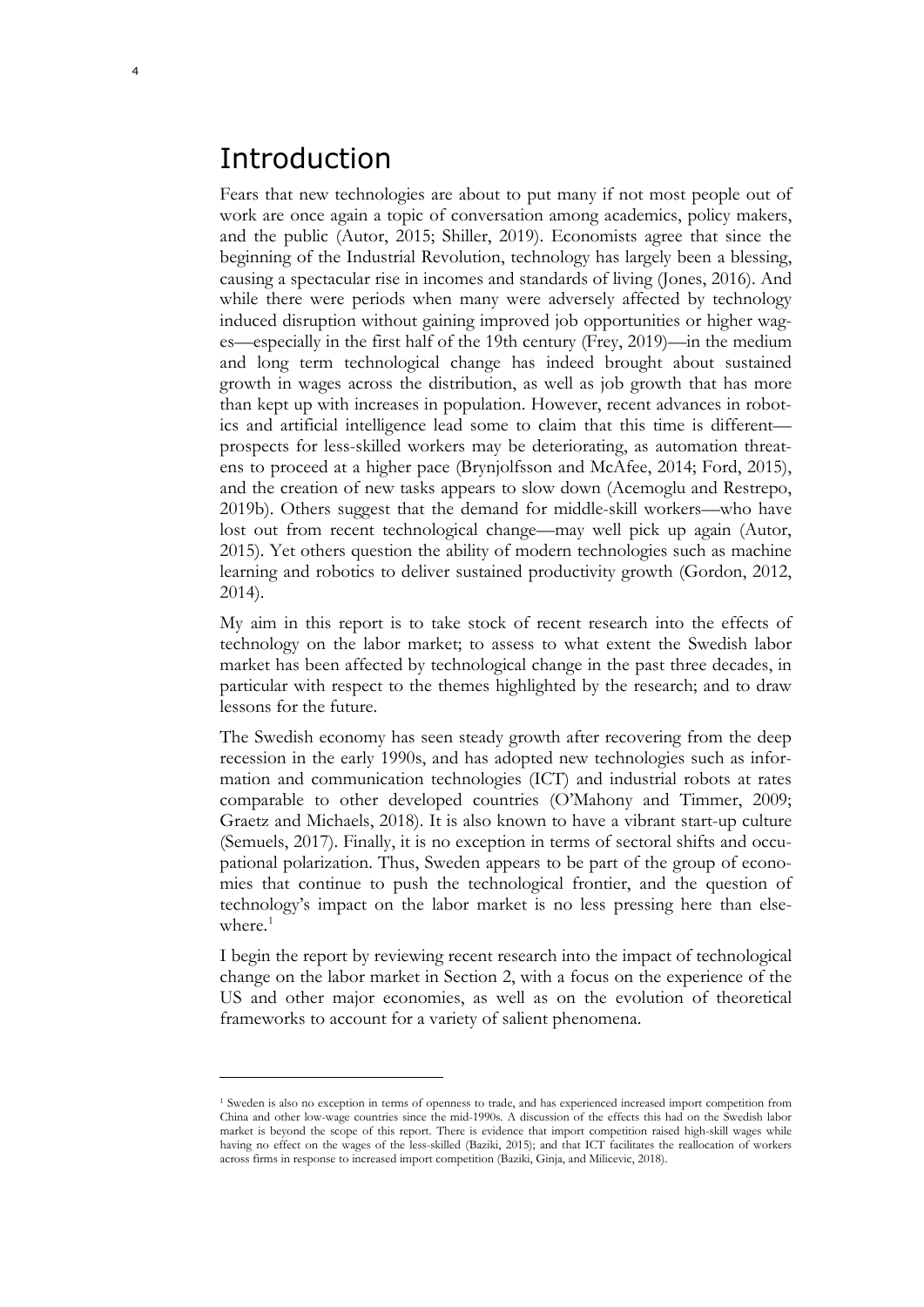I then present a series of Swedish labor market trends in Section 3, including the employment rate, the sectoral and occupational distribution of employment, and various measures of wage inequality, covering the period 1985-2017. I connect these findings to the experience of other countries as well as the theoretical frameworks discussed in Section 2.

In Section 4, I report on ongoing research that explores the occupation-level impact of technology in Sweden, including the consequences of occupational decline for workers' careers, and the impact of technological change on the occupational wage structure. I also explore how technology adoption varies across Swedish municipalities, and how this regional variation is associated with differences in employment growth, skill mix changes, and changes in industrial composition.

In Section 5, I review recent research into the future impact of technology, and how it applies to Sweden. Finally, I summarize my results and draw conclusions in Section 6.

# <span id="page-4-0"></span>From skills to tasks: a review of the literature

The impact of technological change on the economy is complex, difficult to predict, and often hard to grasp even in hindsight. There are perhaps only two statements that can be made with confidence: first, that new technologies increase productivity, and second, that they cause disruption. Beyond that, there is much uncertainty. Technological change may favor the skilled over the unskilled or vice versa, so that inequality may increase or decline (perhaps even evolve in different directions in different parts of the distribution); automation may proceed unevenly across occupations; new jobs are created even as technology makes many jobs obsolete, with the net effect being unclear; the adoption of new technologies may require organizational changes, or a geographic reallocation of economic activity; finally, technology can affect market size, which in turn affects inequality.

A review of the research into technological change over the past 30 years confirms this wide range of possibilities. The following sub-sections trace out in roughly chronological order how the emphasis of the research has shifted, always motivated by new emerging phenomena. Section 2.1 focuses on the relationship between technological change and the skill premium. Section 2.2 discusses the uneven impact of new technologies across job tasks, and the resulting shifts in occupational employment. Section 2.3 reviews recent empirical work on the labor share, and asks to what extent its evolution may be driven by technology. And Section 2.4 investigates whether automation implies job losses, both empirically and theoretically.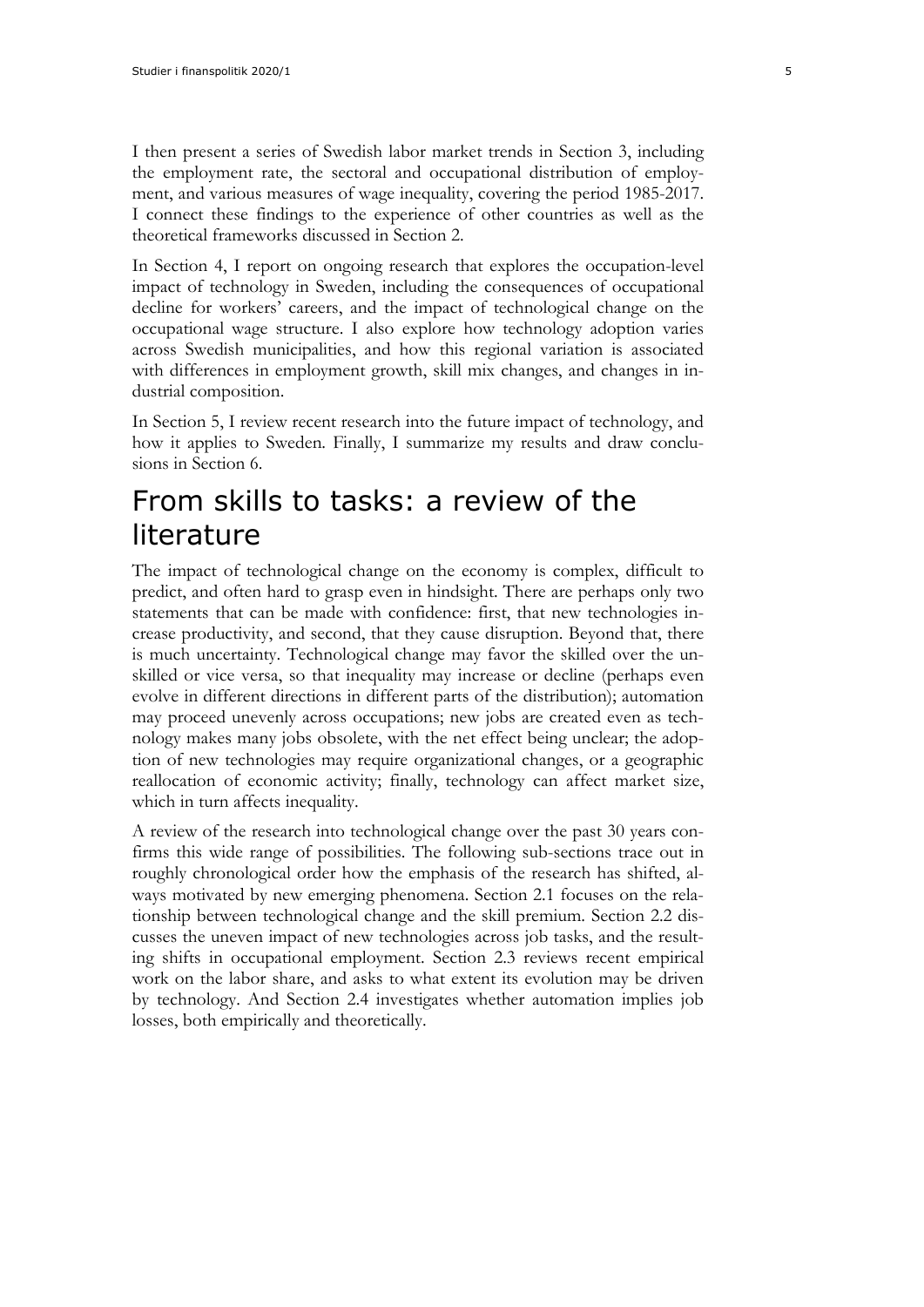### <span id="page-5-0"></span>The rise in the college premium in the US and the case for skill-biased technological change

Between 1980 and 2008, the college premium in the US doubled (Acemoglu and Autor, 2011). While in 1980, a worker in possession of a four-year college degree earned on average about 50 percent more than a comparable worker (in terms of gender, age, and race) with no more than a 12-year high school education, in 2008 the figure stood at nearly 100 percent. At the same time, collegeeducated labor had become relatively more abundant. In a basic supply-anddemand framework, this increased abundance by itself would imply a decrease in the college premium. The fact that the premium instead increased suggests that demand for college-educated workers has shifted up.<sup>[2,](#page-5-1) [3](#page-5-2)</sup>

There is a near-consensus among economists that the computer revolution the spread of information and communication technologies (ICT)—is the main factor behind the increased demand for skills.<sup>[4](#page-5-3)</sup> The idea is that ICT benefits skilled workers disproportionately, by making them more productive in tasks such as data processing, graphic design, or monitoring and managing production processes. Models of such skill-biased technological change (SBTC) perform well in explaining US data on relative quantities and prices of collegeeducated labor (Katz and Murphy, 1992; Krusell, Ohanian, Ros-Rull, and Violante, 2000).

Beyond time-series evidence, many aspects of cross-industry and individuallevel data from the US are consistent with SBTC. Industries that adopted computers the fastest also saw the largest increase in the wage bill shares of skilled workers (Autor, Katz, and Krueger, 1998). College-educated workers use computers at a higher rate than high-school graduates, and workers who use computers earn higher wages than comparable workers who do not (Krueger, 1993). While one may worry that other factors could give rise to the same patterns,<sup>[5](#page-5-4)</sup> SBTC has received further support from studies that take advantage of natural experiments to estimate the causal effects of ICT on the skill premium. Akerman, Gaarder, and Mogstad (2015) study the quasi-exogenous rollout of broadband internet in Norway and find that internet access causes an increase in the skill premium via a greater skill intensity of firms' production processes. Gaggl and Wright (2017) leverage a tax credit in the UK for causal identification and similarly find that ICT adoption benefits skilled labor.

Most developed countries have seen trends in skill premia and the supply of skilled labor similar to the ones in the US discussed here, and industry-level skill-upgrading follows highly similar patterns across countries (Berman,

<span id="page-5-1"></span><sup>2</sup> It is not necessary to assume a frictionless, perfectly competitive labor market, where each type of labor is paid its marginal product, to obtain this prediction. What is required is that in the medium to long run, wages respond to shifts in supply and demand in qualitatively the same way as in the frictionless, competitive benchmark. Many models of the labor market, including those assuming search frictions, collective bargaining, or some other form of market power, will satisfy this requirement.

<span id="page-5-2"></span><sup>&</sup>lt;sup>3</sup> There is some evidence that since 2008, the demand for skilled labor has not increased further, or even declined somewhat (Beaudry, Green, and Sand, 2016; Autor, Goldin, and Katz, 2020).

<span id="page-5-3"></span><sup>4</sup> See Acemoglu (2002), Autor, Katz, and Kearney (2008), Acemoglu and Autor (2011) in favor of this view. DiNardo, Fortin, and Lemieux (1996) and Card and DiNardo (2002) put forward alternative views.

<span id="page-5-4"></span><sup>5</sup> For instance, DiNardo and Pischke (1997) document that there is also a wage premium associated with the use of pencils.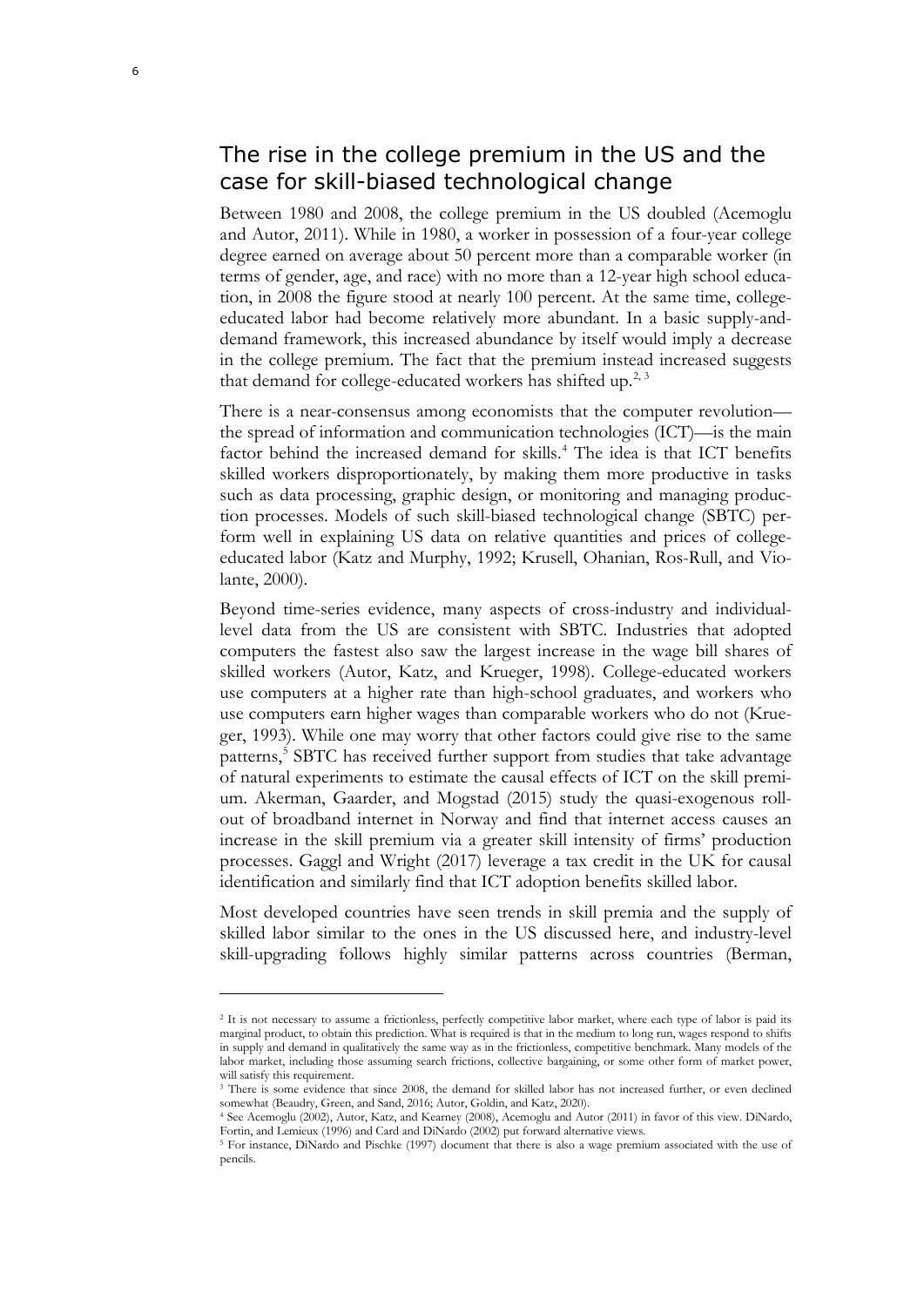Bound, and Machin, 1998), well in line with SBTC (Machin and Reenen, 1998). I discuss the case of Sweden in Section 3 below.

The theory of SBTC nevertheless has two important weaknesses. First, the theory is not explicit about how exactly ICT complements skilled labor, in particular with respect to the task content of skilled work, and it is silent on how the impact of ICT varies across occupations. Second, SBTC predicts that lowskilled labor loses out in relative terms, but cannot rationalize the fall in the level of these workers' real wages, as has occurred in the US. It turns out that these weaknesses are related and have a common cure, as is explained in the next sub-section.

### <span id="page-6-0"></span>Job polarization and the task-level impact of new technology

Turning one's attention to the evolution of employment across occupations, and given the empirical success of SBTC just discussed, one may expect a positive relationship between occupational employment growth and the skill intensity of occupations. However, the typical pattern is instead a more nuanced one whereby not only high-skill but also low-skill occupations (measured either in terms of wages or educational attainment) have gained employment shares at the expense of the middle. This phenomenon, called job polarization, was first documented for the UK (Goos and Manning, 2007) and the US (Autor, Katz, and Kearney, 2006), and subsequently confirmed to hold for the vast majority of European economies (Goos, Manning, and Salomons, 2014), including Sweden (Adermon and Gustavsson, 2015).

Basic models of skill-biased technological change cannot explain job polarization, which is not surprising as they were not designed for this purpose indeed, these models do not contain occupations and hence are silent on occupational employment shifts by construction. Job polarization can however be explained as resulting from technological change within the task framework developed by Autor, Levy, and Murnane (2003), Acemoglu and Autor (2011), and Acemoglu and Restrepo (2018a). In this framework, production requires the completion of a large number of distinct tasks. Individual workers differ in their ability to perform each task, and in equilibrium specialize in the task (or set of tasks) in which they have a comparative advantage. The framework can readily incorporate automation by allowing machines to be capable of performing a subset of tasks, at a cost sufficiently low so firms are willing to use them. Task-biased technological change (TBTC) refers to increased automation, that is, an expansion of the set of tasks performed by machines.<sup>[6](#page-6-1)</sup>

For TBTC to generate job polarization, it must be that machines' comparative advantage is in tasks originally performed by middle-skill workers. This is in fact a reasonable scenario given the experience of researchers working on artificial intelligence (AI). As Moravec (1988) observes, "it is comparatively easy to

<span id="page-6-1"></span><sup>6</sup> This may happen because machines become capable of performing a wider set of tasks. Alternatively, it may be the result of a falling rental price of machines inducing firms to automate tasks which they could have automated even before, but did not do so because it would not have been profitable.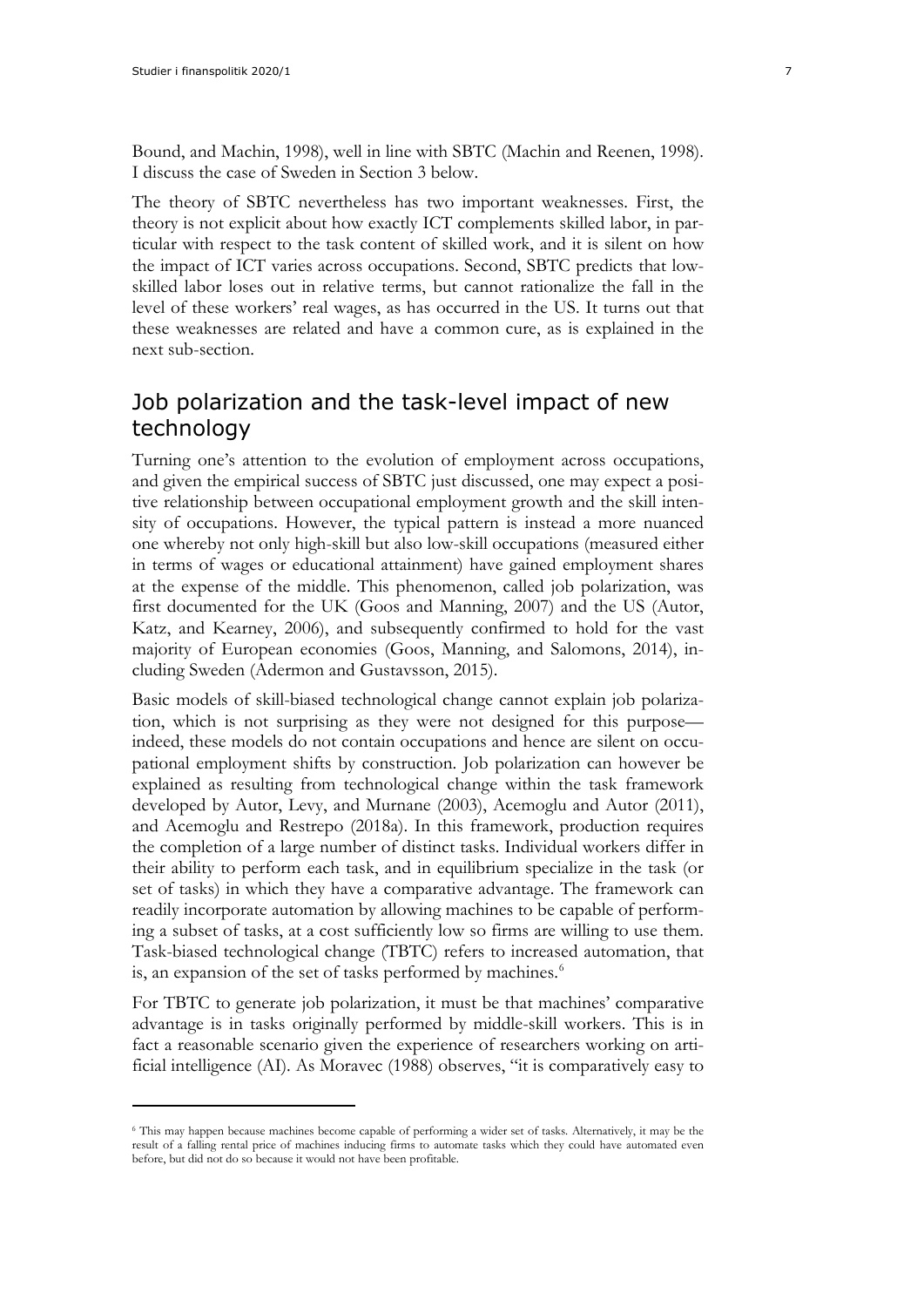make computers exhibit adult level performance on intelligence tests or playing checkers, and difficult or impossible to give them the skills of a one-year-old when it comes to perception and mobility." Polanyi (1966) stresses the importance of tacit knowledge: "We can know more than we can tell." We may be capable of having a conversation or riding a bicycle, but at the same time are unable to break down these activities into simple, codifiable rules. The latter however is a critical requirement for automation (at least until the recent advent of machine learning), as highlighted by Autor, Levy, and Murnane (2003). In their terminology, tasks that could be automated following the arrival of ICT are called routine—repetitive, predictable, and codifiable tasks such as record keeping, numerical calculations, or the assembly of manufacturing goods. In contrast, non-automatable non-routine tasks included both low-skill tasks such as waiting tables and driving, as well as high-skill tasks such as managing, making decisions based on a variety of data, and arguing a legal case. Thus, job polarization results from TBTC because routine tasks, including both clerical office tasks as well as manufacturing work, tended to be performed by middle-skill workers.

To take the task framework to the data, researchers have sought to characterize the task content of occupations. The seminal contribution is Autor, Levy, and Murnane (2003), who classify occupations according to their content of routine and non-routine tasks (among other dimensions), and document a positive correlation between computer adoption and routine task content, as well as a decline in employment in routine-intensive occupations since 1960. A more recent line of research characterizes changes in routine task content within occupations over time, for instance using job descriptions from newspaper job ads, as in Atalay, Phongthiengtham, Sotelo, and Tannenbaum (forthcoming). They find that since 1950, not only has employment in the US shifted away from initially routine-intensive jobs, but also that routine tasks have become less common within occupations. This result highlights the distinction between tasks and occupations—in reality, occupations are bundles of tasks, and these bundles often change over time.

Furthermore, the task framework allows not only for automation of tasks and hence the replacement of labor, but also for the creation of new tasks and thus a "re-instatement effect" (Acemoglu and Restrepo, 2019a). Creation of new tasks may be measured by the incidence of new occupational titles when occupational classifications change (Acemoglu and Restrepo, 2018b), and the net effect of technological change—the difference between replacement and reinstatement effects—can be quantified under additional assumptions, as I discuss in the next sub-section.

The task framework has rich implications for the compensation of production factors and hence the income distribution. First, consider the distribution of wages (labor income). Because different skills may be differently productive across tasks, TBTC likely implies changes in the returns to skills. For instance, physical strength has become less valuable due to the mechanization of manufacturing. Analytical ability, in contrast, becomes more valuable as it is used in tasks that are not yet automated—such as decision-making in management but that benefit from cheaper data processing and numerical calculation. In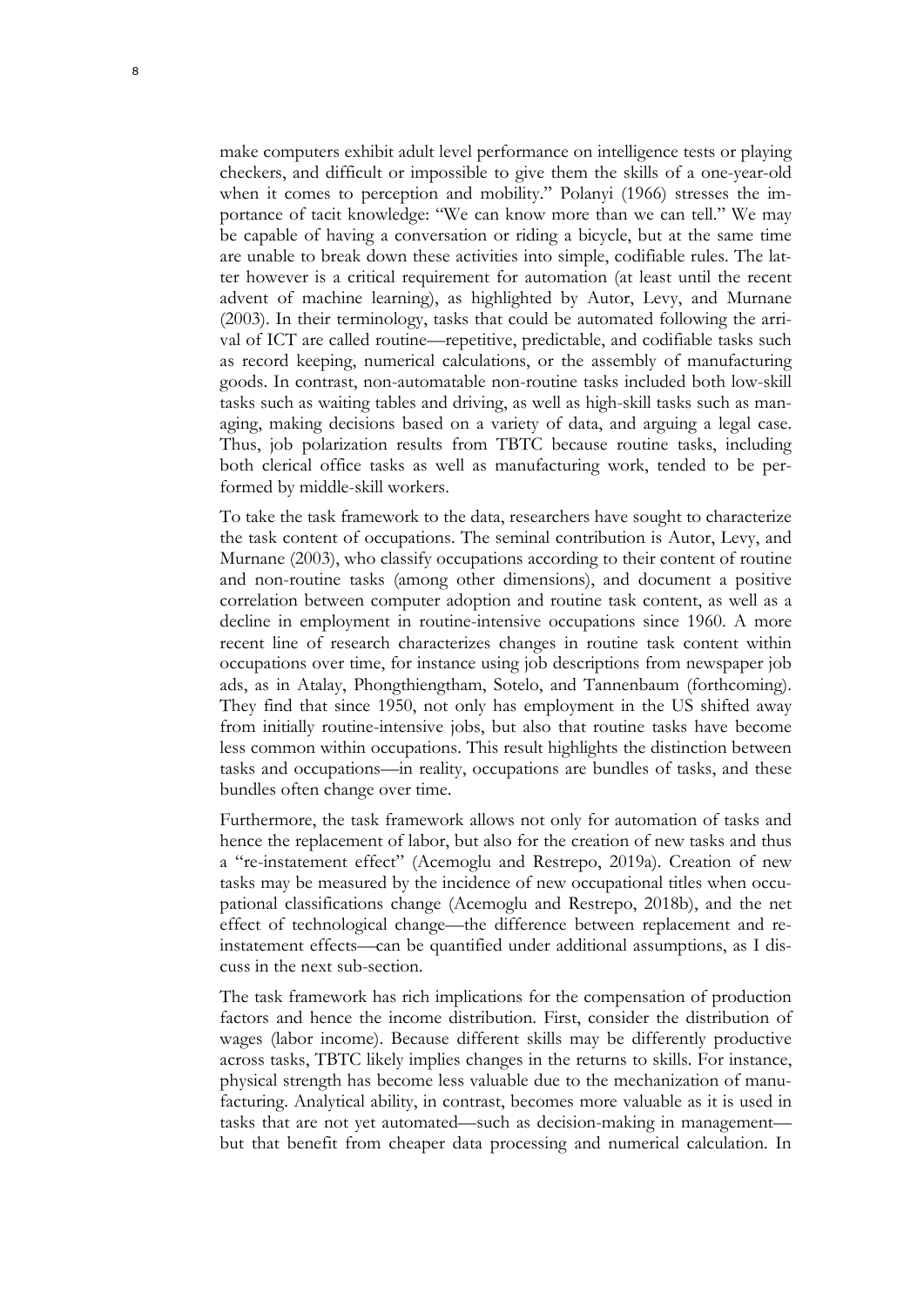general, when tasks are complementary in production, automation benefits the workers performing the non-automated tasks. Indeed, the returns to cognitive skills have increased over the past half century, but interestingly, in recent decades it is social-interactive abilities that have become relatively more valuable (Deming, 2017; Edin, Fredriksson, Nybom, and O¨ ckert, 2017).

Second, consider the level of the wage. In traditional producer theory it is usually not possible to generate a negative effect of technology on wages (at least under reasonable assumptions, see Caselli and Manning, forthcoming). In the task framework, the wage change resulting from automation consists of two components, a negative replacement effect and a positive productivity effect. The former is because workers compete for a smaller set of tasks. The latter is due to complementarity across tasks—when cheaper capital is producing complementary inputs, labor productivity in non-automated tasks increases. Thus, automation can lead to lower wages if the replacement effect dominates, which happens in the case of "so-so innovations" that induce firms to automate but do not deliver large productivity gains (Acemoglu and Restrepo, 2018a).

Finally, the task framework sheds light on the distribution of income across capital and labor. I discuss this issue in detail in the following sub-section.

#### <span id="page-8-0"></span>The fall in the labor share

In macroeconomics textbooks, the share of GDP accruing to labor is usually introduced as a quantity that has been stable over many decades or even centuries. However, recent research highlights a downward trend in the labor share across countries and industries since around 1980—about a 5-percentage-point decline for the global average (Karabarbounis and Neiman, 2014). The major economies that have seen declining labor share include for instance the US, Germany, and Japan, though in Sweden the share appears rather stable (Konjunkturinstitutet, 2018).

Trends in the labor share are generally somewhat difficult to pin down, for two reasons. First, the labor share tends to be quite volatile, displaying large shortto-medium-run fluctuations. This means that statements about long-run trends can be sensitive to the choice of start year. For instance, since the year 2000, the number of countries that saw declining labor shares was about equal to the number of countries with rising shares (Aum, Koh, and Santaeulalia-Llopis, 2019)—Sweden is among the latter group. Second, the definition of the labor share used by statistical agencies may vary across countries, and may even change within countries over time, especially with respect to the treatment of self-employment (Elsby, Hobijn, and Sahin, 2013; Hagelund, Nordbø, and Sauvik, 2017; Gutierrez and Piton, 2019).

Having noted these caveats, I accept for now the view that labor share changes since 1980 are best characterized as following a downward trend, and discuss potential explanations for this. One set of explanations relates to technology. Karabarbounis and Neiman (2014) argue that the strong decline in the price of equipment capital—due to technological advances such as personal computers (Nordhaus, 2007) and industrial robots (Graetz and Michaels, 2018)—has induced firms to substitute capital for labor. In their theoretical model, this re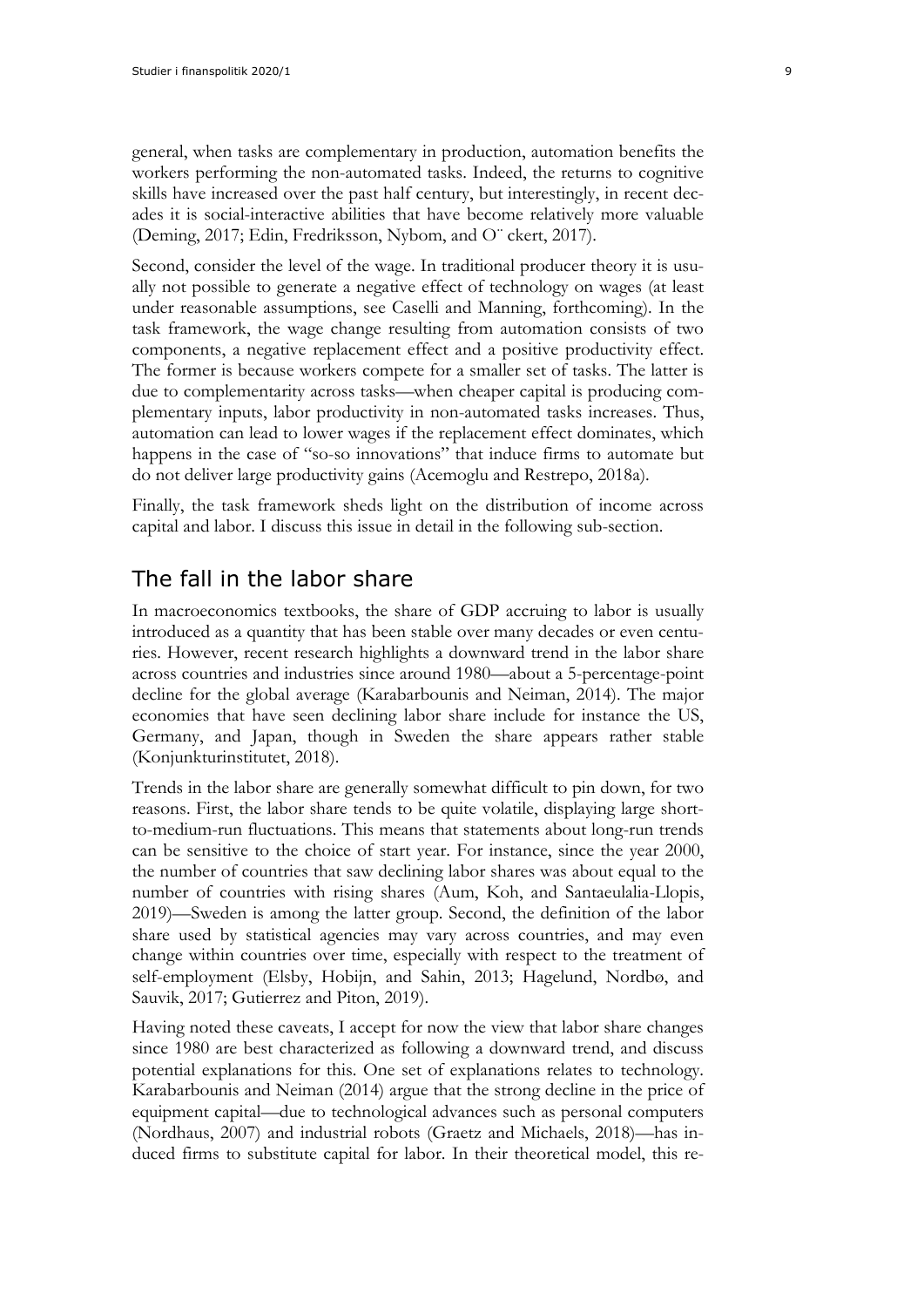sults in a lower labor share if capital and labor are sufficiently substitutable in production—in technical terms, if the elasticity of substitution between capital and labor exceeds one. (Karabarbounis and Neiman, 2014) argue that this is a reasonable interpretation of the data, but acknowledge that prior literature in most cases estimated this elasticity to be below one.

Alternatively, one can invoke the task framework to explain the labor share decline as resulting from technological change. The lower price of equipment capital, and enhanced capabilities of machinery, lead firms to use machines in a larger share of tasks. In task models, a production factor's task share is closely linked to the factor's share in total income, and this property does not hinge on the value of the substitution elasticity.<sup>[7](#page-9-0)</sup> Acemoglu and Restrepo  $(2019a)$  estimate that increased automation and a slower rate of new-task creation accounts for all of the decline in the labor share in the US. In Graetz (2019), I apply their methodology to European data and confirm this result, while also documenting a positive correlation in industry-level task content changes across countries. While the method depends on many strong assumptions, this evidence can be taken as suggestive of a link between technological change and labor share trends.

A second set of explanations for the falling labor share invokes firms' increased market power. In the case of perfect competition and constant-returnsto-scale production technologies, $\frac{8}{3}$  $\frac{8}{3}$  $\frac{8}{3}$  all income accrues to the factors of production, so that a falling labor share is equivalent to a rising capital share. However, if firms have market power (in the product or factor markets, or both) they will capture part of their value added in the form of pure economic profits. Profits can be difficult to distinguish from capital income in the data, however, because firms own much of the capital stock rather than renting it. Measuring capital income thus requires an estimate of the rental rate of capital, in addition to an estimate of the amount of capital used in production. Barkai (2017) conducts this exercise for the US and finds that the capital share has also declined, implying a rising share of pure profits. However, Karabarbounis and Neiman (2018) raise the possibility that rental prices have been mismeasured, and that the rise in the profit share is thus overstated.

An alternative strategy to track firms' market power is to estimate the markup they charge over marginal cost. De Loecker, Eeckhout, and Unger (forthcoming) apply this strategy to firm level data and find that markups in the US increased from 20 percent over marginal cost in 1980 to 60 percent today. De Loecker and Eeckhout (2018) document similar trends for most regions of the world. De Loecker, Eeckhout, and Unger (forthcoming) explore the implications of rising markups for the labor share, as do Eggertsson, Robbins, and-Wold (2018). Basu (2019) argues that the estimated rise in markups implies a

<span id="page-9-0"></span><sup>7</sup> In the task framework, the substitution elasticity between capital and labor in the aggregate production function derives from the substitutability of different tasks, and might therefore be rather low. But even an elasticity well above one would imply that increased automation corresponds to a lower labor share.

<span id="page-9-1"></span><sup>8</sup> Under constant returns to scale, a doubling of all inputs leads to a doubling of output. With increasing returns, doubling inputs implies that output more than doubles, as can be the case with non-rival goods such as software, or when there are fixed costs to enter production. Increasing returns cannot support a perfectly competitive market, as firms would be making losses. With increasing returns, some form of market power—either in product or factor markets—is thus required.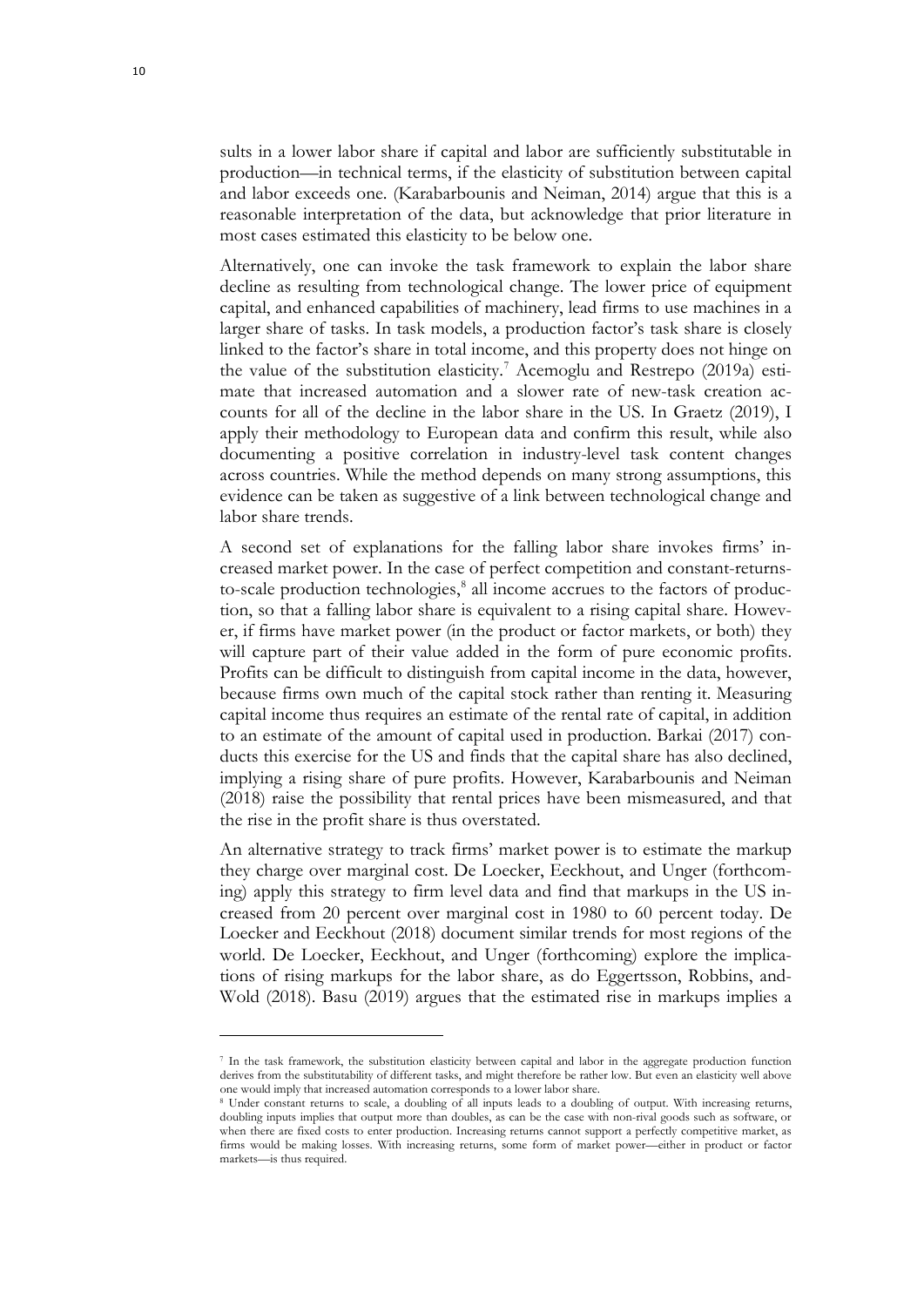decline in the labor share that is much larger than what is found in the data. Traina (2018) and Karabarbounis and Neiman (2018) highlight measurement issues related to markup estimation using firm-level data, and argue that markups appear to be stable under alternative, not necessarily less defensible assumptions.

While there appears to be no consensus yet about recent trend in markups, researchers largely agree that there has been a rise in concentration—both in terms of employment and sales—in most industries at the national level in the US since the early 1980s (Rossi-Hansberg, Sarte, and Trachter, 2018). Increased concentration is driven by the largest firms in an industry becoming more dominant. Since these large firms tend to have lower payroll-to-sales ratios, increased concentration accounts for part of the fall in the labor share (Autor, Dorn, Katz, Patterson, and Van Reenen, forthcoming).<sup>[9](#page-10-1)</sup> Theoretically, it is not clear whether increased concentration should be interpreted as greater market power. On one hand, an increased dominance of large firms may be seen as synonymous with diminished competition. On the other hand, increased competitive pressures could cause smaller, less productive firms to go out of business, leaving only the large ones to survive. Such increased "toughness" (Autor, Dorn, Katz, Patterson, and Van Reenen, forthcoming) could be the result of technological changes allowing for greater scale economies, or increased international competition.

To summarize, there is no consensus yet whether labor shares have undergone pervasive decline, and if so, whether this would be due to technological change or due to increased market power. There is evidence that increased concentration may be driving a decline, but it is not clear whether such increased concentration can be interpreted as resulting from less competitive pressures, so that a strong case for more aggressive antitrust action cannot be made.

#### <span id="page-10-0"></span>Evidence on automation: industrial robots

The large amount of attention that ICT has received from researchers is well justified by its ubiquity. However, ICT encompasses a large number of specific technologies, including for instance word processing, databases, computer aided design, and the internet, with various degrees of overlap and interconnectedness. Therefore, the impact of ICT encompasses nearly the entire range of effects that technology in general may have on the labor market, including substitution of labor, complementarities with labor, organizational changes, and the creation of new tasks, among others. To better understand a specific aspect of technological change, one may prefer to study a narrower kind of technology. For instance, to investigate the economic impact of automation, researchers have focused on industrial robots, using the country-industry data on robot deliveries provided by the International Federation of Robotics (2019).

<span id="page-10-1"></span><sup>&</sup>lt;sup>9</sup> A related issue which has recently received attention is local concentration of employment and the wage setting power of firms. While higher local concentration is associated with lower wages (Azar, Marinescu, Steinbaum, and Taska, 2018), local concentration has actually decreased in the US (Lipsius, 2018; Rinz, 2018). This appears to be driven by the same forces as the increase in concentration at the national level, as entry of large firms in a local labor market in fact leads to lower concentration (Rossi-Hansberg, Sarte, and Trachter, 2018) locally. Trends in local concentration and increased monopsony power thus cannot explain the falling labor share or rising inequality.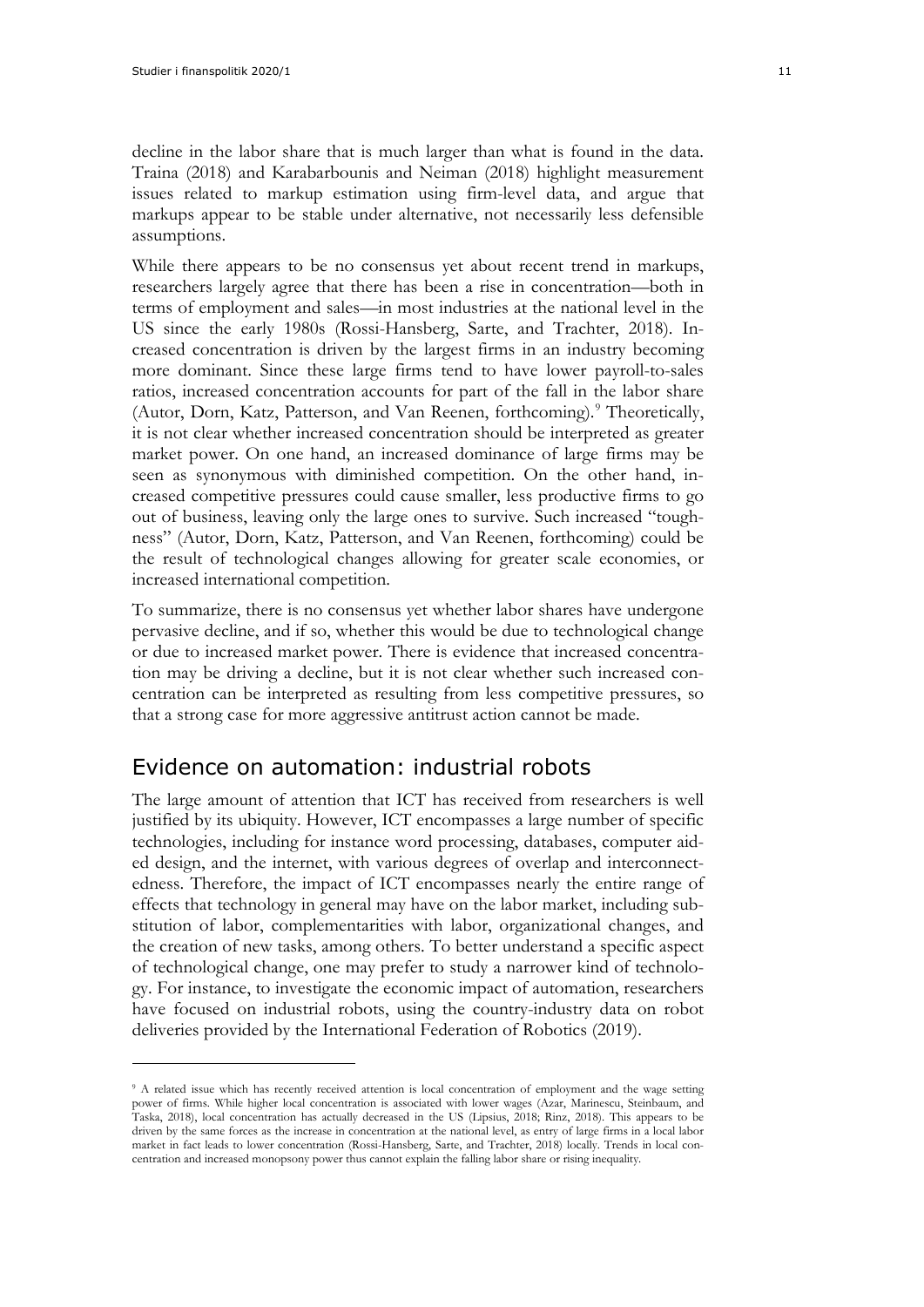Combining the IFR data with country-industry data on value added, labor, and other capital from the EUKLEMS database, in Graetz and Michaels (2018) we document a strong positive association between robot adoption and productivity growth across 17 developed economies 1993-2007, as well as an association between robot adoption and a more intensive use of skilled labor, while not finding evidence for a negative impact on overall employment.

Acemoglu and Restrepo (forthcoming) instead study the impact of industrial robots across commuting zones in the US, using a location's initial employment distribution across industries to gauge exposure to robots. They find that exposure to robots locally is associated with reduced employment and lower wages, though the magnitudes are modest. In contrast, Dauth, Findeisen, Suedekum, and Woessner (2018) apply the same approach to German data and find that overall employment appears unaffected by increased robot use in a local labor market, although employment shifts from manufacturing to services. At the individual level, they find that workers in exposed industries experience greater job stability but lower wage growth.

Finally, the impact of industrial robots has also been studied at the firm level. Koch, Manuylov, and Smolka (2019) find that Spanish manufacturing firms that adopted robots saw their labor cost share decrease, but their employment increase, relative to comparable firms who did not. Humlum (2019) shows similar evidence for Danish firms, where robot adoption was associated with an increase in sales, an increase in the wage bill, a reduction in the employment of production workers, and an increase in the employment of technicians and engineers.

From a theoretical point of view, this diversity of empirical findings is not surprising. As we show in Graetz and Michaels (2018), the impact of robot adoption on employment is theoretically ambiguous. Robot-adopting firms operate at lower cost, and are thus able to capture a larger share of the market. These firms will increase (lower, leave unchanged) their employment if the elasticity of demand they face is larger (smaller, the same) than the elasticity of substitution across tasks in the production process.

The impact of robots on wages is similarly ambiguous, since replacement and productivity effects work in opposite directions (Acemoglu and Restrepo, forthcoming). Moreover, these effects cannot be directly estimated empirically using variation across regions or firms, since such approaches difference out the general equilibrium adjustment of wages. Due to labor supply responses, the same problem inflicts the estimation of overall employment effects. Using structural models to take into account these general equilibrium adjustments, Acemoglu and Restrepo (forthcoming) estimate a negative impact of robots on employment and wages for the US economy, while Humlum (2019) estimates positive effects on both for the Danish economy.

In sum, the evidence on industrial robots demonstrates that even the relatively straightforward case of factory automation involves complex adjustment mechanisms already at the firm level, not to mention economy-wide general equilibrium responses. Effects on firm-level employment, economy-wide employment, or economy-wide wages are all theoretically ambiguous, and there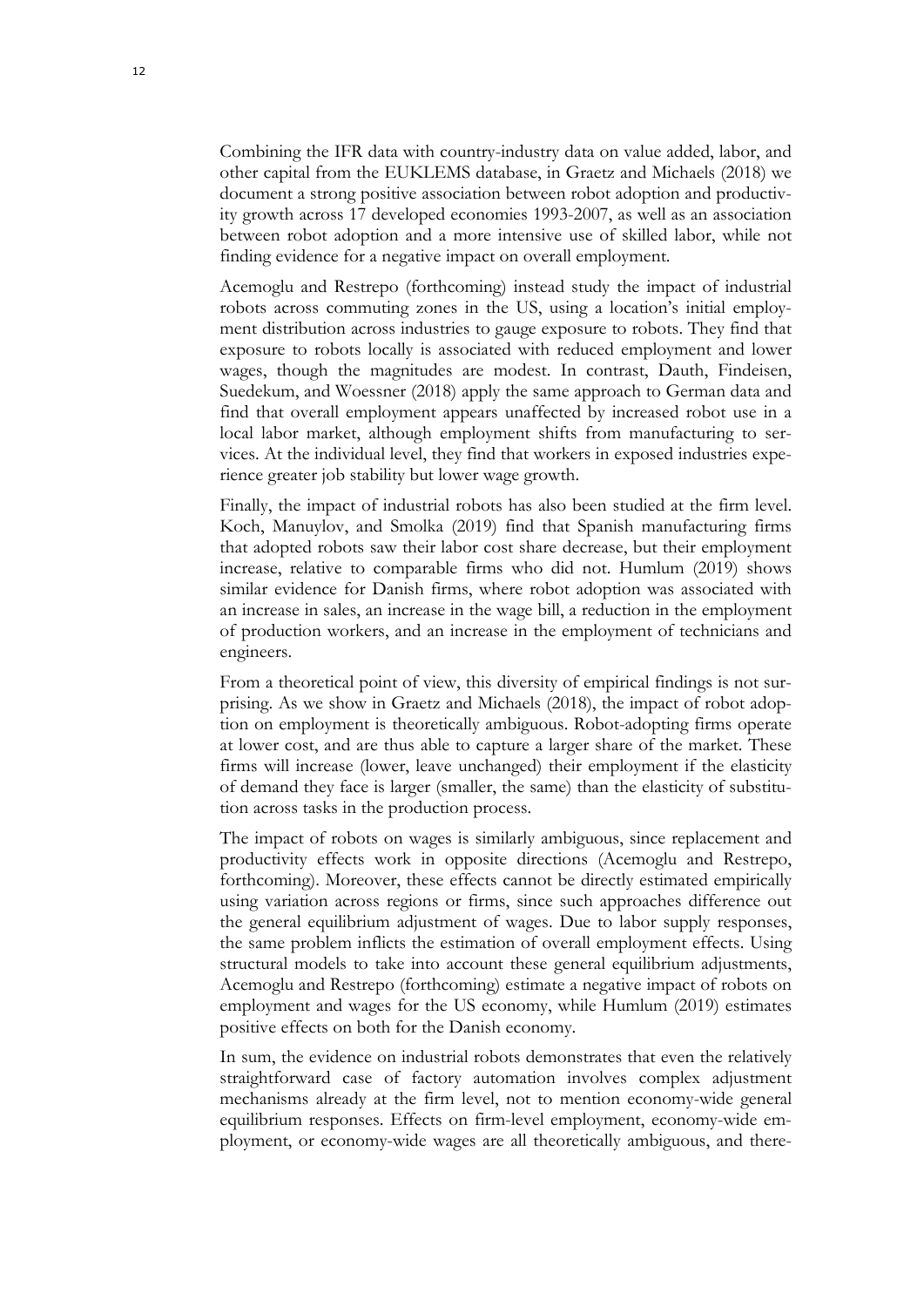fore it should not come as a surprise that different studies reach different conclusions. A systematic review of the evidence, and reconciliation of different findings in light of theory as well as institutional differences, has not been carried out yet. However, there is so far no strong evidence that robotics-driven automation has caused massive job losses. On the contrary, robots' productivity effect may dominate their replacement effect, leading to higher employment and wages at the aggregate level, or even at the level of the individual firm. While Abraham and Kearney (2018) argue that robot adoption, after increased trade with China, is the second most important factor in accounting for the decline in the US employment-to-population ratio, this conclusion does not carry over to other OECD countries, where robots do not appear to reduce employment or wages, and where the employment rate has typically shown an upward trend in recent decades (OECD, 2019).

### <span id="page-12-0"></span>Summary

There is strong evidence that technological change—the ICT revolution in particular—has led to an increased demand for skilled labor, in the case of the US manifesting itself in a dramatic rise in the skill premium. There is similarly strong evidence that ICT has had an uneven impact across occupations, and has caused a polarization of occupational employment in most developed countries. Both findings are well accounted for by theories of skill biased and task-biased technological change, respectively.

Several researchers have argued that there has been a decline in the share of national income accruing to labor, as well as a rise in firms' market power, and that the two phenomena are related.

However, others contest these claims, and there is as yet no consensus among economists. A fall in the labor share could also be explained by task-biased technological change, without reference to changing market power.

Finally, recent research has explored the effects of a narrowly defined automation technology, namely industrial robots. Outside the US, there is no evidence that robots have caused job losses, and even for the US the evidence points to only modest disemployment effects. Again, standard theory can accommodate these findings, as its prediction regarding the effects of automation on overall employment and wages are ambiguous, depending on the relative strengths of a variety of adjustment mechanisms.

# <span id="page-12-1"></span>Swedish labor market trends 1985-2017

This section examines trends in the Swedish labor market 1985-2017, including employment rates, the distribution of employment across education groups, sectors, and occupations, as well as wage inequality. My goal is to see if any of these trends shows obvious signs of having been affected by technological change, and in particular, to see whether technology might have been disrupting the labor market in ways that is potentially costly to workers. I will discuss each fact in light of the literature review of Section 2, and will provide some international comparisons.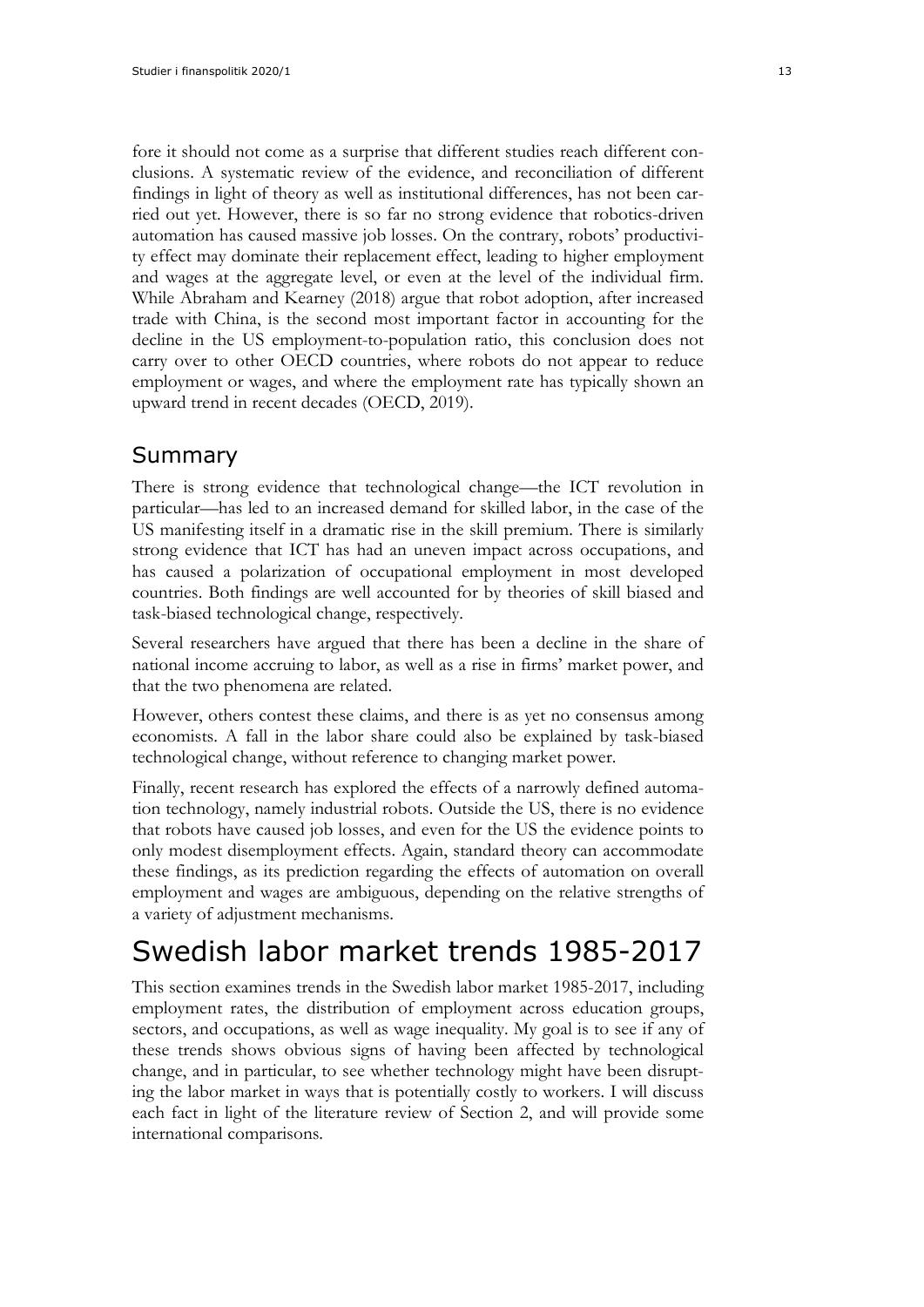The underlying data are the LISA database maintained by statistics Sweden, covering the population of Swedish residents aged 16-64 annually 1985-2017,<sup>[10](#page-13-1)</sup> as well as the Wage Structure Statistics, covering the population of public sector workers and a large sample of private sector workers. I will also use measures of cognitive and non-cognitive ability from the military enlistment.

#### <span id="page-13-0"></span>Trends in employment and composition

Given that automation has progressed steadily over the past four decades, an obvious question is how employment has evolved. Since the Swedish population continues to grow, the appropriate measure to examine is the employment-to-population ratio, also termed the employment rate. The relevant population is the working age population, people aged 16 to 64. Within this population, I consider two definitions of employment: a broad measure including those who were employed in November of a given year and earn no less than the base amount throughout the year;<sup>[11](#page-13-2)</sup> and a full-time measure further requiring that annual earnings add up to at least eight times the monthly wage that is observed in November.

Figure 1 plots the overall and full-time employment rates separately by gender, and broken down further by age groups within each panel. The figure reveals stable employment rates for men and women in their thirties and forties, with the exception of increasing full-time employment of women in their forties. Employment rates among older men and women (aged 50-64) have been continuously increasing. Especially striking is the large increase in the fulltime employment rate of older women, from about 40 percent in the late 1980s to about 65 percent in 2017. Finally, employment rates among the young (aged 16-30) were still somewhat lower in 2017 than at their peak prior to the early 1990s crisis. This is likely due to increased participation in tertiary education among this group.

The stable employment rates observed in Sweden are consistent with the absence of any strong evidence for disemployment effects of automation outside the US, as discussed in Section 2.4. Moreover, the majority of OECD countries have seen stable or increasing employment rates in recent decades, with the US being a prominent exception (OECD, 2019).

However, although overall employment rates appear stable in Sweden, the distribution of workers across sectors and occupations has undergone some dramatic changes. Figure 2 shows a sustained decline in the fraction employed in manufacturing of more than ten percentage points from a peak of nearly 25 percent. At the same time, the business services sector has increased from less than 10 to nearly 20 percent of total employment (this sector includes industries such as business and ICT consulting, insurance, and finance). A modest increase and decline, respectively, has been experienced by the utilities and sales sectors, while the remaining sectors appear stable.

<sup>10</sup> Later years contain older individuals, as well, but I restrict the analysis to ages 16-64 for consistency.

<span id="page-13-2"></span><span id="page-13-1"></span><sup>&</sup>lt;sup>11</sup> The base amount is defined by law and used for administrative purposes by the Social Security Agency. It is SEK 47,300 in 2020.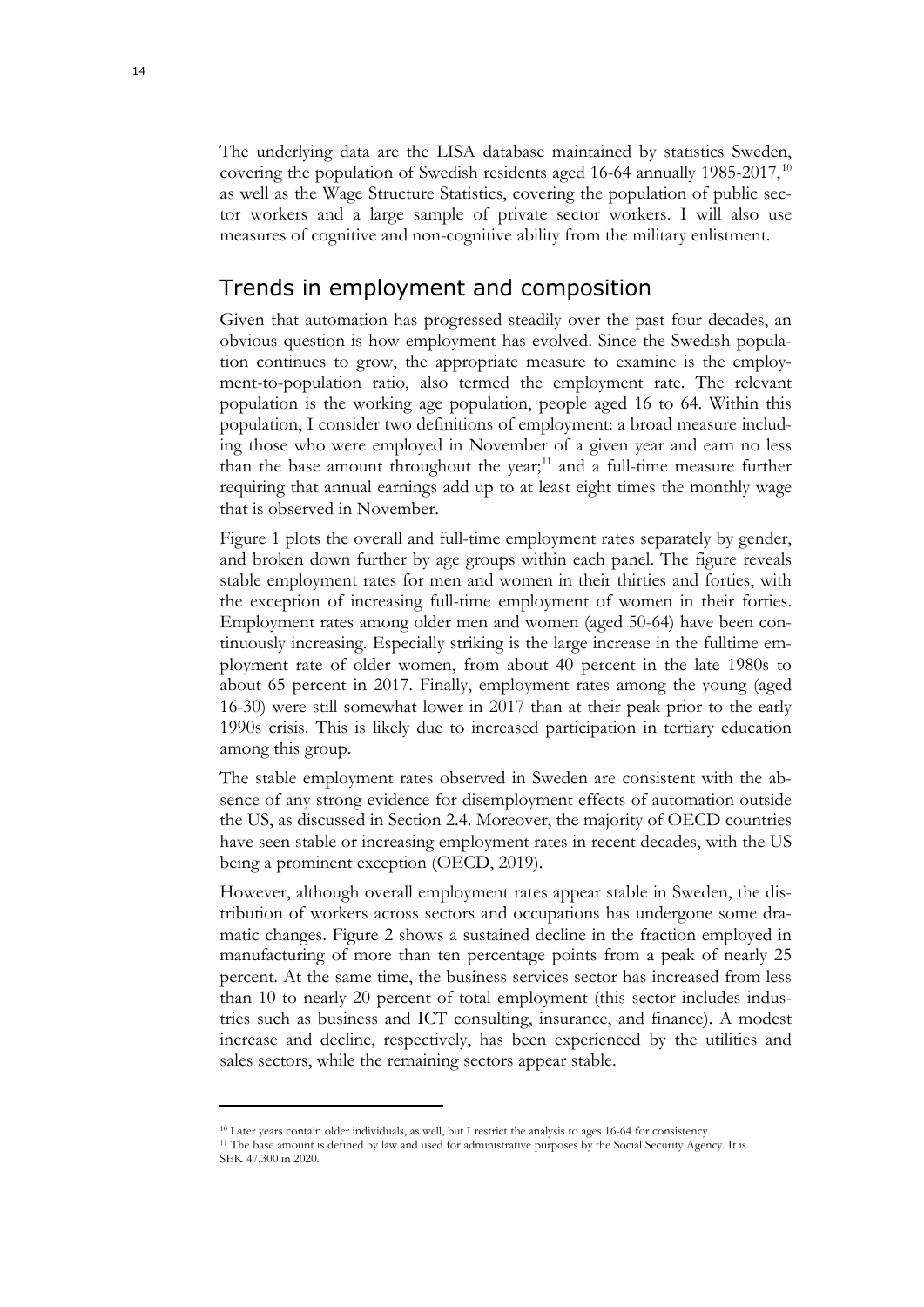Similarly, the occupational structure has changed substantially. Figure 3 plots employment shares of broad occupational groups 1996-2017.<sup>[12](#page-14-1)</sup> High-paying occupations such as 'Officials & managers' and Professionals' employ a larger share of workers, while middle-paying white collar ('Clerks') and productionrelated ('Crafts', 'Operators & assemblers') occupations have declined. Figure 3 shows only mild upward trends for low-paying occupations ('Service & sales', 'Elementary occupations'). However, a more detailed breakdown of occupations confirms that job polarization is occurring also in Sweden (Adermon and Gustavsson, 2015; Hensvik and Skans, 2019).

The Swedish experience of an employment shift from manufacturing to services, as well as job polarization, is well in line with trends in other countries. While job polarization is likely due to task-biased technological change (Goos, Manning, and Salomons, 2014), the explanation for sectoral shifts is somewhat more nuanced. One potential explanation is differential productivity growth across sectors, leading to differential price growth, and causing consumers to increase the share of their expenditures devoted to the sector with relatively slow productivity growth.<sup>[13](#page-14-2)</sup> Another explanation is that consumers' expenditures shift from 'necessities' to 'luxuries' as incomes rise, which would occur even if productivity growth was even across sectors. Empirically, both explanations receive support (Herrendorf, Rogerson, and Valentinyi, 2014). Given the substantial overlap between sectors and occupations (for instance, most operators and assemblers work in the manufacturing sector), there is also a case to be made for job polarization to be driven by structural change, at least in part (Barany and Siegel, 2018).

Finally, I note large changes in the educational composition of the Swedish workforce. As seen in Figure 4, the fractions of university educated workers and those who completed a 3-year high school degree have grown substantially. Again, this experience is common across developed countries (OECD, 2020). The question arises how returns to education have evolved, given this large increase in supply. I address this question in the next sub-section.

#### <span id="page-14-0"></span>Trends in wage inequality and skill returns

Here I examine trends in Swedish wage inequality and wage returns to education and skills. I focus on monthly wage rates throughout—the amount reported by the employer that a worker will receive if working full time for a month. I am interested in wage rates because they reflect the 'price' of labor more closely than labor earnings, which also depend on hours worked. For the most part, labor earnings display similar trends as wages, and these results are availa-ble on request.<sup>[14](#page-14-3)</sup>

<span id="page-14-1"></span><sup>&</sup>lt;sup>12</sup> I obtain occupation data from the Wage Structure Statistics, where the occupation variable is available only since 1996. The subcategories of the broad occupations plotted in the figure are listed in Table A1.

<span id="page-14-2"></span><sup>&</sup>lt;sup>13</sup> This mechanism requires that consumer demand is relatively inelastic across broad sectors. Given this, the mechanism does not require a particular form of technological change—it could substitute for labor or be complementary to it—as long as productivity growth is faster in manufacturing than services.

<span id="page-14-3"></span><sup>14</sup> An exception is a larger increase in bottom-half inequality in terms of labor earnings than in terms of wages, especially among women.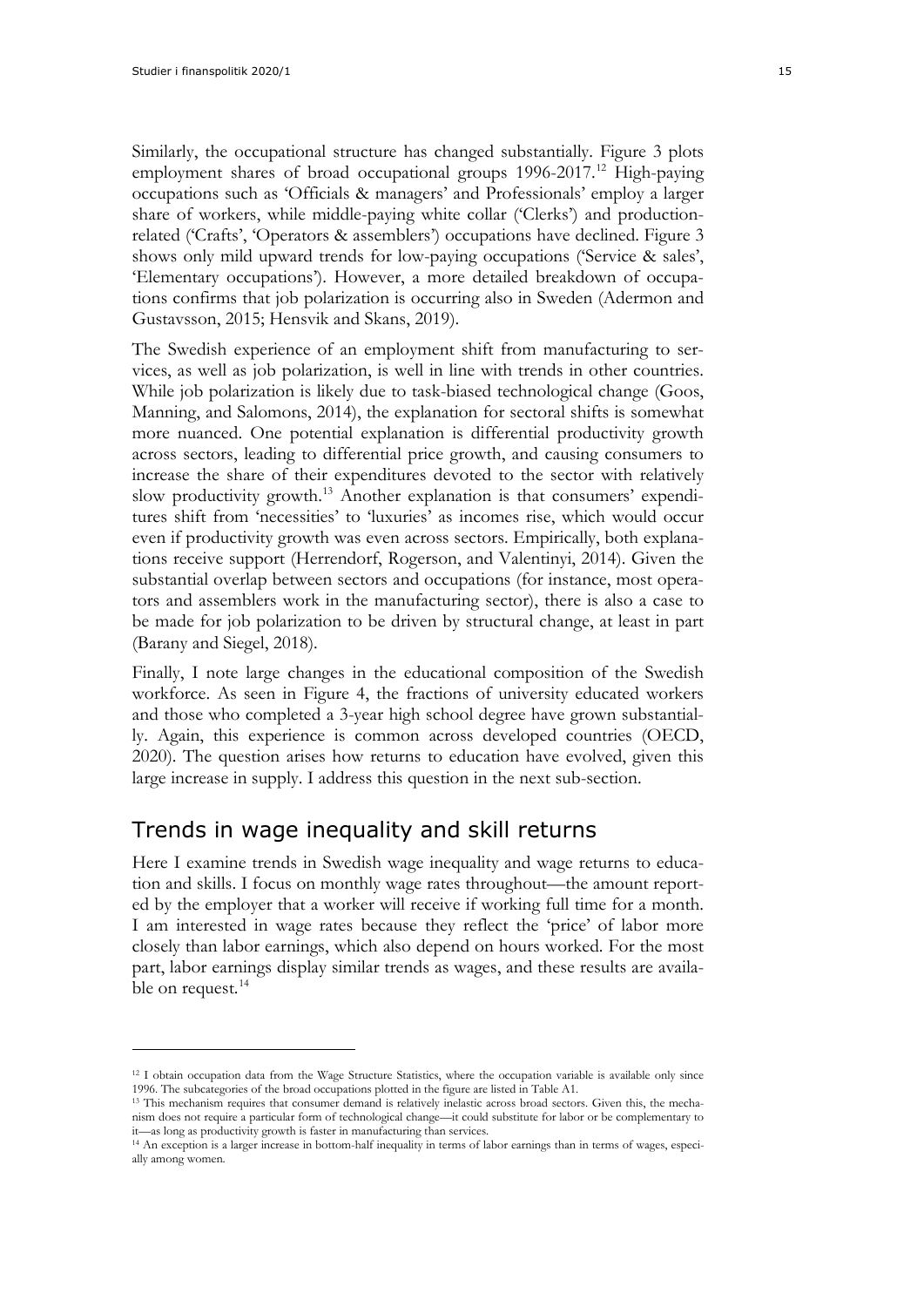The top-left panel in Figure 5 plots the logarithm of real monthly wages for the median, the 10th percentile, and the 90th percentile from 1985 to 2017, as a difference to the initial (1985) level. Apart from the recessions in the early 1990s and early 2010s, there is steady wage growth throughout the distribution, but the three series start to diverge in the late 1990s. Another way to visualize this increased inequality is to plot ratios of the median to the 10th percentile, the 90th percentile to the median, and the 90th to the 10th percentile, as is done in the top-right panel. Inequality in the upper part of the distribution rises in the late 1990s but then flattens out, while bottom-half inequality rises mainly after 2000. Finally, the bottom-left panel of Figure 5 plots the standard deviation of log wages, showing a steep increase in the late 1990s and a much more modest rise since 2000 (squares).<sup>[15](#page-15-0)</sup> Wage inequality within demographiceducation cells shows a very similar trend (triangles), as does inequality within demographic-education cells and within occupations (dashed line).<sup>[16](#page-15-1)</sup>

These wage inequality trends are similar when restricting attention to full-time workers (Figure A1), and they do not differ much between private and public sectors (Figures A2 and A3), but there are striking differences between men and women. Among men, top-half inequality has decreased somewhat since 2000, while bottom-half inequality has increased. Wage dispersion overall and within cells has stayed flat (Figure A4). In contrast, wage inequality among women has continued to increase throughout the distribution, overall and within groups (Figure A5). This difference holds also within the private and public sectors (Figures A6 and A7, A8 and A9), and is especially pronounced among prime-age workers (Figures A10 and A11). It also largely holds for within-occupation dispersion, meaning that increased representation of women in high-wage occupations (such as management) cannot be the sole explanation for these differential trends across the genders.

Next, I examine how returns to education and skills have evolved. I first regress wages on an exhaustive set of educational attainment dummies, along with a polynomial in potential experience and a dummies for gender and immigrant status. From this regression, I report the difference in log wages between college and a two-year high school education, as well as between college and a three-year high school degree. As shown in the top-left panel of Figure 6, the returns to college increased until the early 2000s, then decreased, and increased again in recent years. The returns have usually fallen between 30-40 log points (35-50 percent) for college versus two-year high school, and between 20-25 log points (22-28 percent) for college versus three-year high school. Again, there are differences across the genders, with the returns among women rising in recent years, while among men they stayed flat (top-right panels, bottom pan-

<span id="page-15-0"></span><sup>15</sup> Edin and Holmlund (1995) document a strong decline in Swedish wage inequality throughout the 1970s and early 1980s.

<span id="page-15-1"></span><sup>16</sup> These measures are obtained as follows. First, I regress log wages on a fully interacted set of demographic (age, gender, immigrant status) and education dummies, and the calculate the standard deviation of the residuals ('within groups'). Second, I add to the same regression an exhaustive set of 3-digit occupation dummies (not interacted), and once more calculate the standard deviation of the residuals ('within occ.').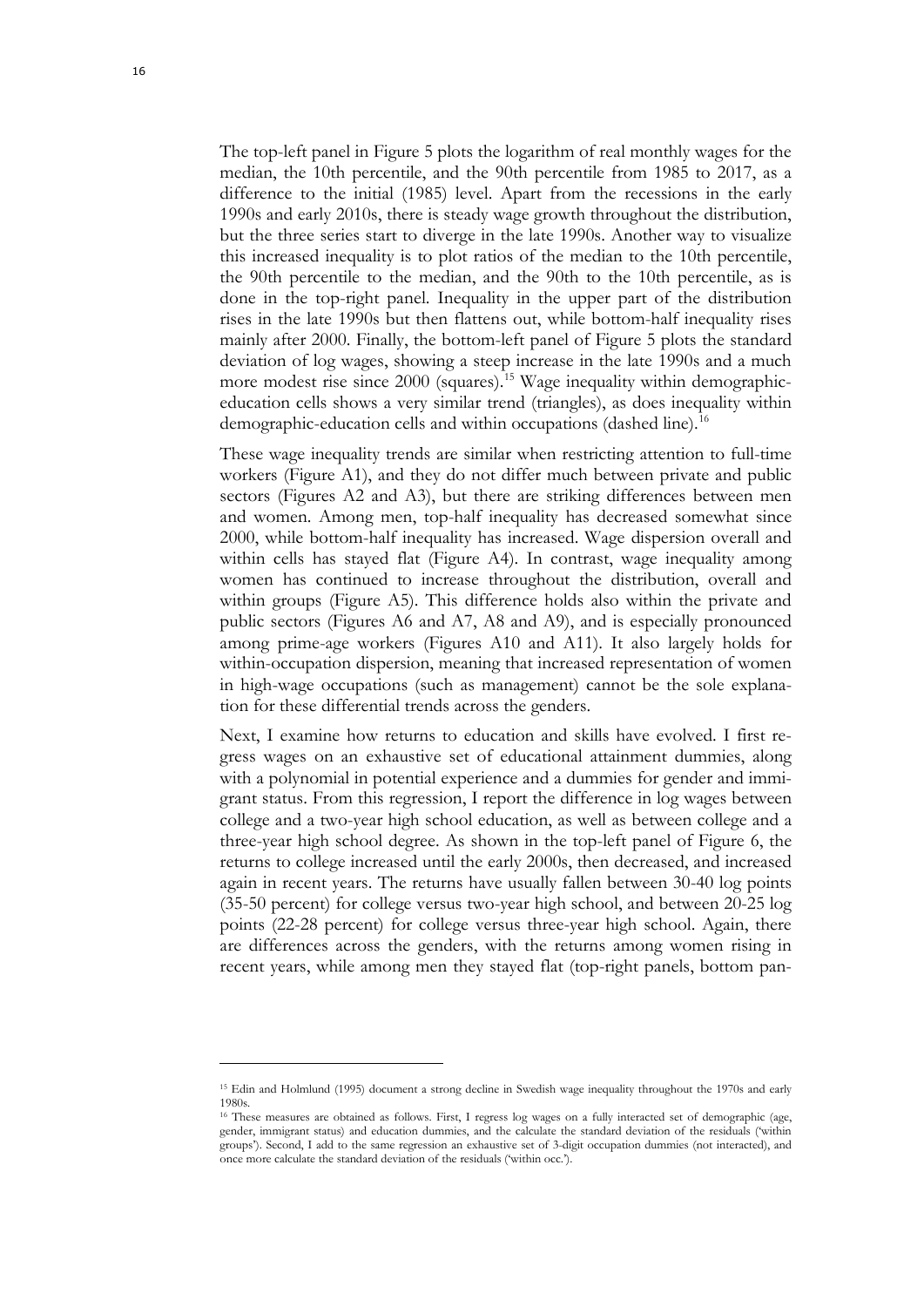els). Returns to college are still higher among men than among women, however.[17](#page-16-1)

Using data from military enlistment exams, it is also possible to examine wage returns to cognitive and non-cognitive (psycho-social) skills for men aged 38- 42 over the period 1993–2017.<sup>[18](#page-16-2)</sup> Figure 7 confirms the findings of Edin, Fredriksson, Nybom, and Öckert (2017): a rise in the returns to cognitive skills until about 2000, but a larger and more sustained rise in the returns to non-cognitive skills until the late 2000s.

Unlike the facts related to employment described in Section 3.1, Swedish wage inequality trends are unusual among developed countries, in several respects. First, wage dispersion in Sweden is still much lower than elsewhere. For instance, the 90-10 ratio in Sweden stands at little over two (Figure 5), while in the US it is about five (Autor, Katz, and Kearney, 2008), in the UK it is about four (Butcher, Dickens, and Manning, 2012), and in France about three (Verdugo, Fraisse, and Horny, 2012). Second, Swedish wage growth has been more sustained than in the US and the UK, where real wage growth has stagnated or even turned negative over sustained periods (Acemoglu and Autor, 2011; Gregg, Machin, and Fernandez-Salgado, 2014). Third, there are differences in timing. In the US, top-half inequality continued to increase after 2000, while bottom-half dispersion actually fell (Acemoglu and Autor, 2011). This is the opposite of what happened in Sweden. In Germany, wage inequality continued to increase throughout the 2000s (Card, Heining, and Kline, 2013), while in Sweden it barely moved after 2000. Fourth, the skill premium has increased substantially in the US, UK, and Germany, while it has not displayed an unambiguous trend in Sweden, and has increased only mildly over the entire period. However, when it comes to the returns to cognitive and psycho-social skills, trends in Sweden are similar to those in the US, as psycho-social skills have become more important in absolute and relative terms in both countries.

### <span id="page-16-0"></span>Summary and interpretation of employment and inequality trends

Despite an ever increasing scope for automation, there is no sign that jobs are harder to find in Sweden, as both employment rates and wage growth have remained stable. As argued in Section 2.4, this is consistent with economic theory, whose only unambiguous prediction about

automation is that labor will be reallocated. Indeed, the occupational and sectoral distributions of employment have changed, and in ways similar to other developed countries. And as elsewhere, the educational attainment of the workforce has continued to increase.

<span id="page-16-1"></span><sup>17</sup> Figure 6 shows striking jumps in skill returns from 1989 to 1990, especially so among women. I have verified that these jumps are not accounted for by spurious reclassification of educational attainment, or a discontinuity stemming from the sampling weights.

<span id="page-16-2"></span><sup>18</sup> Extending the age range is possible for some years but not for the entire period, given that the enlistment data only cover the birth cohorts mid-1950s to early 1980s.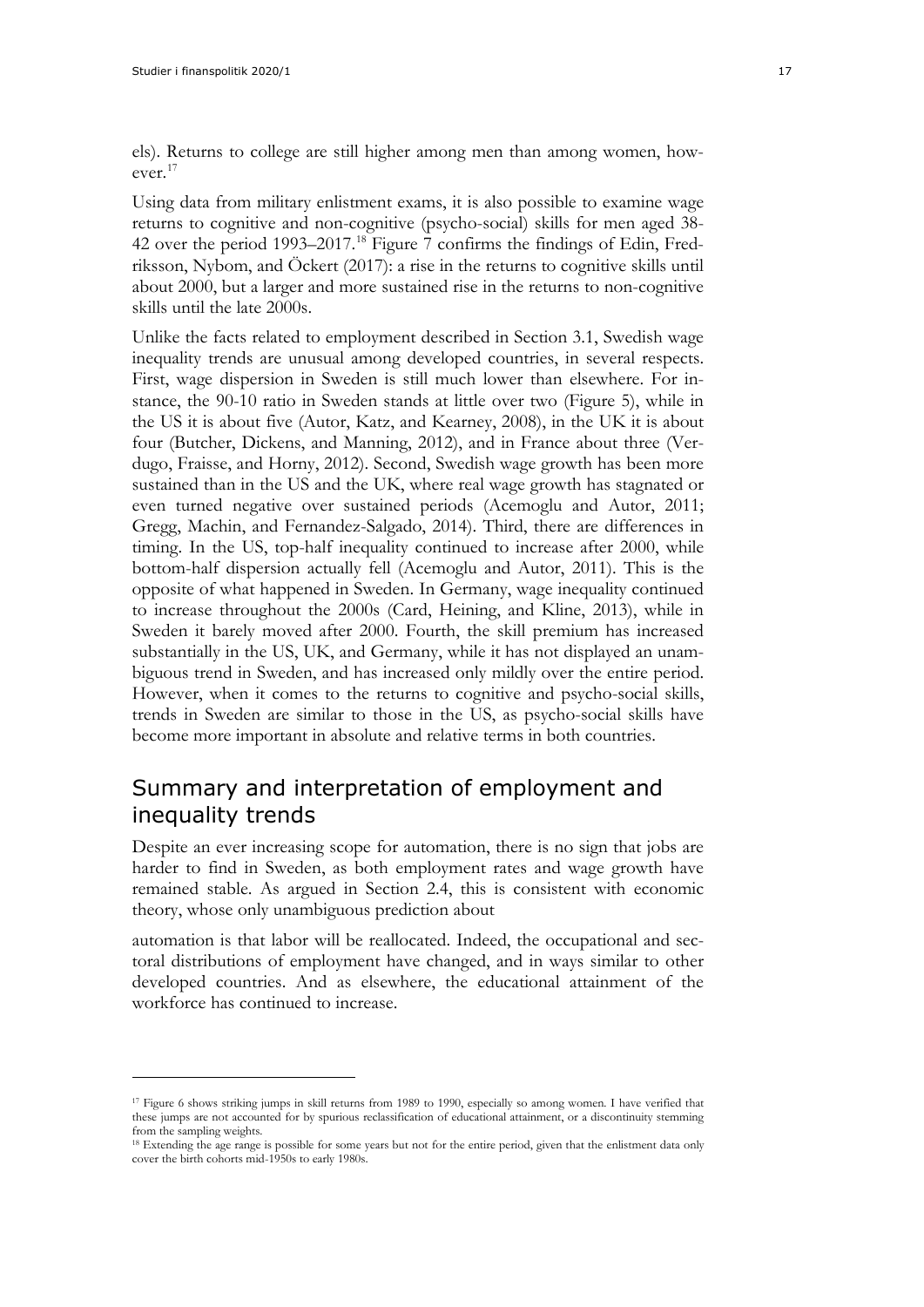It is the latter fact that, together with the stability of the college premium, also points to the presence of skill-biased technological change (SBTC) in the Swedish economy. In the absence of a demand shift favoring college-educated workers, an increase in skill supplies of the magnitude observed in Sweden (4) would have led to an unambiguous and sustained decline in the college premium. The question is, of course, why the college premium did not rise in Sweden as it has in other countries. But the absence of a strong decline nevertheless points to a skill-biased demand shift. Given the evidence from other countries discussed in Section 2.1, the most likely candidate for this demand shift is SBTC.

The presence of job polarization also suggests that task-biased technological change (TBTC) is operating in Sweden. However, the Swedish wage structure has not evolved as predicted by models of TBTC, in which job polarization is associated with widening dispersion at the top of the wage distribution but increased compression at the bottom (Costinot and Vogel, 2010; Feng and Graetz, forthcoming), the opposite of what happened since 2000. I will present some evidence in Section 4 that is consistent with TBTC. However, it is difficult to escape the conclusion that there are some salient aspects of changes in Swedish wage inequality that are unlikely to be related to technology, including the abrupt halt in the growth of inequality among men in 2000 and the continuing rise in wage dispersion among women. Institutional factors, including a time-varying degree of wage coordination in collective bargaining (Flam, 2019), as well as changing norms (Hsieh, Hurst, Jones, and Klenow, 2019) may play an important role, as well.

## <span id="page-17-0"></span>The occupation-level and regional impacts of technological change

In this section I summarize the results from two ongoing research projects that examine the uneven impact of technological change across occupations, and its consequence for the wage structure and workers' careers.

### <span id="page-17-1"></span>The career costs of occupational decline

In Edin, Evans, Graetz, Hernnäs, and Michaels (2019) we explore the career costs of occupational decline. We begin by identifying occupations that have declined sharply during the last 30 years and determine whether their decline was due to technological replacement using the Occupational Outlook Handbook (Bureau of Labor Statistics, 1986, 2017, OOH). We classify occupations as having declined if their employment in the US contracted by more than 25 percent. We then map this information to Swedish occupations in order to study how occupational decline affects individual workers, using data on the entire Swedish population at annual frequency 1985-2013.[19](#page-17-2) We are also able to

<span id="page-17-2"></span><sup>&</sup>lt;sup>19</sup> It is much more challenging to track employment changes for hundreds of different occupations in Sweden than in the US, because Swedish occupational classifications have changed substantially. However, at the level of detail at which we are able to consistently measure occupational employment in Sweden, we do see a strong association between our US-based indicator of decline and actual Swedish employment changes. Furthermore, studying the effects of occupational decline in the US is challenging given the lack of large longitudinal data sets.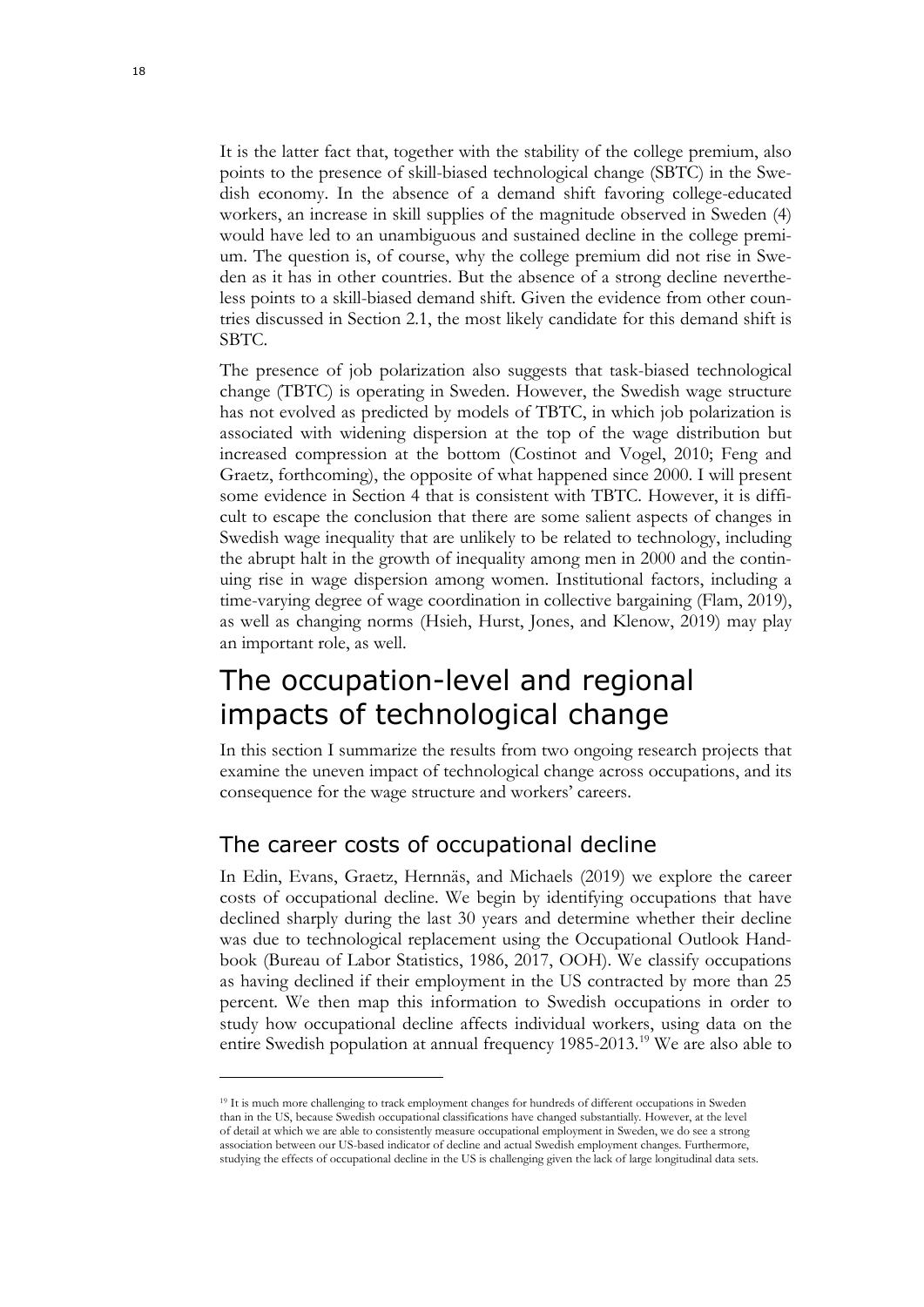assess to what extent occupational decline was anticipated, using forecasts contained in the OOH, as well as the size and past growth of Swedish occupations (which strongly predict growth 1985-2013).

Although occupational decline represents a more gradual fall in demand compared to say a mass layoff (Jacobson, LaLonde, and Sullivan, 1993; Eliason and Storrie, 2006), we do find substantial costs for workers who in 1985 worked in a subsequently declining occupation. Over a period of 28 years, these workers have 2-5 percent lower cumulative earnings than comparable workers in nondeclining jobs. And for workers at the bottom of the within-occupation earnings distribution, the losses are even larger at 8-11 percent. The range of estimates is based on several reasonable regression specifications: The upper end comes from comparing similar workers—in terms of gender, age, education, region, and prior income—across declining and non-declining occupations. The lower end is due to a more restrictive specification that compares similar workers in similar industries and occupations (including occupational employment forecasts).

Figure 8 shows how the earnings losses of occupational decline accumulate over time. The range of 2-5 percent of the mean mentioned above is represented by the rightmost black and grey markers in the bottom right panel, showing the differences in cumulative earnings at the end of our sample period, 2013. While the earnings losses for the most part build gradually over time, they appear particularly large during the recession in the early 1990s.

We also find that workers exposed to occupational decline are less likely to still be working in their initial occupation in 2013. This is noteworthy because over a nearly 30-year period, occupations could decline dramatically simply by taking in fewer younger workers and via regular retirements. Furthermore, we find that occupational decline is associated with increased unemployment and publicly sponsored retraining. Our baseline results focus on all occupations that have declined, but we find very similar results when focusing on occupations whose decline was directly linked to technological change.

Occupational mobility is in principle a mechanism that may help workers mitigate their earnings losses from occupational decline. However, workers in declining occupations may also be more exposed to displacement, and given labor market frictions, may find themselves making occupational moves that are associated with higher earnings losses than incurred by those who manage to stay. We do not find that movers out of declining occupations do better than stayers in those same occupations. However, it is likely that a high rate of occupational mobility helps to reduce earnings losses because of general equilibrium effects, as it implies an upward-sloping occupational supply curve.

Nonetheless, we replicate our analysis using data from the National Longitudinal Survey of Youth. These results are much less precise than the Swedish ones, but lead to broadly similar conclusion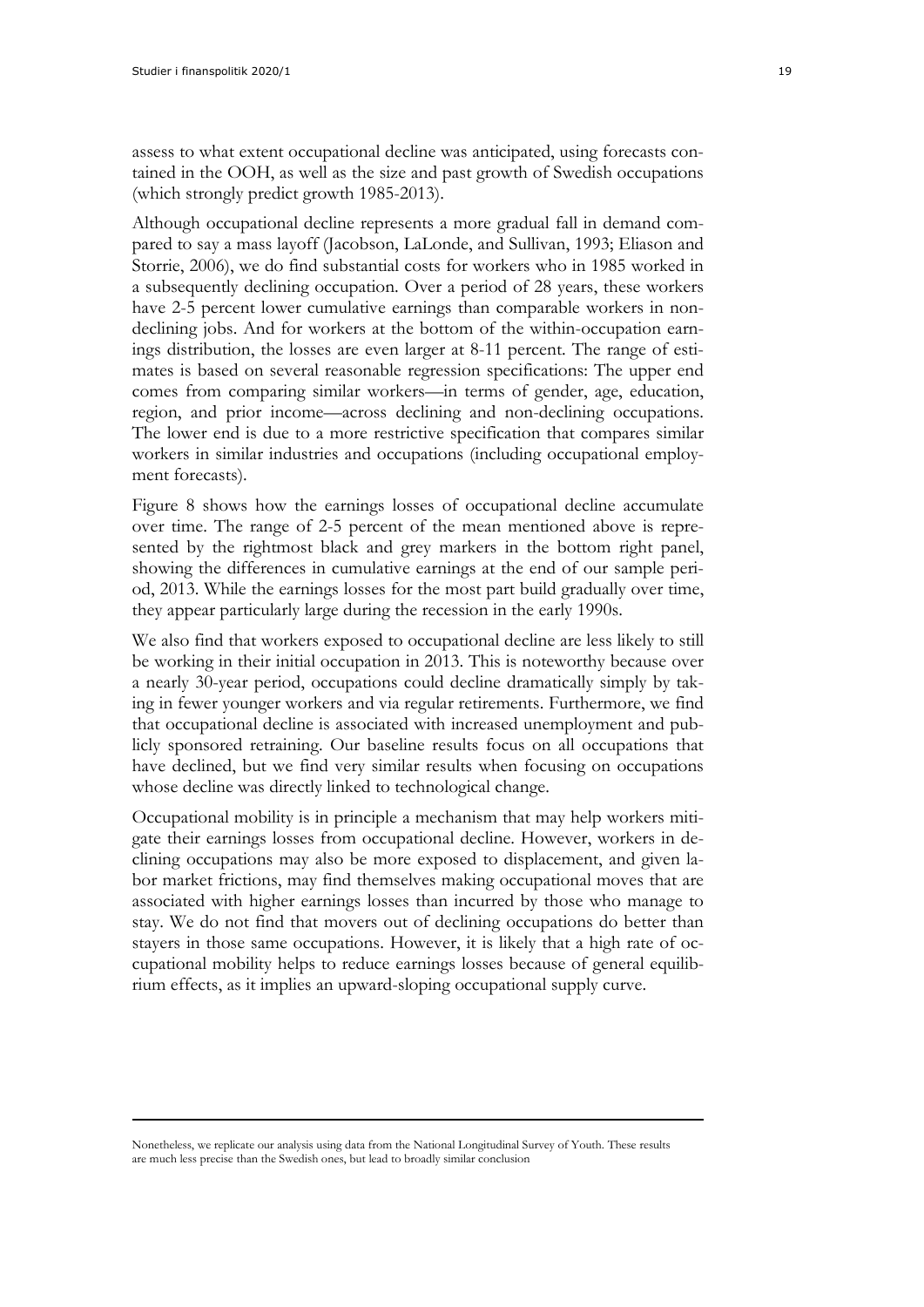### <span id="page-19-0"></span>Task-biased technological change and occupational wage inequality

Workers' mobility response is part of the motivation for a second ongoing research project. In Adermon, Graetz, and Yakymovych (in progress), we explore whether changes in occupational wage premia are consistent with the notion that technological change has affected the demand for occupations differentially. Workers' mobility matters because it implies that changes in average occupational wages are affected by changes in composition. For instance, when a high-skill occupations such as professionals expands, the incoming workers may have lower productivity than the incumbents. This pushes down average wages, partly offsetting a demand-driven rise in the occupational 'price'—that is, the wage paid to a standardized unit of occupational output. When plotting raw occupational wage growth against employment growth in the left panel of Figure 9, we find no evidence of a positive relationship. Should this be seen as evidence against TBTC?

The task framework discussed in Section 2 predicts that in occupations where technology substitutes for labor, the occupational price should fall with technological progress, while it should rise in occupations where technology complements labor; and the former group of occupations should shrink, while the latter should grow. Thus, the task framework predicts a positive relationship between growth in occupational prices and employment growth. In contrast, the relationship between raw wage growth and employment changes is ambiguous, as wages are affected by compositional changes when workers entering or leaving an occupation are systematically different from those who stay. If entrants have lower productivity than incumbents—which will be the case if workers accumulate occupation-specific capital on the job—than the correlation between raw wage growth and employment changes will be smaller than that between price growth and employment changes.

To see whether the task framework is a good description of technology's impact, we would thus like to measure changes in occupational prices, which are different from changes in raw occupational wages due to workers' mobility response. We therefore pursue an alternative strategy, namely to compare the wage growth of stayers across occupations, that is, focussing on the withinoccupation-spell wage growth of individual workers, following Cortes (2016). This eliminates the effect of a changing composition in terms of time-invariant abilities. And after adjusting occupational wage growth in this way, we do indeed see a positive relationship with employment shifts—see the right panel of Figure 9. This evidence is consistent with the predictions from the task model: Workers shift to occupations that become more attractive over time—where the price of a unit of labor increases relatively more, as technology complements rather than substitutes for labor in these occupations; but entrants tend to have lower productivity than incumbents, so that occupational wage changes partly capture compositional shifts.

There are however three concerns about the interpretation of our estimates. First, if workers' occupation-specific ability has a time-varying component, then stayers in declining occupations will be positively selected, whereas stayers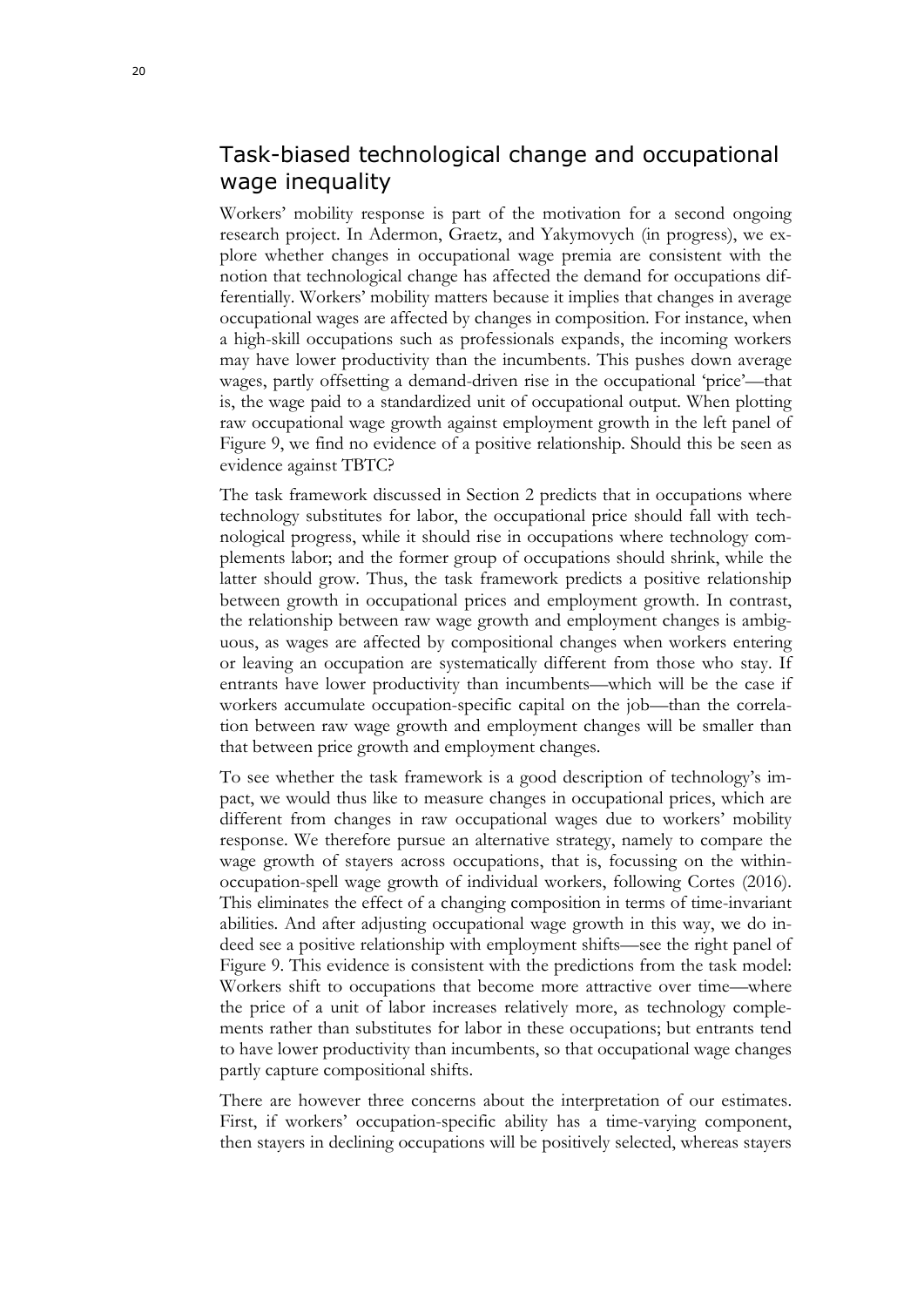in expanding occupations are negatively selected (assuming the causes for the decline and expansion are falling and rising occupational prices, respectively). This means that our estimates of changes in occupational prices will be attenuated. We have performed simulations suggesting that this bias is only of modest size. We are also exploring alternative estimation strategies which correct this bias that have been suggested in recent literature (Böhm, von Gaudecker, and Schran, 2019).

Second, skill accumulation over the life cycle likely differs across occupations, and this confounds our estimates. To address this concern, we restrict our sample to men aged 40-49, for whom skill accumulation is arguably rather modest regardless of occupation. This produces very similar results. Third, the changes in the returns to skills documented in Section 3.2 could vary by occupation, which would also confound our estimates. We are currently exploring this issue, and preliminary results suggest that skill returns have changed rather uniformly across occupation, which alleviates this concern.

Our findings are consistent with the conclusions of existing studies for the US (Cortes, 2016) and Germany (Böhm, von Gaudecker, and Schran, 2019), where wage and employment growth across occupations show a similarly weak correlation, but growth in occupational prices appears strongly positively related to growth in employment. Based on our findings, we are currently exploring to what extent TBTC has contributed to changes in wage inequality in Sweden.

#### <span id="page-20-0"></span>The impact of technological change across regions

In this section, I explore how the incidence of technological change varies across Swedish municipalities, and how local employment and wage bill growth correlate with this exposure. The technological changes I consider are the adoption of industrial robots and ICT over the period 1993-2007. I measure local exposure based on the distribution of employment across industries, following Acemoglu and Restrepo (forthcoming). More precisely, I first calculate the change in robot intensity (the number of robots per million hours worked) and the change in ICT intensity (the difference between the change in log ICT input and the change in log hours worked) for each of 28 two-digit industries. Second, in each municipality I sum over the product of an industry's municipal employment share (measured in 1990) and the industry's change in technology intensity.[20](#page-20-1)

Figure 10 shows how exposure to robots and ICT vary across Swedish municipalities, along with employment growth 1995-2017. Municipalities most exposed to robot adoption tended to be located in the southern half of the county and away from the big cities, while the geographical pattern of ICT exposure is somewhat difficult to characterize. Employment growth 1995-2017 was fast-

<span id="page-20-1"></span><sup>20</sup> Data on robots (from the International Federation of Robotics) and ICT (from the EUKLEMS database) are available also for more recent years, but the coverage is less even. I obtain similar results if I compute regional outcomes over the period 1995-2007. I use 1990 industrial employment shares as Sweden had not recovered fully from the early 1990s recession in 1995, so that 1995 employment shares likely contain more transitory variation.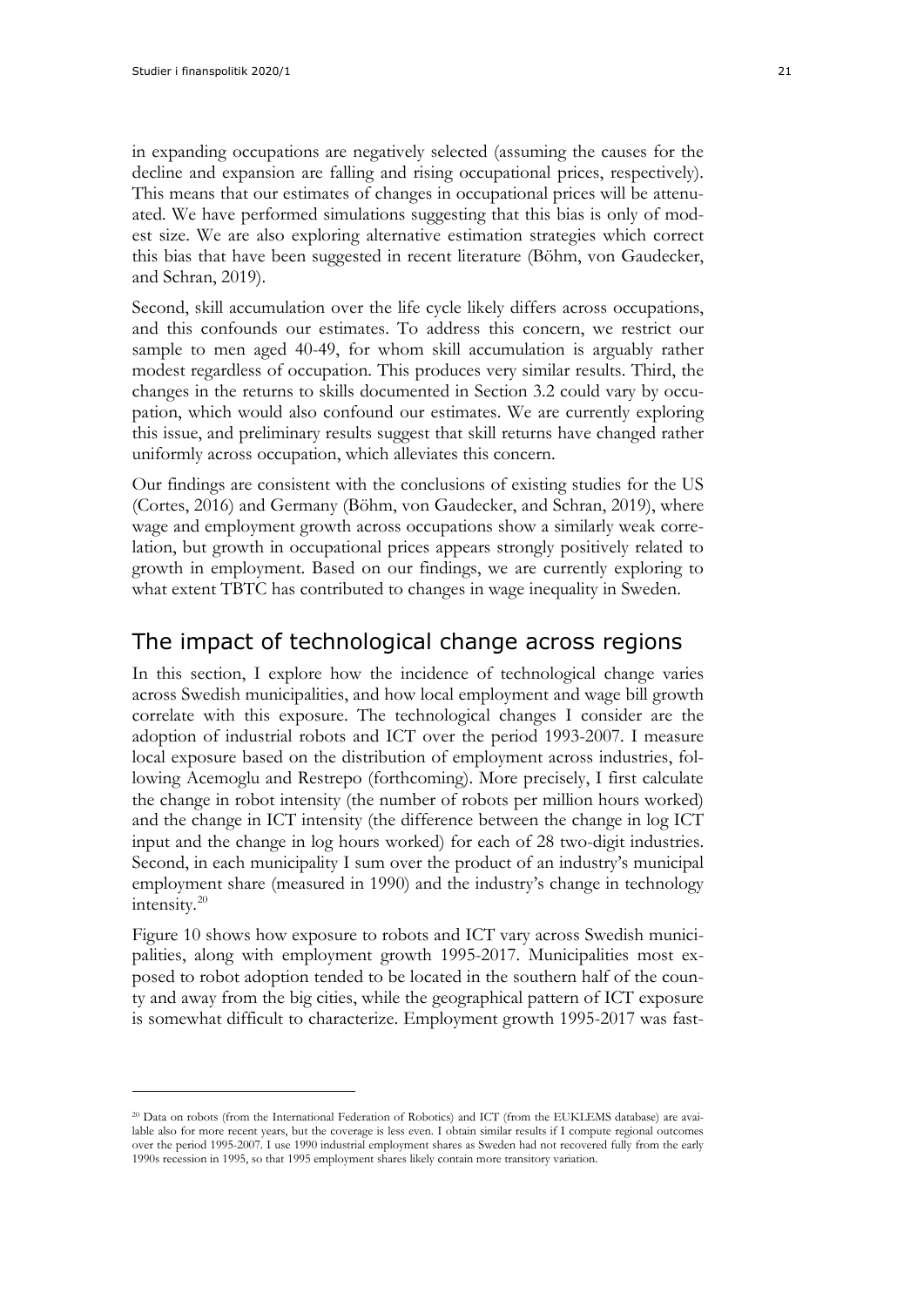est in the large cities and surrounding areas, and slowest in rural municipalities.<sup>21</sup>

Figure 11 plots employment growth against technology adoption across municipalities, along with population-weighted fitted lines. Employment growth is negatively correlated with robot adoption and positively correlated with ICT exposure.[22](#page-21-1) But there are of course many other dimensions along which localities differ, which may be correlated both with technology adoption and employment growth. Similarly, adoption of different technologies may also be systematically correlated with each other. In general, any changes to product demand and labor supply will affect both technology adoption and employment growth. To address some of these concerns, I explore three regression specifications as follows. First, I jointly include among the independent variables changes in robot use, ICT intensity, and non-ICT capital, while controlling for initial employment and the employment-to-population ratio (in logs). Second, I control in addition for the educational composition in each region (in terms of the three groups less than high school, high school, and college plus). Third, I additionally control for the industrial employment mix (in terms of the four broad sectors manufacturing, services, utilities, and primary).

Panel A in Table 1 displays the results for employment growth. The raw correlations between employment growth and technological changes shown in Figure 11 remain qualitatively unchanged when entering the technology variables jointly and controlling for initial employment and population (column (1)) and when controlling for skill mix (column (2)). However, when also controlling for industrial composition, employment growth is positively related to both robot and ICT adoption (column (3)). The magnitudes can be interpreted as follows. If the change in robots per million hours worked (about 500 employees working full-year full-time) in a municipality had been zero instead of its actual average of 0.31, employment growth would have been 4 percentage points lower ( $100\times0:31\times0:13$ ). Or, if ICT intensity had changed by ten percent less, employment growth would have been 3.8 percentage points lower  $(100\times0.1\times0.38)$ . One must keep in mind, of course, that these results represent conditional correlations and do not imply a causal interpretation. Nevertheless, they go some way in informing the question whether technological changes, including factory automation, are associated with job losses across regions.<sup>[23](#page-21-2)</sup>

Using the same regression specifications, I have explored a variety of further outcomes. Panel B of Table 1 shows that the relationship between growth in the employment-to-population ratio and technological change across regions is rather weak, although these results are suggestive of a positive association with increased ICT intensity. Panel C indicates that growth in municipality-level

<span id="page-21-0"></span><sup>21</sup> Municipalities most exposed to robot adoption include Trelleborg, Trollh¨attan, and V¨arnamo; least-exposed municipalities include Stockholm and its satellites Danderyd and T¨aby. Turning to ICT, most-exposed municipalities include Helsingborg, Sigtuna, and Karlshamn, while Karlskrona, Mariestad, and Motala are among the least-exposed. <sup>22</sup> When comparing Figures 10 and 11, one should keep in mind that many of the municipalities in Northern Sweden have small populations, and therefore do not much influence the population-weighted regression slopes in 11.

<span id="page-21-2"></span><span id="page-21-1"></span><sup>23</sup> Prior research often employs instrumental variables—in particular, technology adoption in other countries—to get closer to a causal interpretation. Such an approach turned out to be infeasible in my setting, as estimates were much too imprecise to be informative.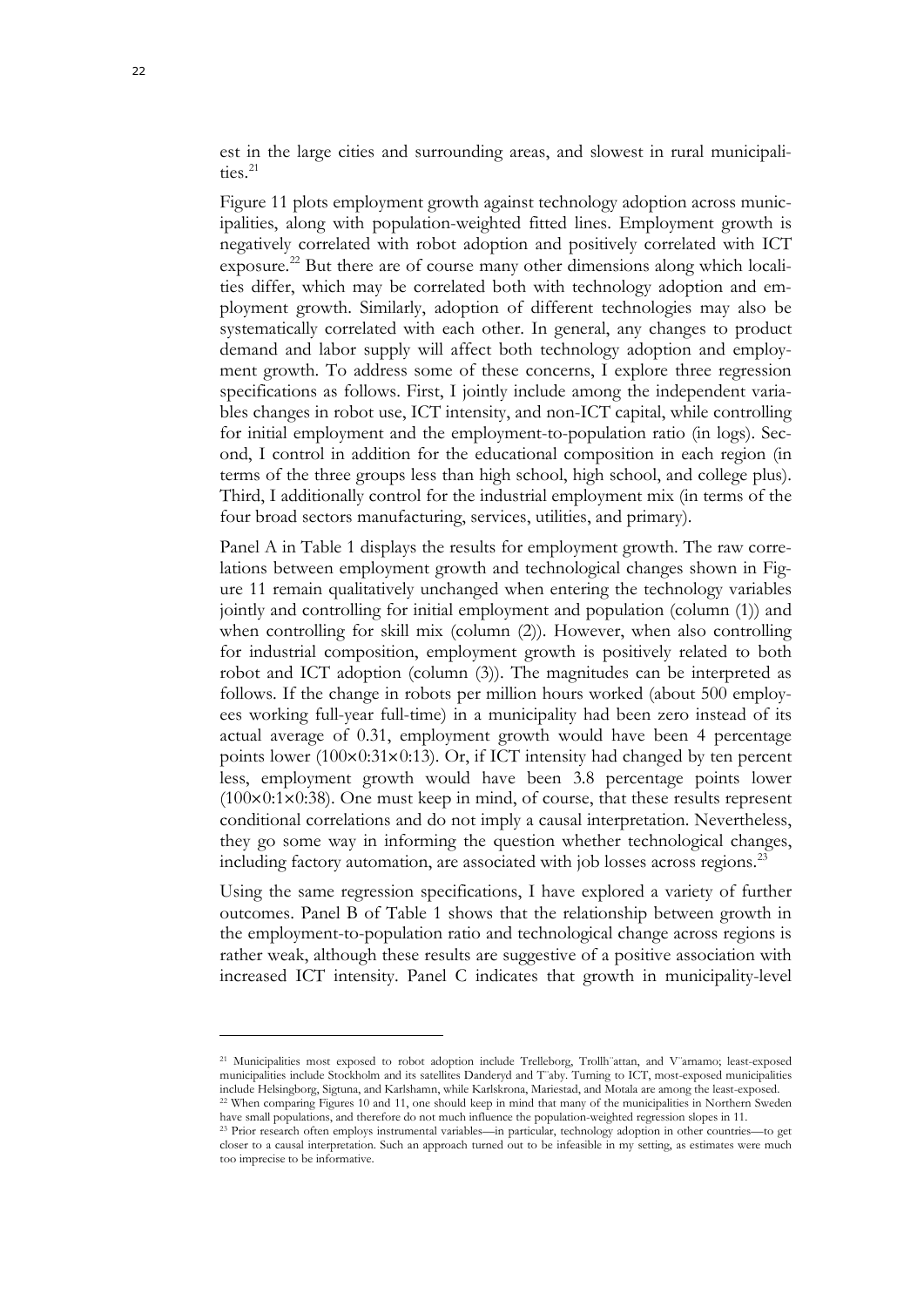wage bills is similarly positively related to technology adoption as is employment growth.

In Table 2, I explore how technological change is related to changes in skill mix. While there is no clear pattern regarding robot adoption, increased ICT intensity is strongly associated with growth in the employment share of skilled workers. Moreover, it is more negatively related to growth in middle- than to growth in low-skill shares, which is at least somewhat suggestive of skill polarization across regions. These patterns are very similar when instead using skill shares in the wage bill as dependent variables (Table A2). Thus, regional patterns of technology adoption and skill demand in Sweden are in line with country-industry evidence when it comes to ICT (Michaels, Natraj, and Van Reenen, 2014) but not when it comes to robots (Graetz and Michaels, 2018).

There is some evidence that robot adoption is associated with a reallocation of employment from manufacturing to services, as in Dauth, Findeisen, Suedekum, and Woessner (2018), but this association is not very robust (Table A3).

In sum, the relationship between technology adoption and growth in employment and wage income across Swedish municipalities tends to be positive there is no evidence that fast adopting locations shed workers. On the other hand, there is some indication that new technologies—ICT in particular—are associated with higher inequality, as skilled workers appear to be favored. I must note, however, that the simple exercises I have performed here cannot capture several more complex ways in which technology may affect regional inequality. For instance, ICT likely affected the nature of agglomeration (Michaels, Rauch, and Redding, 2018), and the presence of high-tech industries likely implies spill-overs to the demand for low-skilled services (Moretti, 2010). To what extent these effects are present in Sweden is a matter for future research.

# <span id="page-22-0"></span>The future

In the face of impressive technological advances such as machine learning and robotics, policy makers and the public are understandably concerned about the adverse consequences of automation.<sup>[24](#page-22-1)</sup> However, as noted in the introduction, experts disagree on the expected labor market impact of new technologies over the next few decades. Among those who expect rapid technological progress, some worry about the implications for the average worker (Brynjolfsson and McAfee, 2014; Ford, 2015), while others appear more optimistic (Autor, 2015). And there are those who are not even confident in the ability of machine learning and robotics to deliver sustained productivity growth (Gordon, 2012, 2014). In 2017, a panel of expert economists were asked to evaluate the statement "Holding labor market institutions and job training fixed, rising use of robots and artificial intelligence is likely to increase substantially the number of

<span id="page-22-1"></span><sup>24</sup> This paragraph and the next draw heavily on Graetz (2019).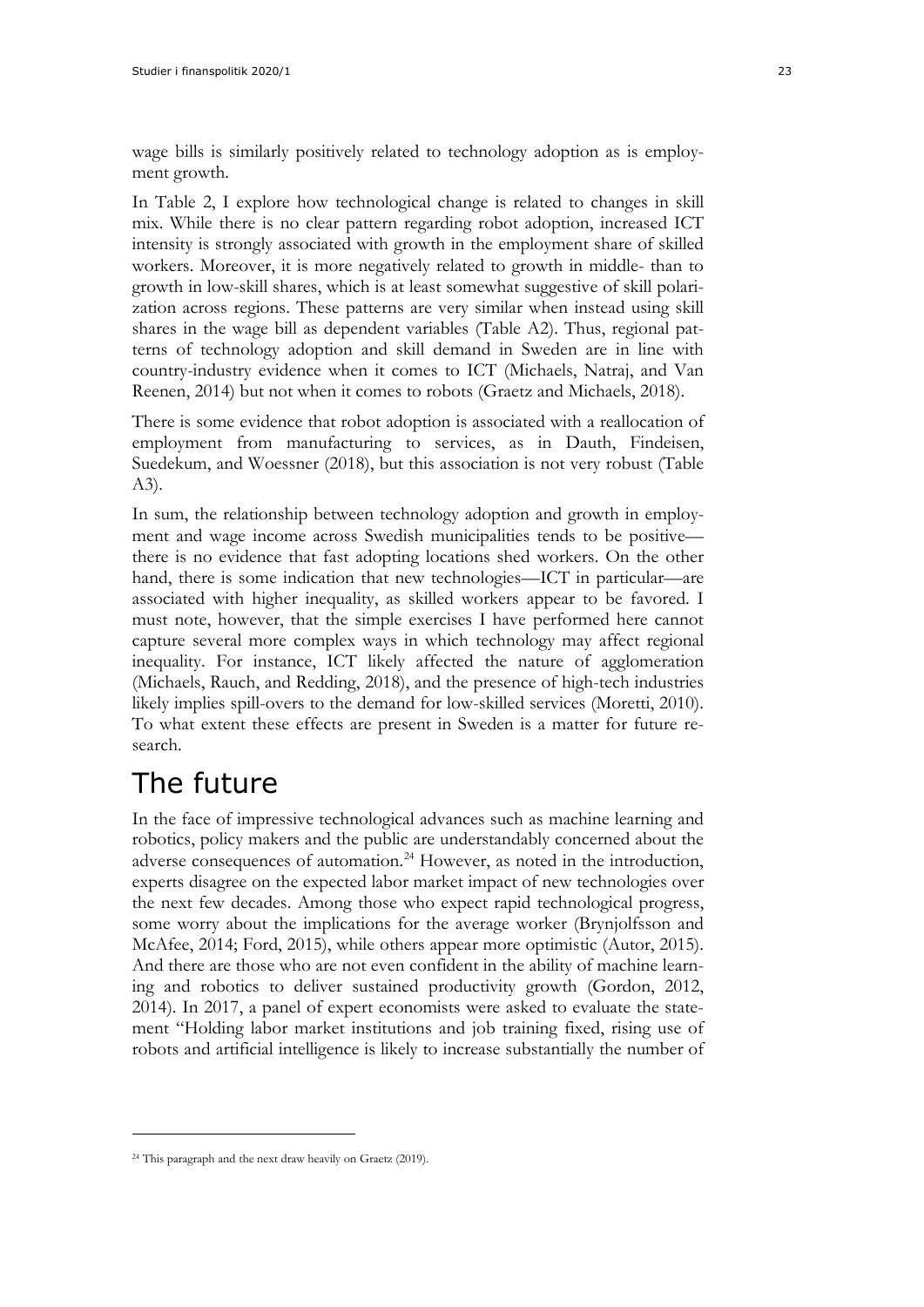workers in advanced countries who are unemployed for long periods". 38 percent agreed, 33 disagreed, and 29 percent were uncertain.[25](#page-23-0)

It should be noted that forecasting occupational employment trends has a long tradition in economic and policy research. Policy makers have sought to provide detailed and up-to-date projections of employment growth, as well as guidance about what types of skills can be expected to remain in demand. Examples include the forecasts by the Bureau of Labor Statistics (BLS) discussed above, the  $O^*NET$  project sponsored by the US Department of Labor, and the Skills Forecast conducted by the European Centre for the Development of Vocational Training. The BLS forecasts have proved quite accurate in forecasting occupational employment trends not only in the US (Veneri, 1997) but also in Sweden (Edin, Evans, Graetz, Hernnäs, and Michaels, 2019). This is testament both to the quality of the forecasts as well as to the fact that labor demand shifts follow very similar patterns across countries.

While these projections have great merits, they do not directly engage with the characteristics of new technologies, and they cannot address claims that "This time is different." A rapidly growing literature develops predictions about the future of work that do attempt to take into account the capabilities of new technologies. For the most part, this literature focuses on the expected labor market impact of machine learning (ML), widely regarded as the dominant paradigm in artificial intelligence research since the early 2010s (Mitchell, 2019; Somers, 2017).

Agrawal, Gans, and Goldfarb (2019) argue that ML does not represent progress towards general artificial intelligence, but rather marks an advance in one specific area, namely prediction. However, prediction tasks are a very common input to decision tasks, and as such ML has wide applicability, making it general purpose technology such as the steam engine, the personal computer, or the internet. Agrawal, Gans, and Goldfarb (2019) then argue that the effects of ML will involve automation of prediction tasks such as mortgage approval (where one tries to predict whether the borrower will default) or hiring (predicting which applicant will perform best). As in the case of already established technologies, and as formalized by the task model discussed in Section 2.2, the impact on the demand for human labor then depends on how the negative effect of machine substitution compares to its productivity-enhancing effects—since prediction is complementary to decision tasks, some of which will still be carried out by humans—as well as the rate at which new types of decision tasks are created. Employing similarly qualitative reasoning, Brynjolfsson and Mitchell (2017) argue that ML will be used in tasks that map well defined inputs to well-defined outputs, for which data sets exist linking input-output pairs, when there is some tolerance for error, and the function being learned does not change rapidly over time, among other things.

As such qualitative reasoning leads to ambiguous conclusions about the expected impact of ML on labor demand, other studies take a quantitative approach. Frey and Osborne (2017, FO) assign automation probabilities to the

<span id="page-23-0"></span><sup>25</sup> See http://www.igmchicago.org/surveys/robots-and-artificial-intelligence.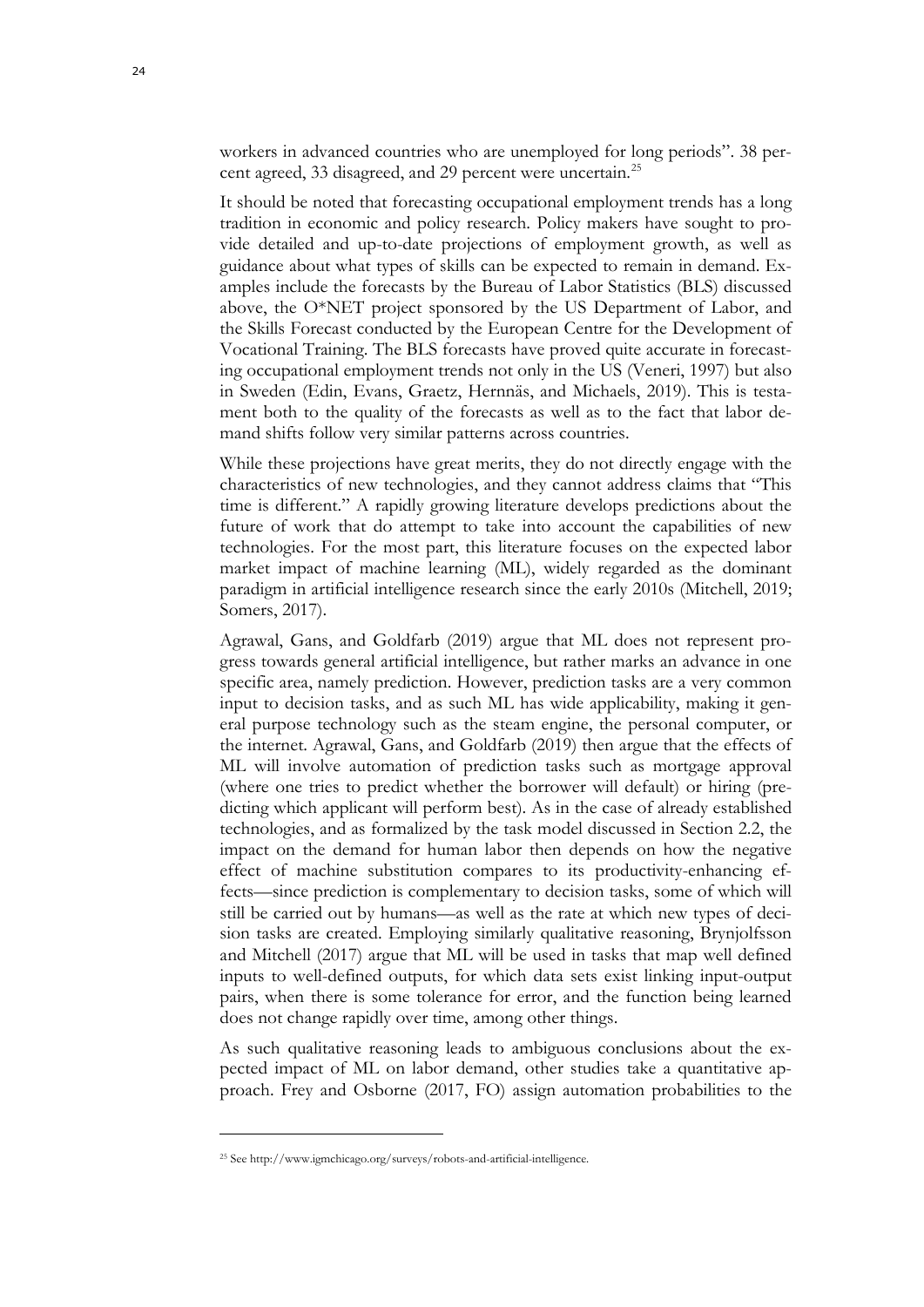universe of occupations in the US, using a method that involves a survey of ML experts, identification of engineering bottlenecks, and an algorithm to extrapolate from a set of hand-labelled occupations. They find that the automation probability declines monotonically both in occupational wages as well as education, and predict that workers in transportation and logistics occupations, office and administrative support workers, production workers, as well as sales workers are at the highest risk of automation. In contrast, Webb (2020) estimates higher automation probabilities for high-skill occupations than for middle- and low-skill ones, based on the overlap of job task descriptions and ML patent texts.<sup>[26](#page-24-0)</sup> Arntz, Gregory, and Zierahn (2017) argue that Frey and Osborne (2017) overestimate overall automation risk, and find that only 9 percent of US employment is at risk of automation once within-occupation heterogeneity in tasks is taken into account, unlike the 47 percent estimated by Frey and Osborne (2017).

In the context of the Swedish labor market, the availability of detailed skills data from the military enlistment allows for a deeper investigation of the expected skill bias of future technologies. Hensvik and Skans (2019) find a positive relationship between the average skills of an occupation's workforce and the occupation's projected employment growth, both in terms of the Frey and Osborne (2017) measure as well as the more traditional employment projections calculated by the US Bureau of Labor Statistics. While this correlation holds for a composite skill measure, the multi-dimensionality of skills does matter. Occupations intensive in social maturity, emotional intensity, and verbal skills are projected to grow, while occupations intensive in inductive skills and emotional stability are projected to decline. Moreover, these correlations are largely unchanged when instead focusing on actual employment growth since 2001. Thus, recent changes in the demand for skills are expected to persist.

In a similar spirit, I explore how automation risk as measured by FO varies across municipalities, and how it is associated with recent employment growth at the regional level. To calculate regional automation risk, I assign each worker the FO measure based on her 3-digit occupation in 2013, and then simply take the average across workers in each municipality.<sup>[27](#page-24-1)</sup> Figure 10 reveals that automation risk tends to be highest in the more rural parts of Southern Sweden—it is highest in Karlstad, Mariestad, and Värnamo, and lowest in Danderyd, Linköping, and Uppsala. And Figure 11 indicates that automation risk tends to be higher in municipalities that saw slower growth in the past decades. This suggests that adjustments to technological change required in the future are perhaps not much different from the adjustments that are already ongoing employment is already shifting away from areas expected to be more affected by future automation. To explore this further, I run regressions similar to the ones reported in Section 4.3. Indeed, the negative relationship between recent employment growth and future automation risk is affected by controls. In par-

<span id="page-24-0"></span><sup>26</sup> Mann and P¨uttmann (2017) also use patent text analysis to measure automation exposure, but to shed light on the impact that automation has already had, rather than to predict its future impact.

<span id="page-24-1"></span> $27$  I use 2013 to calculate projected automation as in 2014 a new occupational classification was introduced that is more difficult to match to the FO data.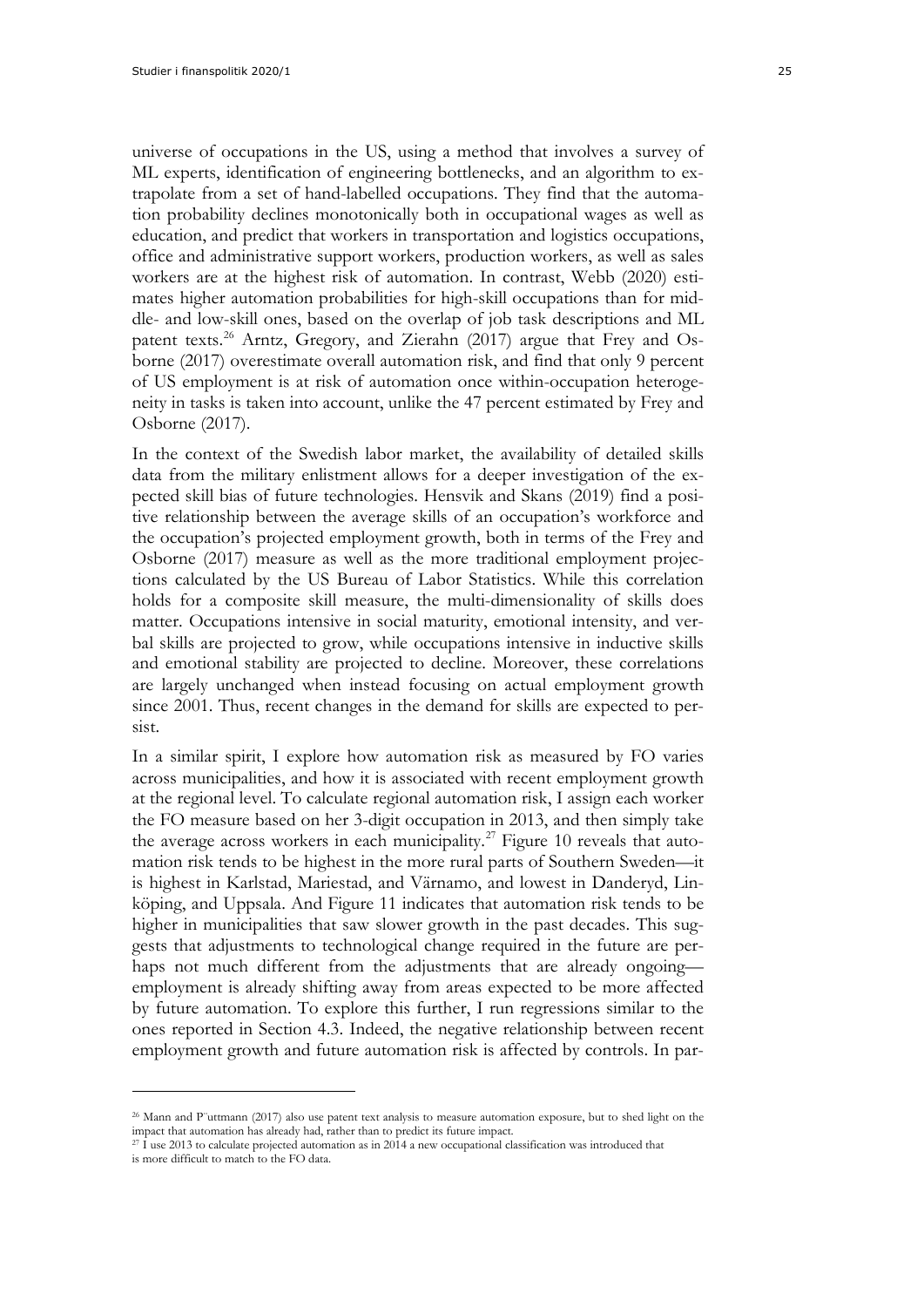ticular, it is reduced to about 15 percent of its original strength when comparing automation risk across municipalities with similar size, skill mix, and industry composition (Table A4). This means that automation risk is particularly high in municipalities with a large share of low-skill employment or a large manufacturing share, municipalities which have already been on a downward trajectory.

Thus, even the kinds of prediction exercises that attempt to explicitly take into account the capabilities of new technologies, tend to produce projections that are strongly related to recent sectoral and occupational shifts, indicating a high degree of persistence in the skill-bias and regional incidence of technological change (an exception is Webb, 2020). Of course, these projections are highly uncertain. One extreme of the range of possible outcomes is the arrival of human-level AI within a few decades. Indeed, AI experts commonly predict this to occur within 15-25 years from the date the prediction is made (Armstrong and Sotala, 2015), and have done so since the 1960s (Mitchell, 2019). The other extreme is imminent stagnation, as ML may soon be hitting drastically diminishing returns (Somers, 2017). Given this uncertainty, the best that researchers can do, arguably, is to continue the study of new technologies in terms of their scope for task replacement, complementarities, and the creation of new tasks, and to combine this understanding with an up-do-date description of occupational task content and skill requirements.

## <span id="page-25-0"></span>**Conclusions**

During the past three decades the Swedish labor market experienced the kinds of transformations one would expect in a modern and innovative economy, without suffering obvious disruptions, apart from the cyclical downturns that are unrelated to secular technological changes. Labor force participation remains high, and among older individuals has been steadily increasing. Wage growth has been steady. Inequality remains very low by international standards, although it has increased somewhat.

While technological change has plausibly affected labor demand in Sweden in similar ways as in other developed countries, these effects are more muted and somewhat hidden, likely because of Swedish wage setting institutions. The college premium in Sweden has remained largely unchanged, in contrast to the near doubling in the US; but the absence of a marked decline in the premium nevertheless points to an increased demand for skills, given the large increase in the supply of college-educated labor that has occurred at the same time. An increase in the demand for skills is also clearly visible in the returns to cognitive and especially psychosocial skills, though it is puzzling why this trend has flattened out.

The fact that workers affected by occupational decline do suffer substantial earnings losses over the course of their careers is further evidence of the distributional impact of technological change—at the same time, the increased participation in public training by these workers is testament to a strong safety net. And occupational wage rates, once adjusted for compositional changes, do evolve in ways consistent with a task-biased impact of technology. However, some salient features of Swedish inequality are unlikely to be explained by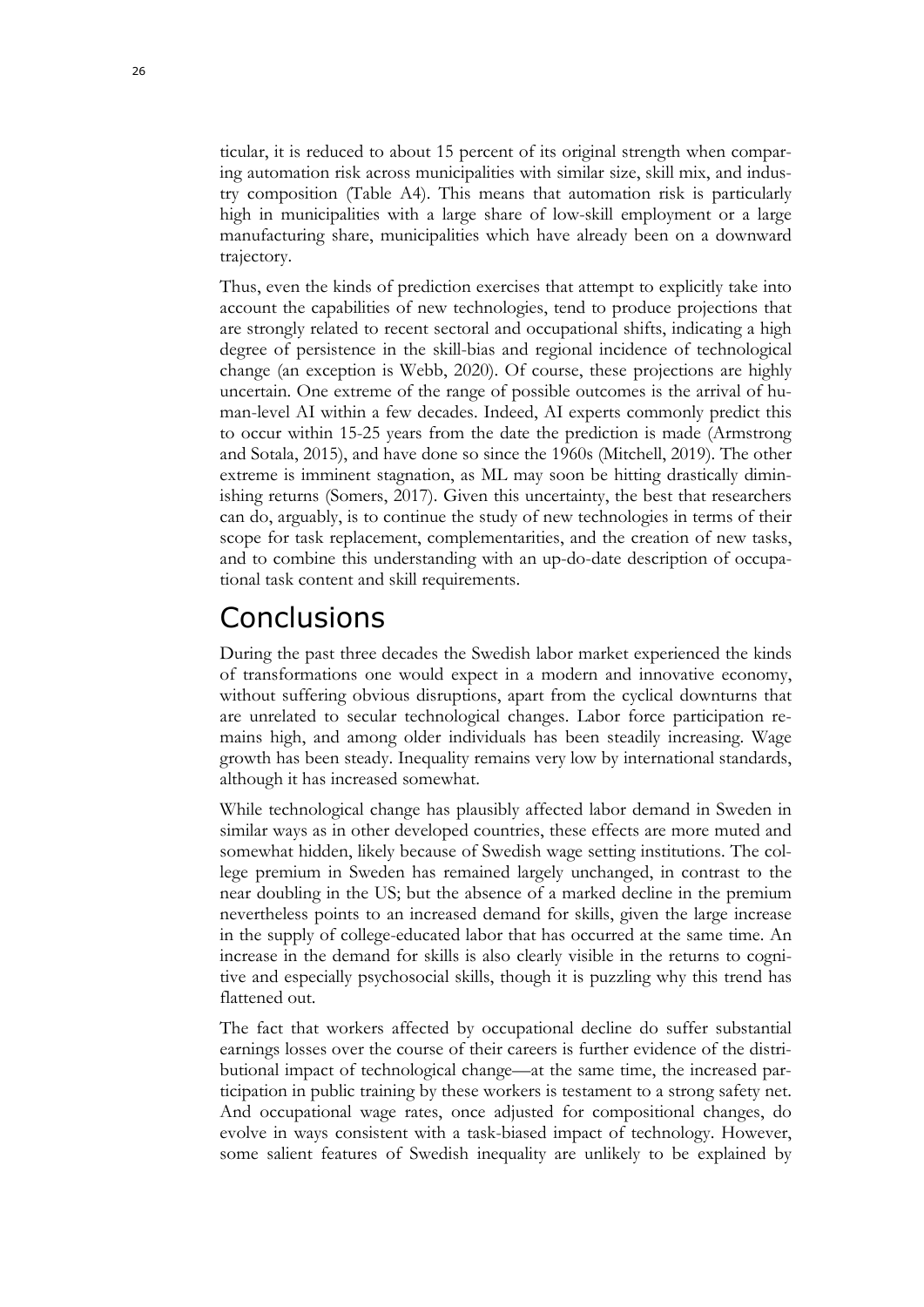technological change, especially the abrupt halt in the growth of inequality among men in 2000 and the continuing rise in wage dispersion among women.[28](#page-26-0)

Systematic projections of the future impact of technological change indicate a substantial degree of persistence. Skill-intensive occupations are expected to continue to grow disproportionately, as are regions with a high share of skilled employment. While these projections are of course uncertain, Swedish labor market institutions appear to be in a good position to deal with the disruptive effects of technological change.

<span id="page-26-0"></span><sup>28</sup> Beaudry and Lewis (2014) present evidence for a strong link between the decline in the gender wage gap and the ICT revolution in the US, as the skills that are complementary to ICT appear to be more abundant among women. However, it is not clear how their explanation would apply to differential changes in wage dispersion across genders, or how it could account for the timing of the divergence in Sweden.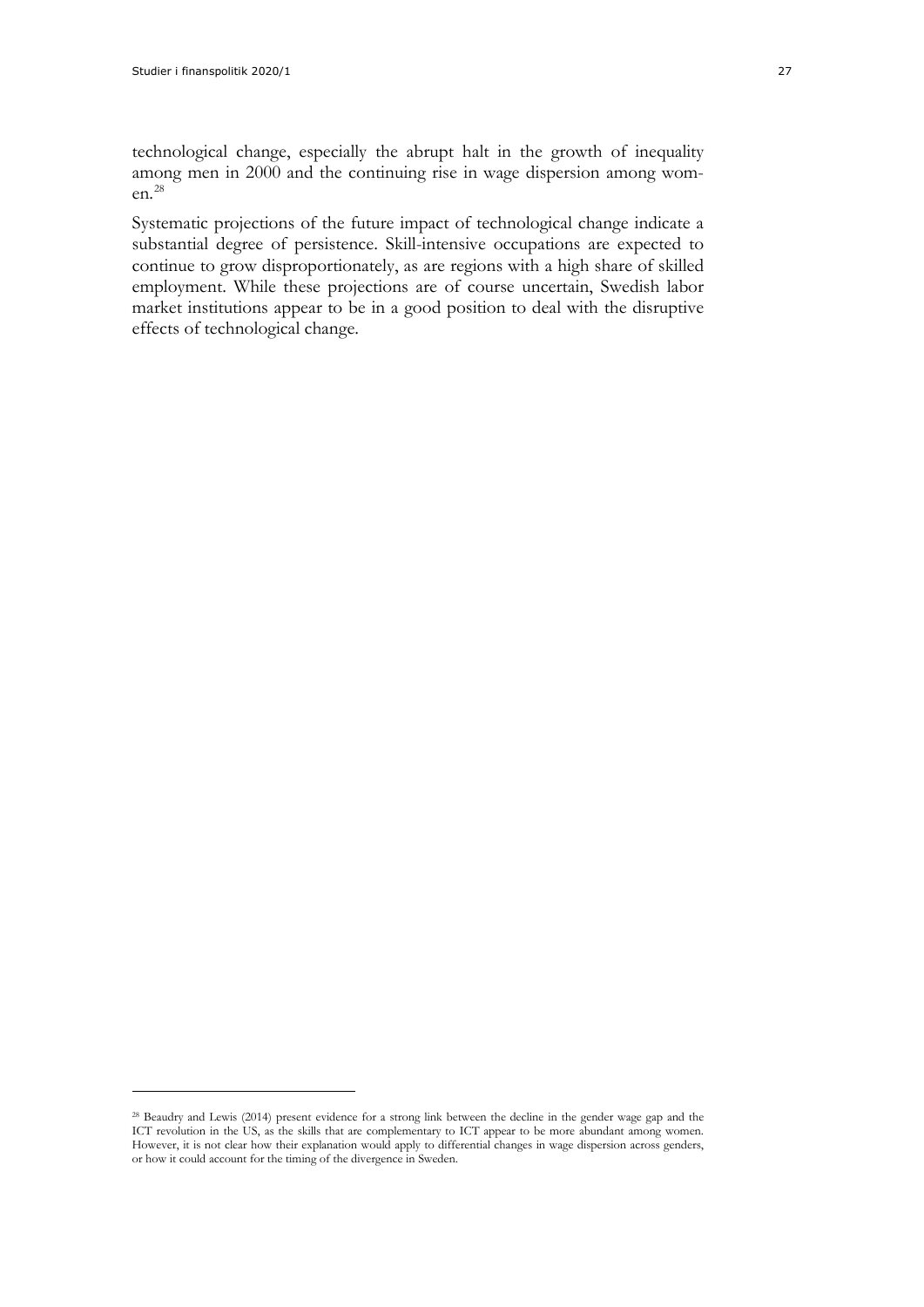#### References

- ABRAHAM, K. G., AND M. S. KEARNEY (2018): "Explaining the Decline in the U.S. Employment-to-Population Ratio: A Review of the Evidence," Working Paper 24333, National Bureau of Economic Research.
- ACEMOGLU, D. (2002): "Technical Change, Inequality, and the Labor Market," *Journal of Economic Literature*, 40(1), 7–72.
- ACEMOGLU, D., AND D. AUTOR (2011): "Skills, Tasks and Technologies: Implications for Employment and Earnings," in *Handbook of Labor Economics*, ed. by O. Ashenfelter, and D. Card, vol. 4, chap. 12, pp. 1043–1171. Elsevier.
- ACEMOGLU, D., AND P. RESTREPO (2018a): "Modeling Automation," *AEA Papers and Proceedings*, 108, 48–53.
- (2018b): "The Race between Man and Machine: Implications of Technology for Growth, Factor Shares, and Employment," *American Economic Review*, 108(6).
- (2019a): "Automation and New Tasks: How Technology Displaces and Reinstates Labor," *Journal of Economic Perspectives*, 33(2), 3–30.
- (2019b): "The Wrong Kind of AI? Artificial Intelligence and the Future of Labor Demand," Working Paper 25682, National Bureau of Economic Research.
- (forthcoming): "Robots and Jobs: Evidence from US Labor Markets," *Journal of Political Economy*.
- ADERMON, A., G. GRAETZ, AND Y. YAKYMOVYCH (in progress): "Wage Growth across Occupations, Industries, and Regions," mimeo.
- ADERMON, A., AND M. GUSTAVSSON (2015): "Job Polarization and Task-Biased Technological Change: Evidence from Sweden, 1975–2005," *Scandinavian Journal of Economics*, 117(3), 878–917.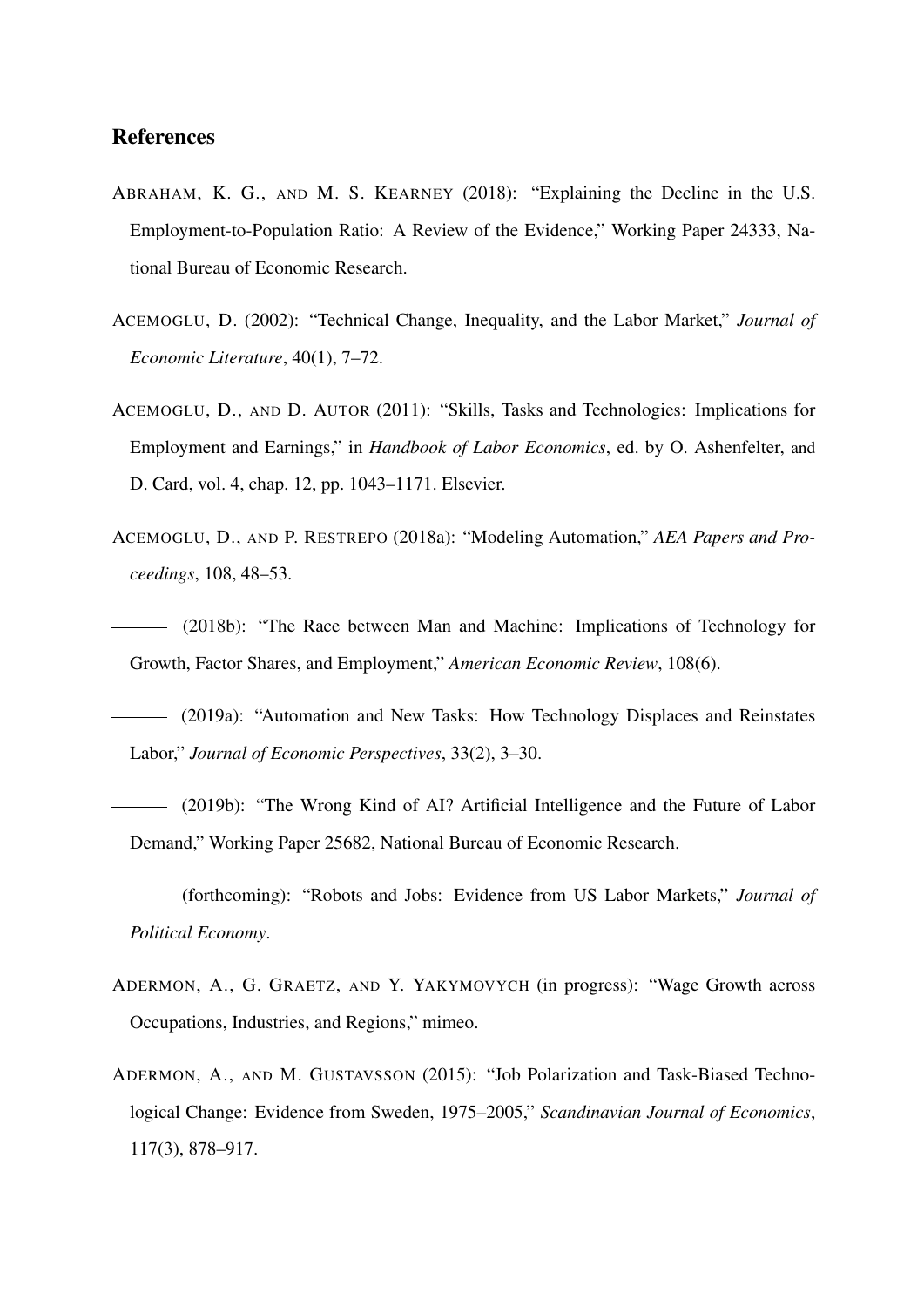- AGRAWAL, A., J. S. GANS, AND A. GOLDFARB (2019): "Artificial Intelligence: The Ambiguous Labor Market Impact of Automating Prediction," *Journal of Economic Perspectives*, 33(2), 31–50.
- AKERMAN, A., I. GAARDER, AND M. MOGSTAD (2015): " The Skill Complementarity of Broadband Internet \*," *The Quarterly Journal of Economics*, 130(4), 1781–1824.
- ARMSTRONG, S., AND K. SOTALA (2015): "How we're predicting AI–or failing to," in *Beyond artificial intelligence*, pp. 11–29. Springer.
- ARNTZ, M., T. GREGORY, AND U. ZIERAHN (2017): "Revisiting the risk of automation," *Economics Letters*, 159, 157 – 160.
- ATALAY, E., P. PHONGTHIENGTHAM, S. SOTELO, AND D. TANNENBAUM (forthcoming): "The Evolution of Work in the United States," *American Economic Journal: Applied*.
- AUM, S., D. KOH, AND R. SANTAEULALIA-LLOPIS (2019): "Increasing and Decreasing Labor Shares: Cross-Country Differences in the XXI Century," Working Papers 1135, Barcelona Graduate School of Economics.
- AUTOR, D., D. DORN, L. F. KATZ, C. PATTERSON, AND J. VAN REENEN (forthcoming): "The Fall of the Labor Share and the Rise of Superstar Firms," *The Quarterly Journal of Economics*.
- AUTOR, D., C. GOLDIN, AND L. F. KATZ (2020): "Extending the Race between Education and Technology," Working Paper 26705, National Bureau of Economic Research.
- AUTOR, D. H. (2015): "Why Are There Still So Many Jobs? The History and Future of Workplace Automation," *Journal of Economic Perspectives*, 29(3), 3–30.
- AUTOR, D. H., L. F. KATZ, AND M. S. KEARNEY (2006): "The Polarization of the U.S. Labor Market," *American Economic Review*, 96(2), 189–194.

(2008): "Trends in U.S. Wage Inequality: Revising the Revisionists," *The Review of Economics and Statistics*, 90(2), 300–323.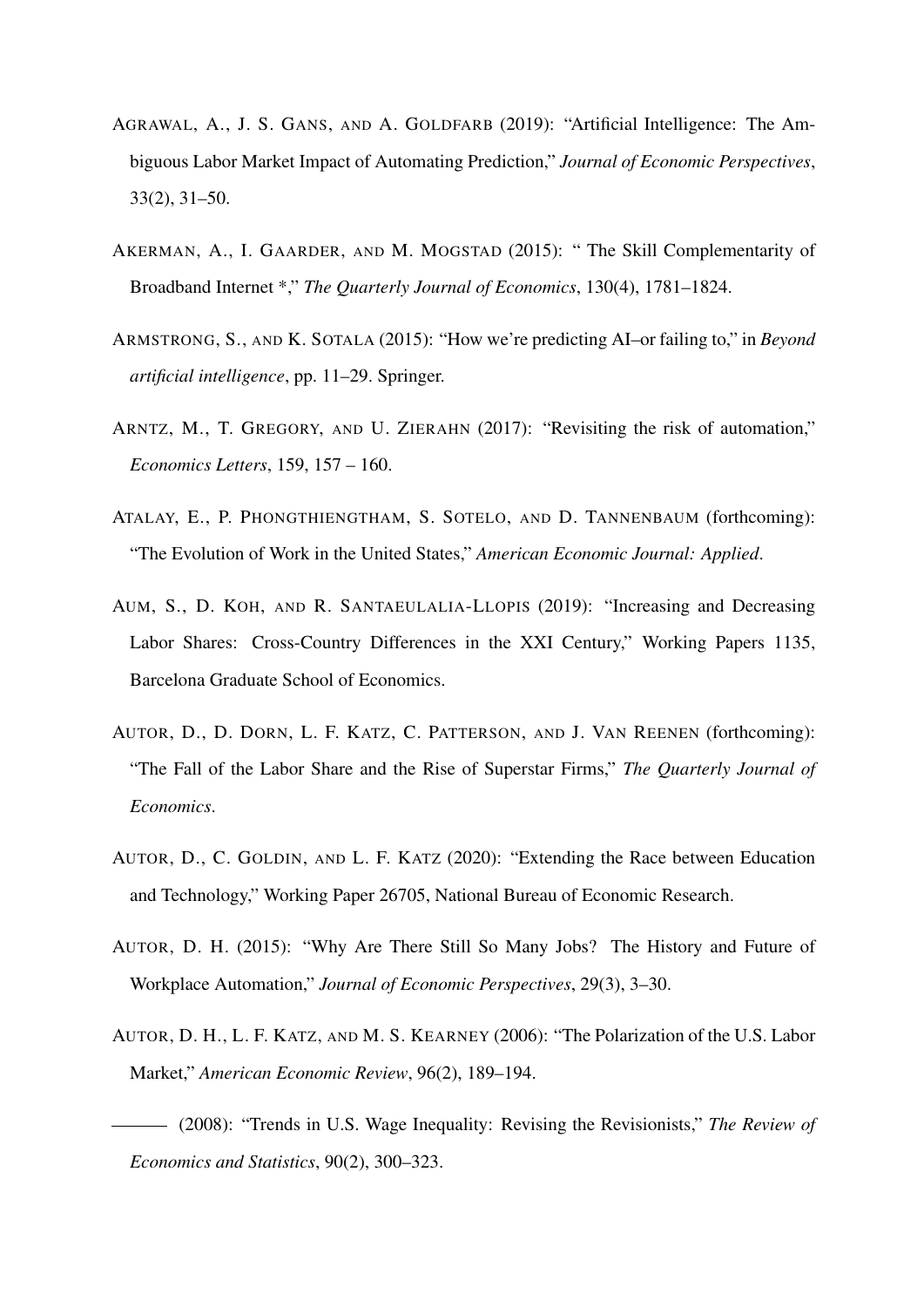- AUTOR, D. H., L. F. KATZ, AND A. B. KRUEGER (1998): "Computing Inequality: Have Computers Changed the Labor Market?," *The Quarterly Journal of Economics*, 113(4), 1169– 1213.
- AUTOR, D. H., F. LEVY, AND R. J. MURNANE (2003): "The Skill Content of Recent Technological Change: An Empirical Exploration\*," *The Quarterly Journal of Economics*, 118(4), 1279–1333.
- AZAR, J. A., I. MARINESCU, M. I. STEINBAUM, AND B. TASKA (2018): "Concentration in US Labor Markets: Evidence From Online Vacancy Data," Working Paper 24395, National Bureau of Economic Research.
- BARANY, Z. L., AND C. SIEGEL (2018): "Job Polarization and Structural Change," *American Economic Journal: Macroeconomics*, 10(1), 57–89.
- BARKAI, S. (2017): "Declining Labor and Capital Shares," mimeo.
- BASU, S. (2019): "Are Price-Cost Markups Rising in the United States? A Discussion of the Evidence," *Journal of Economic Perspectives*, 33(3), 3–22.
- BAZIKI, S. B. (2015): *Firms, International Competition, and the Labor Market*. Doctoral dissertation, Uppsala University.
- BAZIKI, S. B., R. GINJA, AND T. B. MILICEVIC (2018): "Trade Competition, Technology, and Labor Reallocation," mimeo.
- BEAUDRY, P., D. A. GREEN, AND B. M. SAND (2016): "The Great Reversal in the Demand for Skill and Cognitive Tasks," *Journal of Labor Economics*, 34(S1), 199–247.
- BEAUDRY, P., AND E. LEWIS (2014): "Do Male-Female Wage Differentials Reflect Differences in the Return to Skill? Cross-City Evidence from 1980-2000," *American Economic Journal: Applied Economics*, 6(2), 178–194.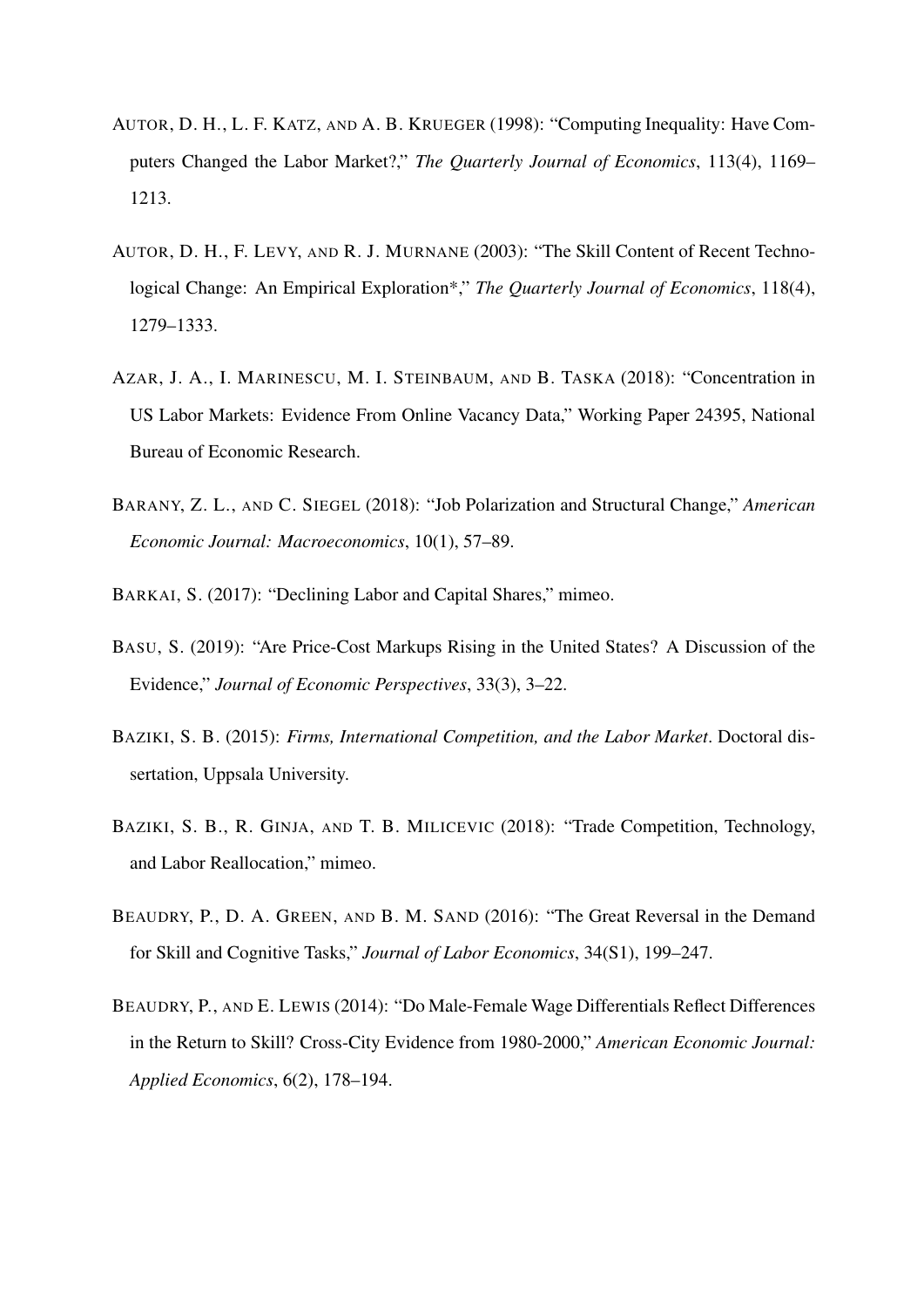- BERMAN, E., J. BOUND, AND S. MACHIN (1998): "Implications of Skill-Biased Technological Change: International Evidence," *The Quarterly Journal of Economics*, 113(4), 1245– 1279.
- BÖHM, M. J., H.-M. VON GAUDECKER, AND F. SCHRAN (2019): "Occupation Growth, Skill Prices, and Wage Inequality," mimeo.
- BRYNJOLFSSON, E., AND A. MCAFEE (2014): *The second machine age: Work, progress, and prosperity in a time of brilliant technologies*. WW Norton & Company.
- BRYNJOLFSSON, E., AND T. MITCHELL (2017): "What can machine learning do? Workforce implications," *Science*, 358(6370), 1530–1534.
- BUREAU OF LABOR STATISTICS (1986): *Occupational Outlook Handbook, 1986-87 Edition : Bulletin of the United States Bureau of Labor Statistics, No. 2250*United States Department of Labor.

(2017): *Occupational Outlook Handbook*United States Department of Labor.

- BUTCHER, T., R. DICKENS, AND A. MANNING (2012): "Minimum Wages and Wage Inequality: Some Theory and an Application to the UK," CEP Discussion Papers dp1177, Centre for Economic Performance, LSE.
- CARD, D., AND J. E. DINARDO (2002): "Skill-Biased Technological Change and Rising Wage Inequality: Some Problems and Puzzles," *Journal of Labor Economics*, 20(4), 733–783.
- CARD, D., J. HEINING, AND P. KLINE (2013): "Workplace Heterogeneity and the Rise of West German Wage Inequality," *The Quarterly Journal of Economics*, 128(3), 967–1015.
- CASELLI, F., AND A. MANNING (forthcoming): "Robot Arithmetic: New Technology and Wages," *American Economic Review: Insights*.
- CORTES, G. M. (2016): "Where Have the Middle-Wage Workers Gone? A Study of Polarization Using Panel Data," *Journal of Labor Economics*, 34(1), 63–105.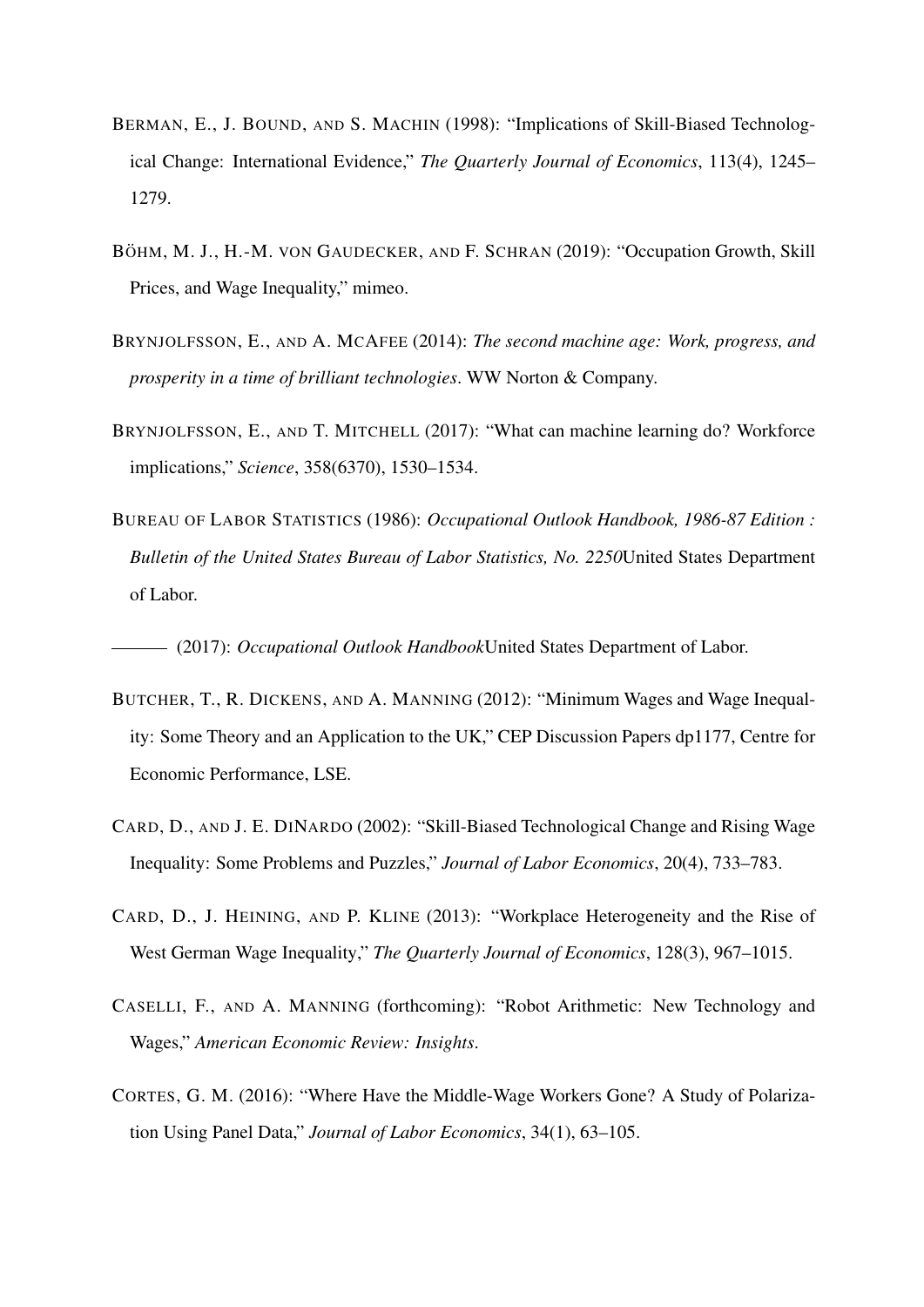- COSTINOT, A., AND J. VOGEL (2010): "Matching and Inequality in the World Economy," *Journal of Political Economy*, 118(4), 747–786.
- DAUTH, W., S. FINDEISEN, J. SUEDEKUM, AND N. WOESSNER (2018): "Adjusting to Robots: Worker-Level Evidence," Working Papers 13, Federal Reserve Bank of Minneapolis, Opportunity and Inclusive Growth Institute.
- DE LOECKER, J., AND J. EECKHOUT (2018): "Global Market Power," Working Paper 24768, National Bureau of Economic Research.
- DE LOECKER, J., J. EECKHOUT, AND G. UNGER (forthcoming): "The Rise of Market Power and the Macroeconomic Implications," *The Quarterly Journal of Economics*.
- DEMING, D. J. (2017): "The Growing Importance of Social Skills in the Labor Market\*," *The Quarterly Journal of Economics*, 132(4), 1593–1640.
- DINARDO, J., N. M. FORTIN, AND T. LEMIEUX (1996): "Labor Market Institutions and the Distribution of Wages, 1973-1992: A Semiparametric Approach," *Econometrica*, 64(5), 1001–1044.
- DINARDO, J. E., AND J.-S. PISCHKE (1997): "The Returns to Computer Use Revisited: Have Pencils Changed the Wage Structure Too?," *The Quarterly Journal of Economics*, 112(1), 291–303.
- EDIN, P.-A., T. EVANS, G. GRAETZ, S. HERNNÄS, AND G. MICHAELS (2019): "Individual Consequences of Occupational Decline," working paper.
- EDIN, P.-A., P. FREDRIKSSON, M. NYBOM, AND B. ÖCKERT (2017): "The Rising Return to Non-Cognitive Skill," IZA Discussion Papers 10914, Institute for the Study of Labor (IZA).
- EDIN, P.-A., AND B. HOLMLUND (1995): *The Swedish Wage Structure: The Rise and Fall of Solidarity Wage Policy?*pp. 307–344. University of Chicago Press.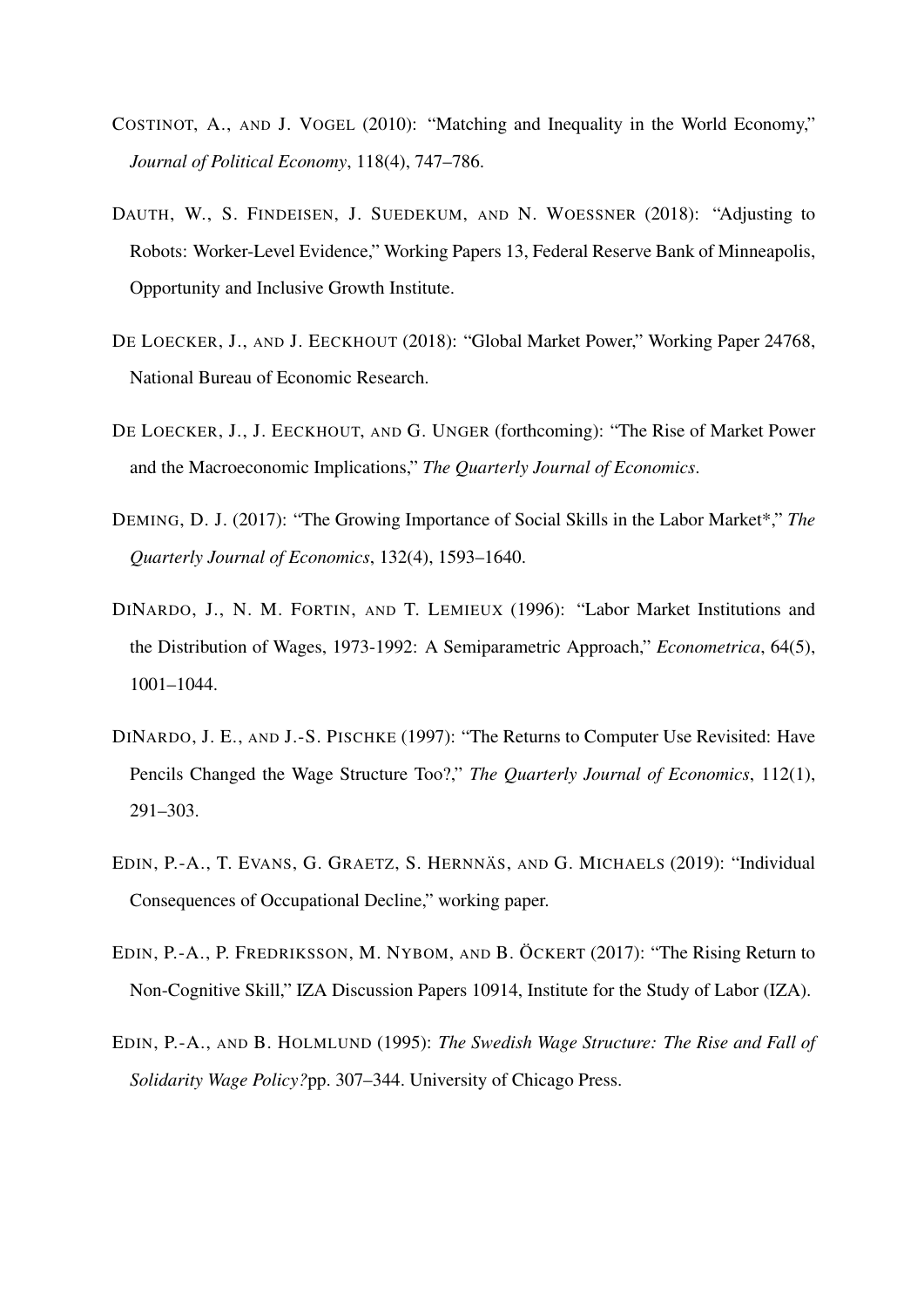- EGGERTSSON, G. B., J. A. ROBBINS, AND E. G. WOLD (2018): "Kaldor and Pikettys Facts: The Rise of Monopoly Power in the United States," Working Paper 24287, National Bureau of Economic Research.
- ELIASON, M., AND D. STORRIE (2006): "Lasting or Latent Scars? Swedish Evidence on the Long-Term Effects of Job Displacement," *Journal of Labor Economics*, 24(4), 831–856.
- ELSBY, M., B. HOBIJN, AND A. SAHIN (2013): "The Decline of the U.S. Labor Share," *Brookings Papers on Economic Activity*, 44(2 (Fall)), 1–63.
- FENG, A., AND G. GRAETZ (forthcoming): "Training Requirements, Automation, and Job Polarization," *Economic Journal*.
- FLAM, H. (2019): "Det är facket, dumbom!," blog post at *Ekonomistas*, 3 March.
- FORD, M. (2015): *Rise of the Robots: Technology and the Threat of a Jobless Future*. Basic Books.
- FREY, C. B. (2019): *The Technology Trap: Capital, Labor, and Power in the Age of Automation*. Princeton University Press.
- FREY, C. B., AND M. A. OSBORNE (2017): "The future of employment: How susceptible are jobs to computerisation?," *Technological Forecasting and Social Change*, 114, 254 – 280.
- GAGGL, P., AND G. C. WRIGHT (2017): "A Short-Run View of What Computers Do: Evidence from a UK Tax Incentive," *American Economic Journal: Applied Economics*, 9(3), 262–94.
- GOOS, M., AND A. MANNING (2007): "Lousy and Lovely Jobs: The Rising Polarization of Work in Britain," *The Review of Economics and Statistics*, 89(1), 118–133.
- GOOS, M., A. MANNING, AND A. SALOMONS (2014): "Explaining Job Polarization: Routine-Biased Technological Change and Offshoring," *American Economic Review*, 104(8), 2509– 26.
- GORDON, R. J. (2012): "Is U.S. Economic Growth Over? Faltering Innovation Confronts the Six Headwinds," Working Paper 18315, National Bureau of Economic Research.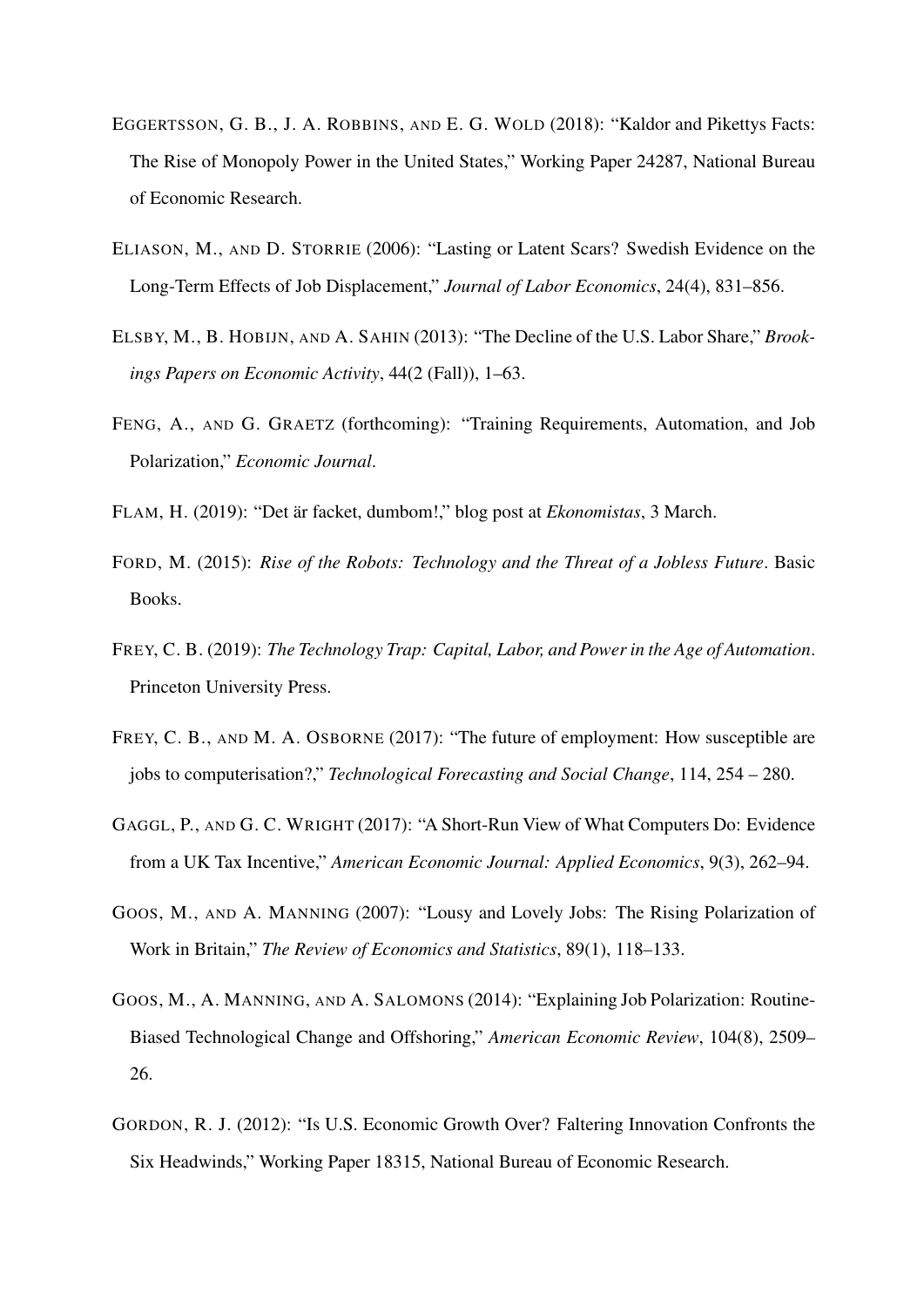(2014): "The Demise of U.S. Economic Growth: Restatement, Rebuttal, and Reflections," Working Paper 19895, National Bureau of Economic Research.

- GRAETZ, G. (2019): "Labor Demand in the Past, Present, and Future," European Economy Discussion Papers 114, European Commission.
- GRAETZ, G., AND G. MICHAELS (2018): "Robots at Work," *The Review of Economics and Statistics*, 100(5), 753–768.
- GREGG, P., S. MACHIN, AND M. FERNANDEZ-SALGADO (2014): "Real Wages and Unemployment in the Big Squeeze," *The Economic Journal*, 124(576), 408–432.
- GUTIERREZ, G., AND S. PITON (2019): "Revisiting the Global Decline of the (Non-Housing) Labor Share," Discussion Papers 1913, Centre for Macroeconomics (CFM).
- HAGELUND, K., E. W. NORDBØ, AND L. SAUVIK (2017): " Lønnsandelen ," Aktuell kommentar, Norges Bank.
- HENSVIK, L., AND O. N. SKANS (2019): "The skill-specifc impact of past and projected occupational declinea," Working Paper Series 2019:28, IFAU – Institute for Evaluation of Labour Market and Education Policy.
- HERRENDORF, B., R. ROGERSON, AND A. VALENTINYI (2014): "Chapter 6 Growth and Structural Transformation," in *Handbook of Economic Growth*, ed. by P. Aghion, and S. N. Durlauf, vol. 2 of *Handbook of Economic Growth*, pp. 855 – 941. Elsevier.
- HSIEH, C.-T., E. HURST, C. I. JONES, AND P. J. KLENOW (2019): "The Allocation of Talent and U.S. Economic Growth," *Econometrica*, 87(5), 1439–1474.
- HUMLUM, A. (2019): "Robot Adoption and Labor Market Dynamics," mimeo.
- INTERNATIONAL FEDERATION OF ROBOTICS (2019): "World Robotics," report.
- JACOBSON, L. S., R. J. LALONDE, AND D. G. SULLIVAN (1993): "Earnings Losses of Displaced Workers," *The American Economic Review*, 83(4), 685–709.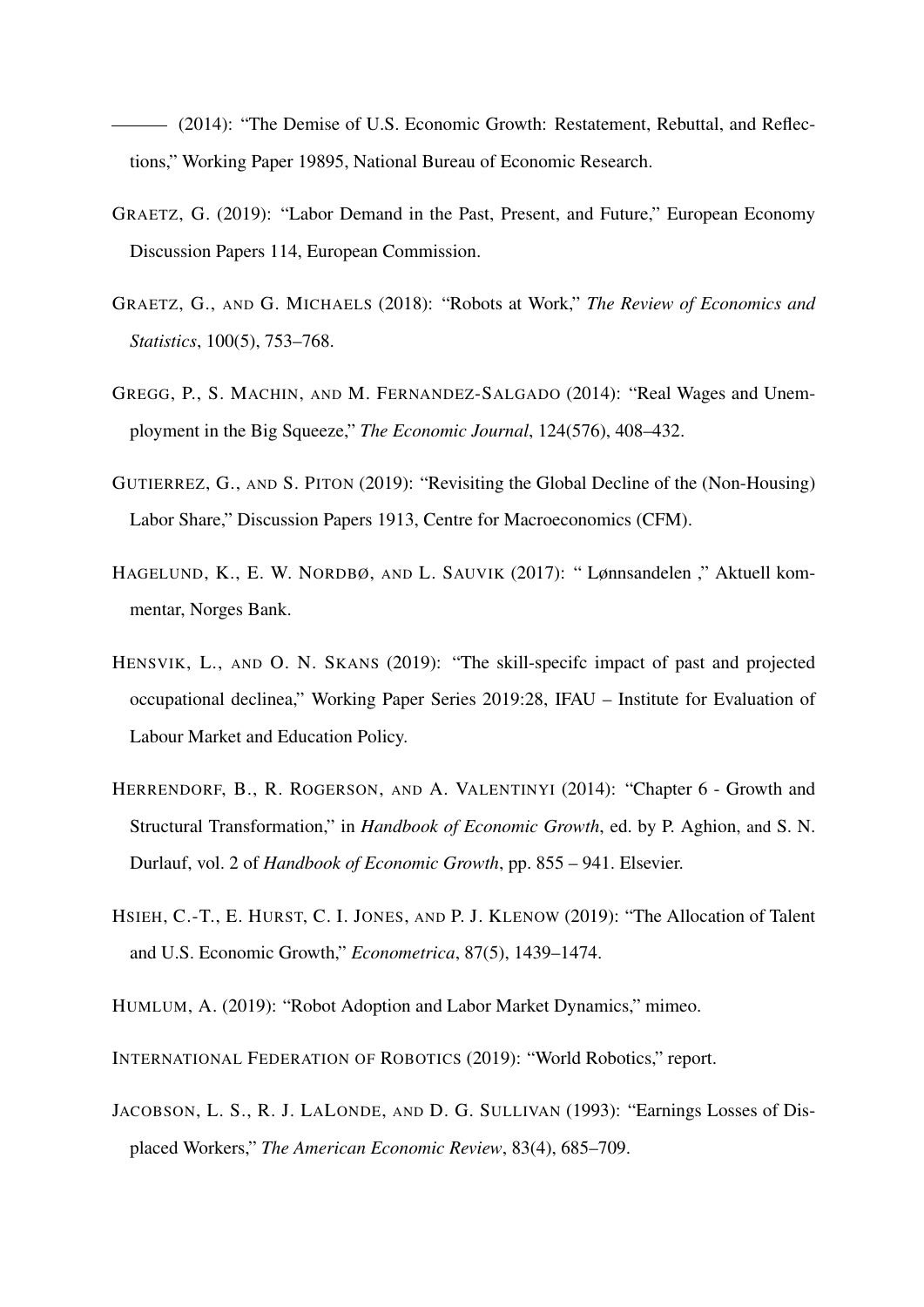- JONES, C. (2016): "Chapter 1 The Facts of Economic Growth," vol. 2 of *Handbook of Macroeconomics*, pp. 3 – 69. Elsevier.
- KARABARBOUNIS, L., AND B. NEIMAN (2014): "The Global Decline of the Labor Share," *The Quarterly Journal of Economics*, 129(1), 61–103.
- (2018): "Accounting for Factorless Income," NBER Working Papers 24404, National Bureau of Economic Research, Inc.
- KATZ, L. F., AND K. M. MURPHY (1992): "Changes in Relative Wages, 19631987: Supply and Demand Factors," *The Quarterly Journal of Economics*, 107(1), 35–78.
- KOCH, M., I. MANUYLOV, AND M. SMOLKA (2019): "Robots and Firms," Economics Working Papers 2019-05, Department of Economics and Business Economics, Aarhus University.

KONJUNKTURINSTITUTET (2018): "Lönebildningsrapporten," report.

- KRUEGER, A. B. (1993): "How Computers Have Changed the Wage Structure: Evidence from Microdata, 1984-1989," *The Quarterly Journal of Economics*, 108(1), 33–60.
- KRUSELL, P., L. E. OHANIAN, J.-V. ROS-RULL, AND G. L. VIOLANTE (2000): "Capital-Skill Complementarity and Inequality: A Macroeconomic Analysis," *Econometrica*, 68(5), 1029–1054.
- LIPSIUS, B. (2018): "Labor Market Concentration does not Explain the Falling Labor Share," 2018 Papers pli1202, Job Market Papers.
- MACHIN, S., AND J. V. REENEN (1998): "Technology and Changes in Skill Structure: Evidence from Seven OECD Countries," *The Quarterly Journal of Economics*, 113(4), 1215– 1244.
- MANN, K., AND L. PÜTTMANN (2017): mimeo.
- MICHAELS, G., A. NATRAJ, AND J. VAN REENEN (2014): "Has ICT Polarized Skill Demand? Evidence from Eleven Countries over Twenty-Five Years," *The Review of Economics and Statistics*, 96(1), 60–77.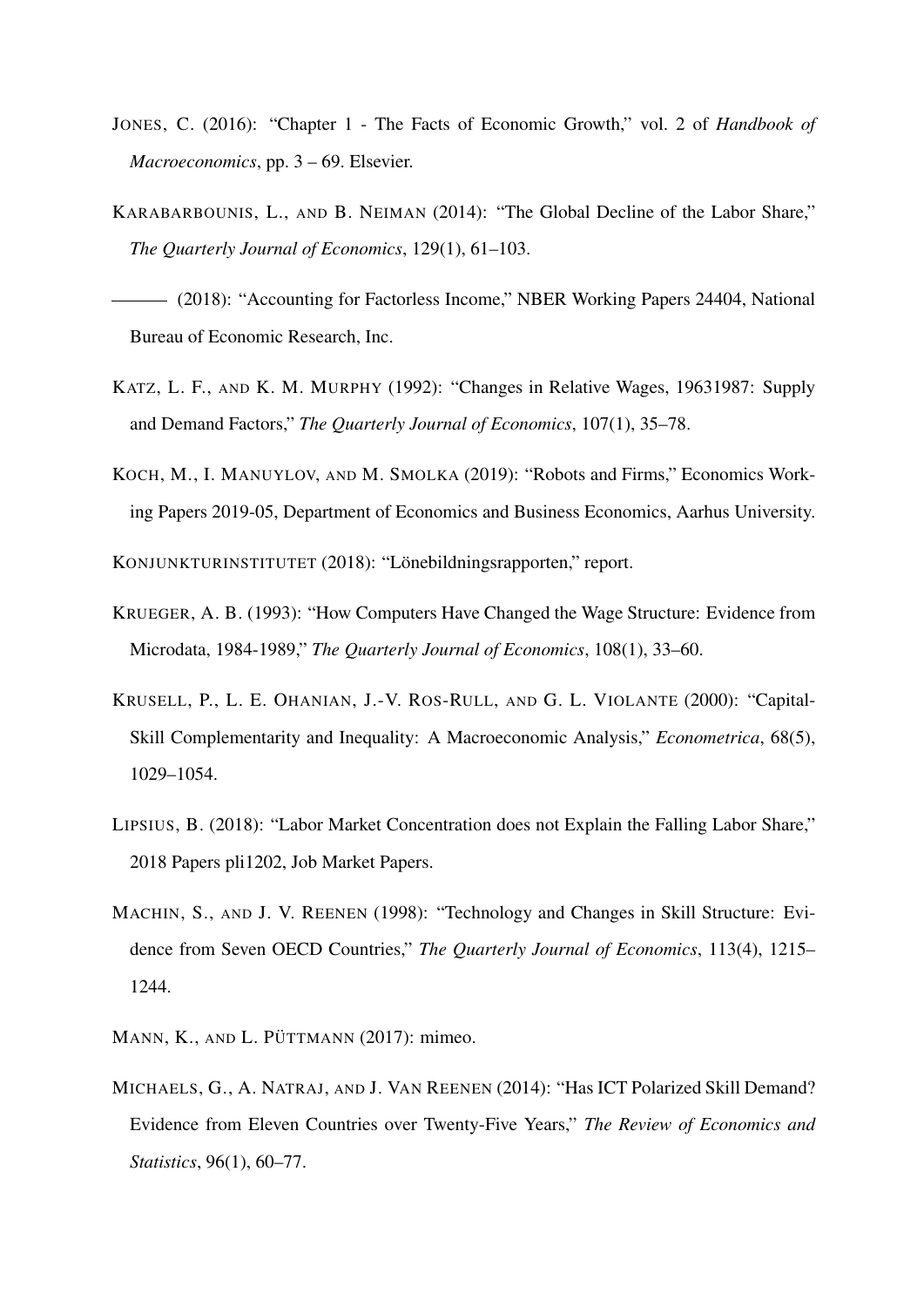- MICHAELS, G., F. RAUCH, AND S. J. REDDING (2018): "Task Specialization in U.S. Cities from 1880 to 2000," *Journal of the European Economic Association*, 17(3), 754–798.
- MITCHELL, M. (2019): *Artificial Intelligence: A Guide for Thinking Humans*. Farrar, Straus and Giroux.
- MORAVEC, H. (1988): *Mind Children*. Harvard University Press.
- MORETTI, E. (2010): "Local Multipliers," *American Economic Review*, 100(2), 373–77.
- NORDHAUS, W. D. (2007): "Two Centuries of Productivity Growth in Computing," *The Journal of Economic History*, 67(01), 128–159.
- OECD (2019): *OECD Employment Outlook 2019: The Future of Work*. OECD Publishing, Paris.
- OECD (2020): "Educational attainment and labour-force status," database.
- O'MAHONY, M., AND M. P. TIMMER (2009): "Output, Input and Productivity Measures at the Industry Level: The EU KLEMS Database," *Economic Journal*, 119(538), F374–F403.

POLANYI, M. (1966): *The Tacit Dimension*. New York: Doubleday.

- RINZ, K. (2018): "Labor Market Concentration, Earnings Inequality, and Earnings Mobility," CARRA Working Papers 2018-10, Center for Economic Studies, U.S. Census Bureau.
- ROSSI-HANSBERG, E., P.-D. SARTE, AND N. TRACHTER (2018): "Diverging Trends in National and Local Concentration," Working Paper 25066, National Bureau of Economic Research.
- SEMUELS, A. (2017): "Why Does Sweden Have So Many Start-Ups?," *The Atlantic*.
- SHILLER, R. J. (2019): "Narratives about technology-induced job degradation then and now," *Journal of Policy Modeling*.
- SOMERS, J. (2017): "Is AI Riding a One-Trick Pony?," *MIT Technology Review*.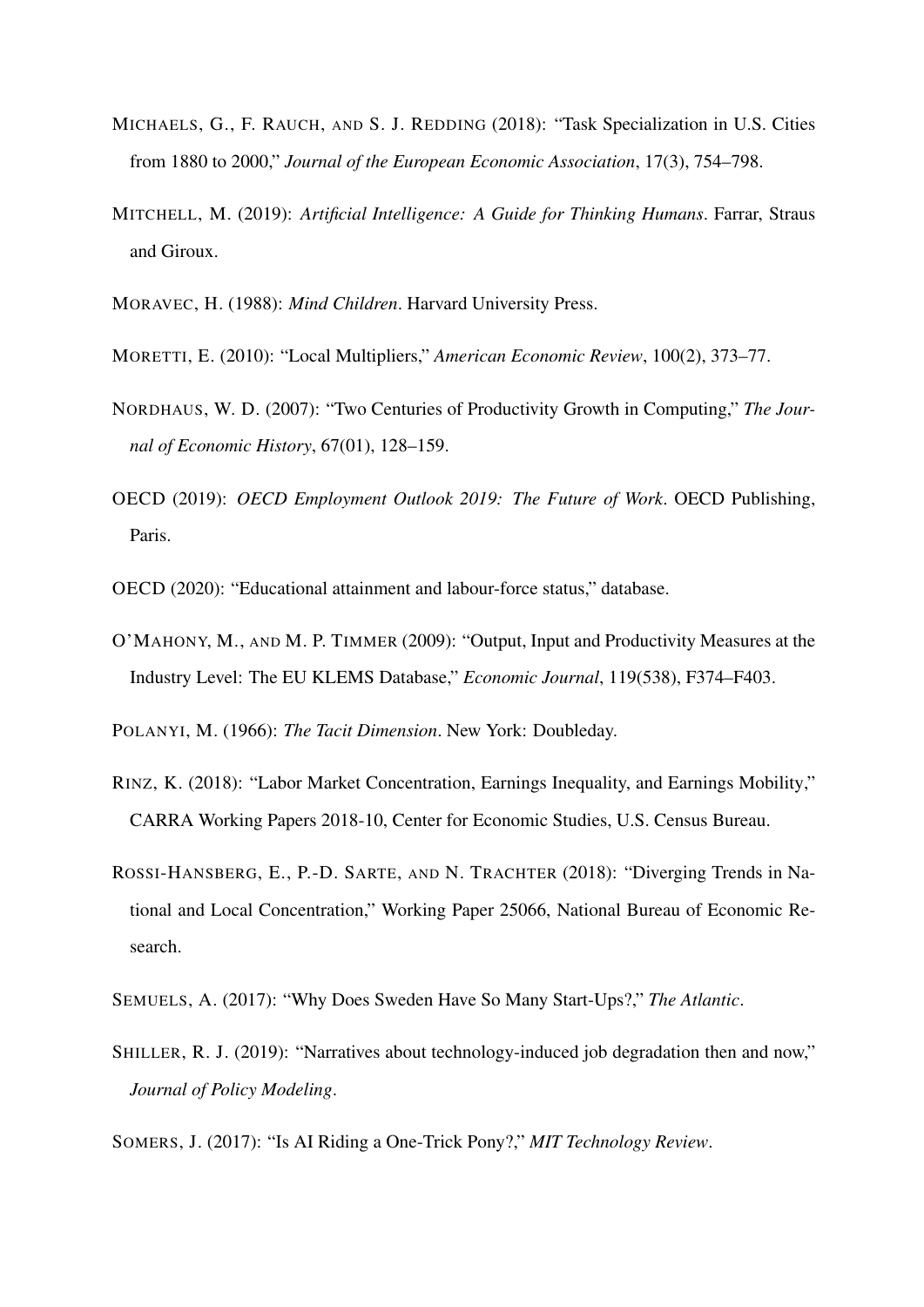- TRAINA, J. (2018): "Is Aggregate Market Power Increasing? Production Trends Using Financial Statements," mimeo.
- VENERI, C. M. (1997): "Evaluating the 1995 occupational employment projections," *Monthly Labor Review*, 120.
- VERDUGO, G., H. FRAISSE, AND G. HORNY (2012): "Changes in Wage Inequality in France," *Revue economique ´* , 63(6), 1081–1112.

WEBB, M. (2020): "The Impact of Artificial Intelligence on the Labor Market," mimeo.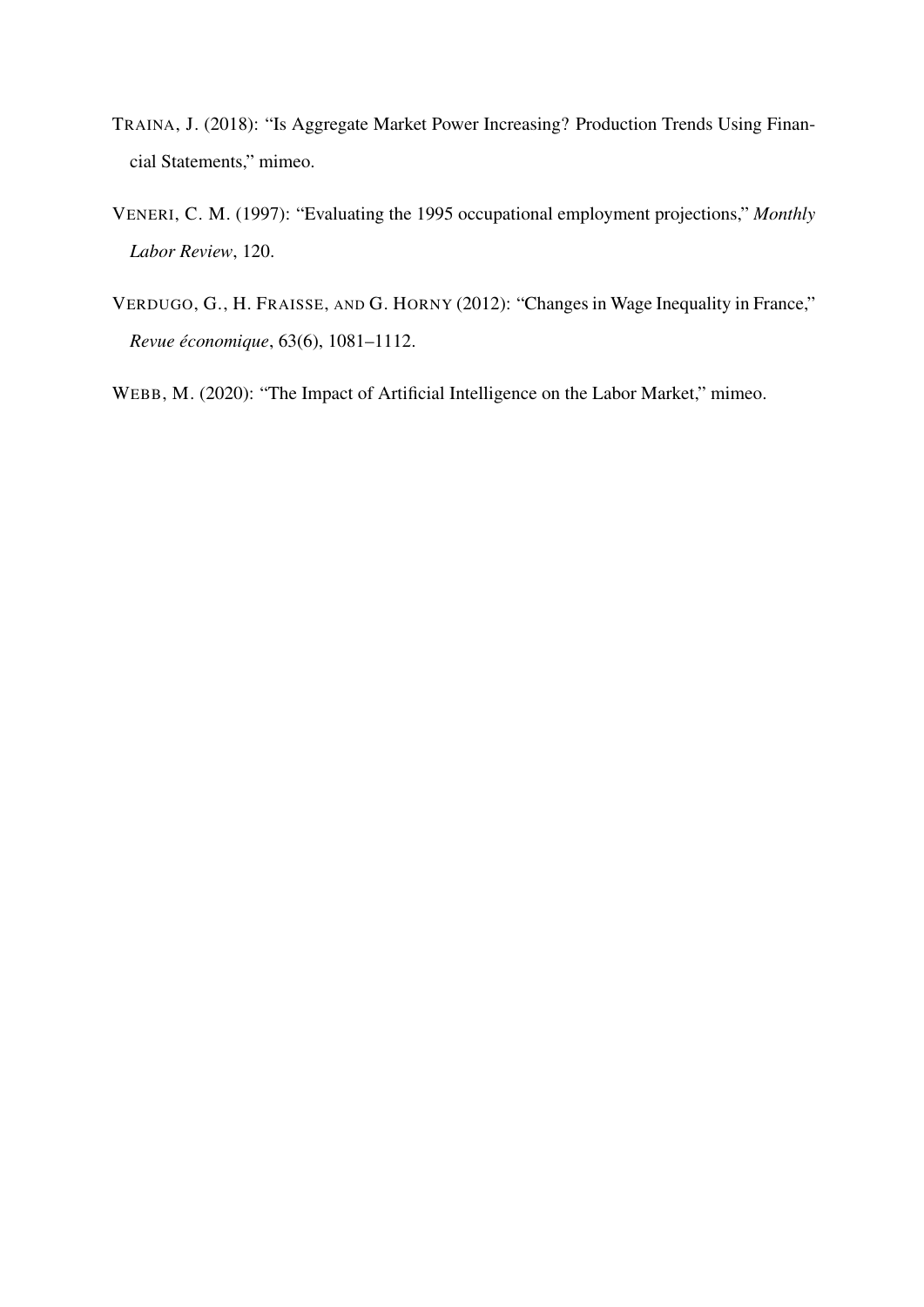<span id="page-37-0"></span>Figures and tables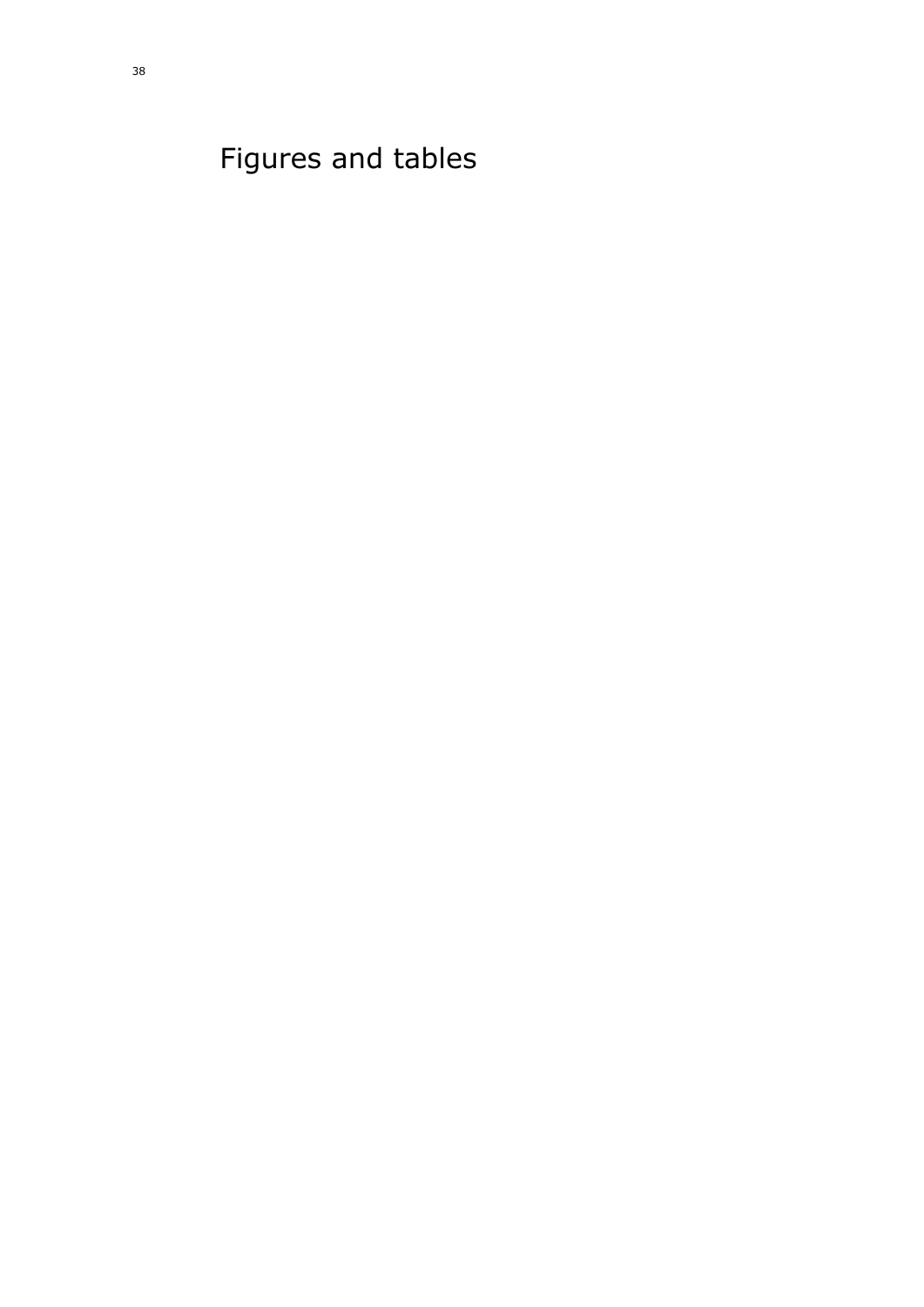

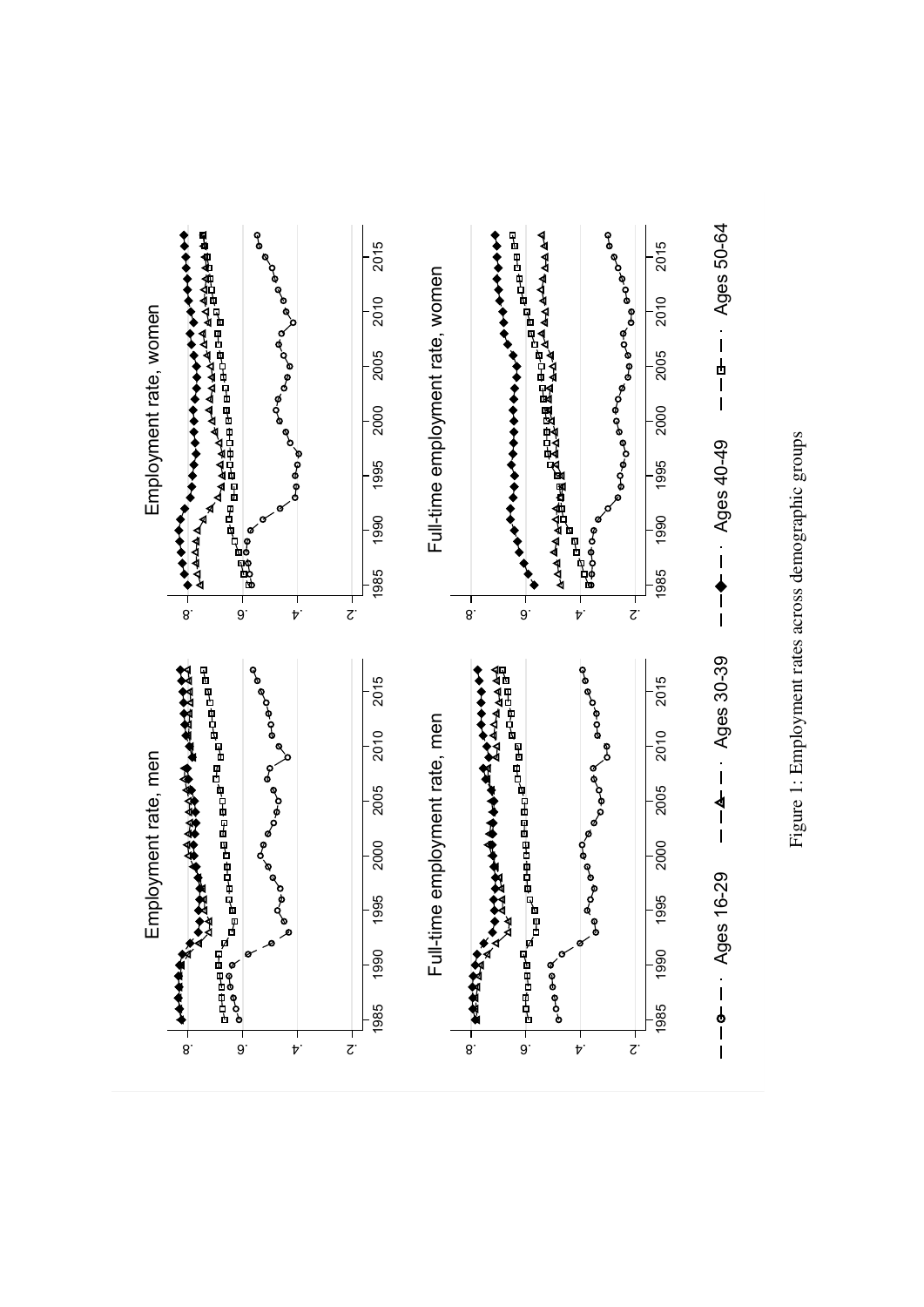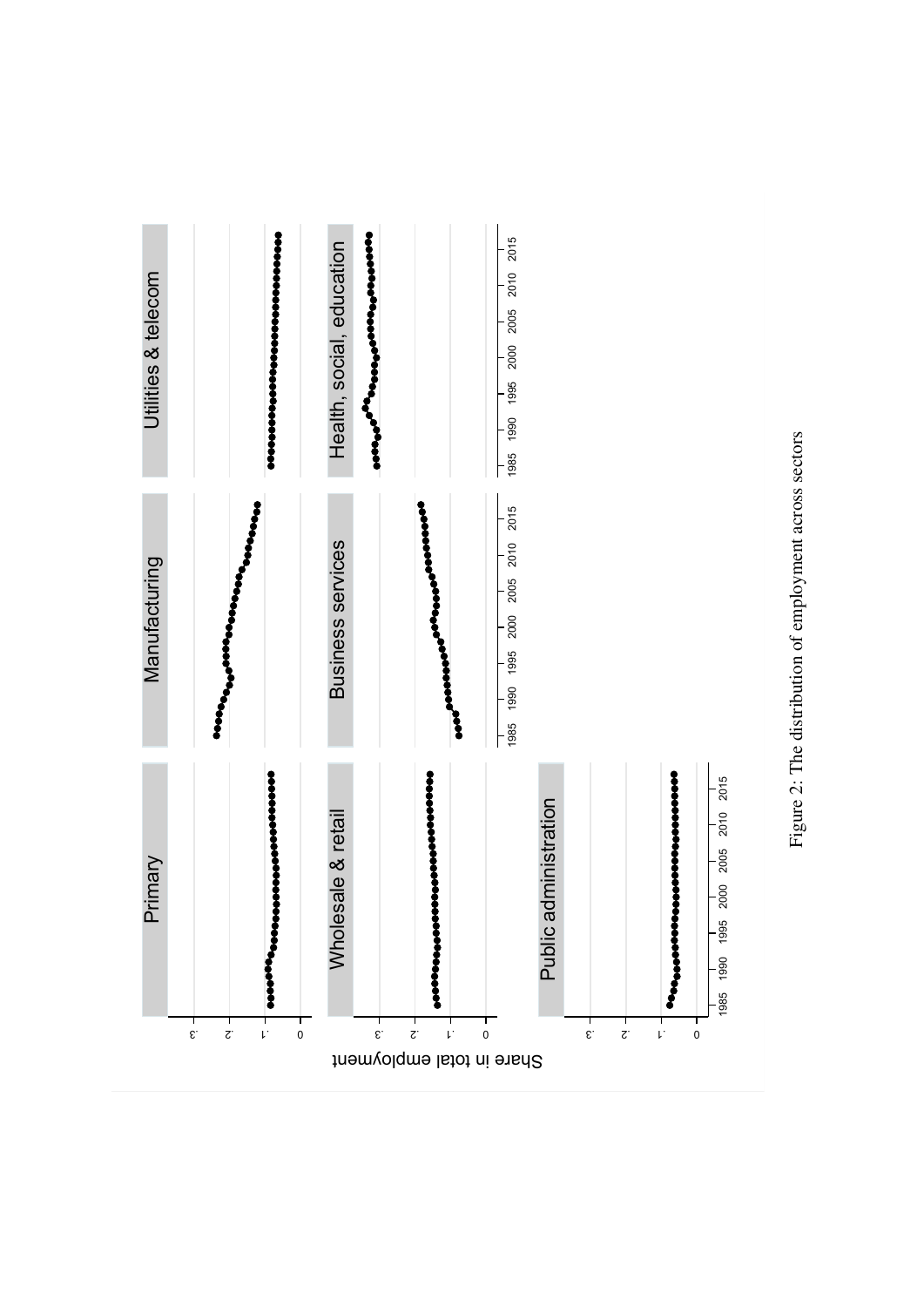

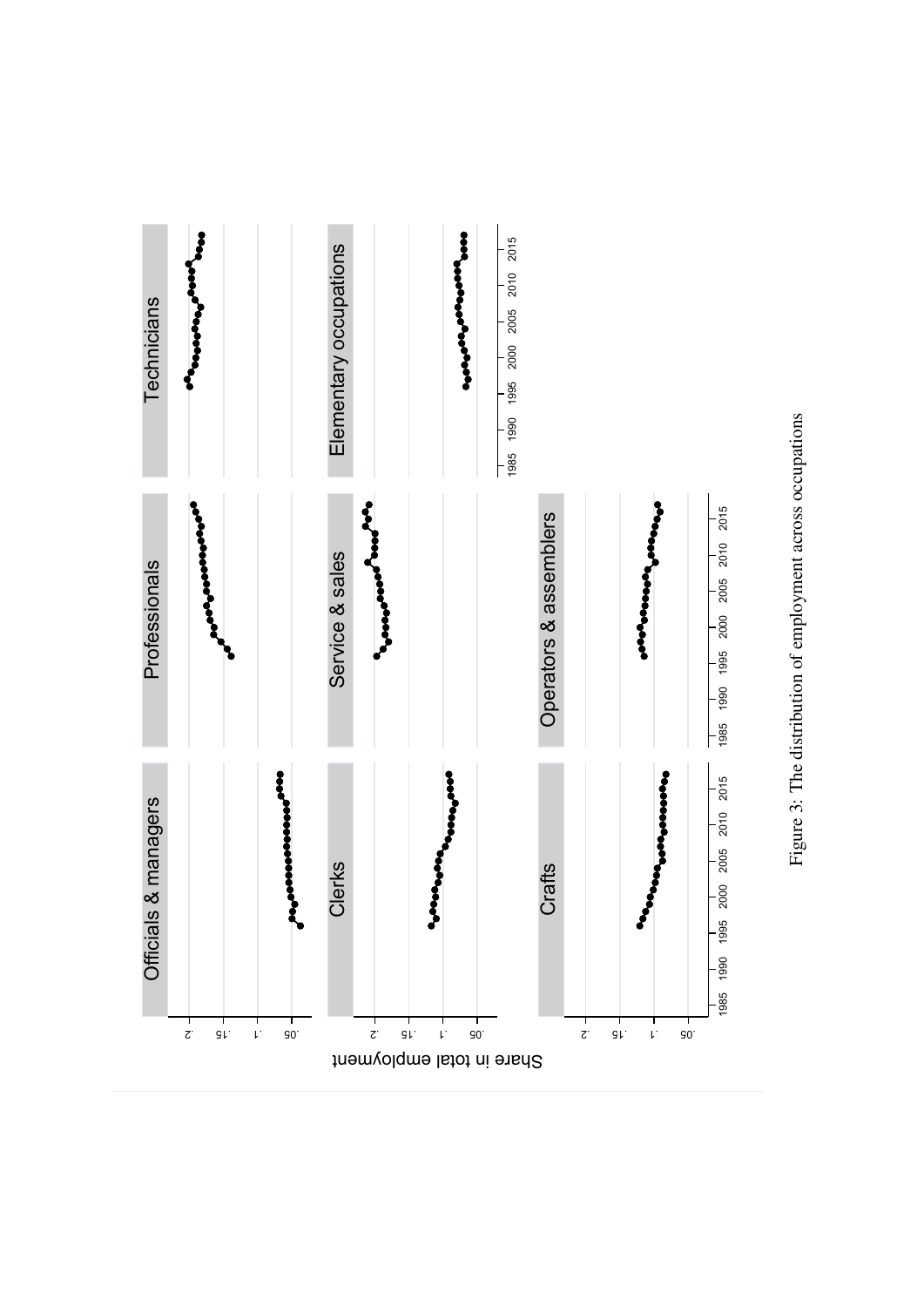

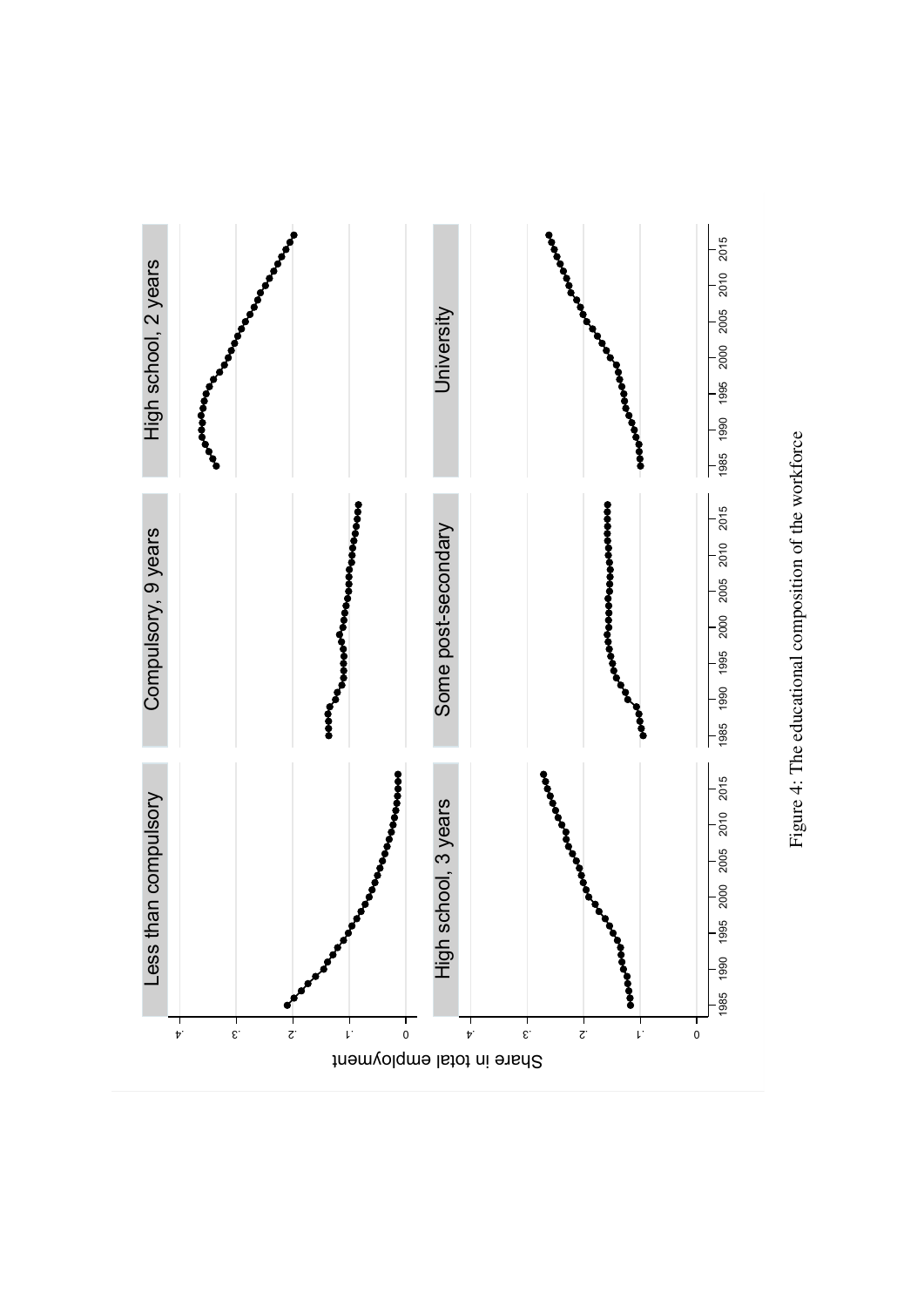



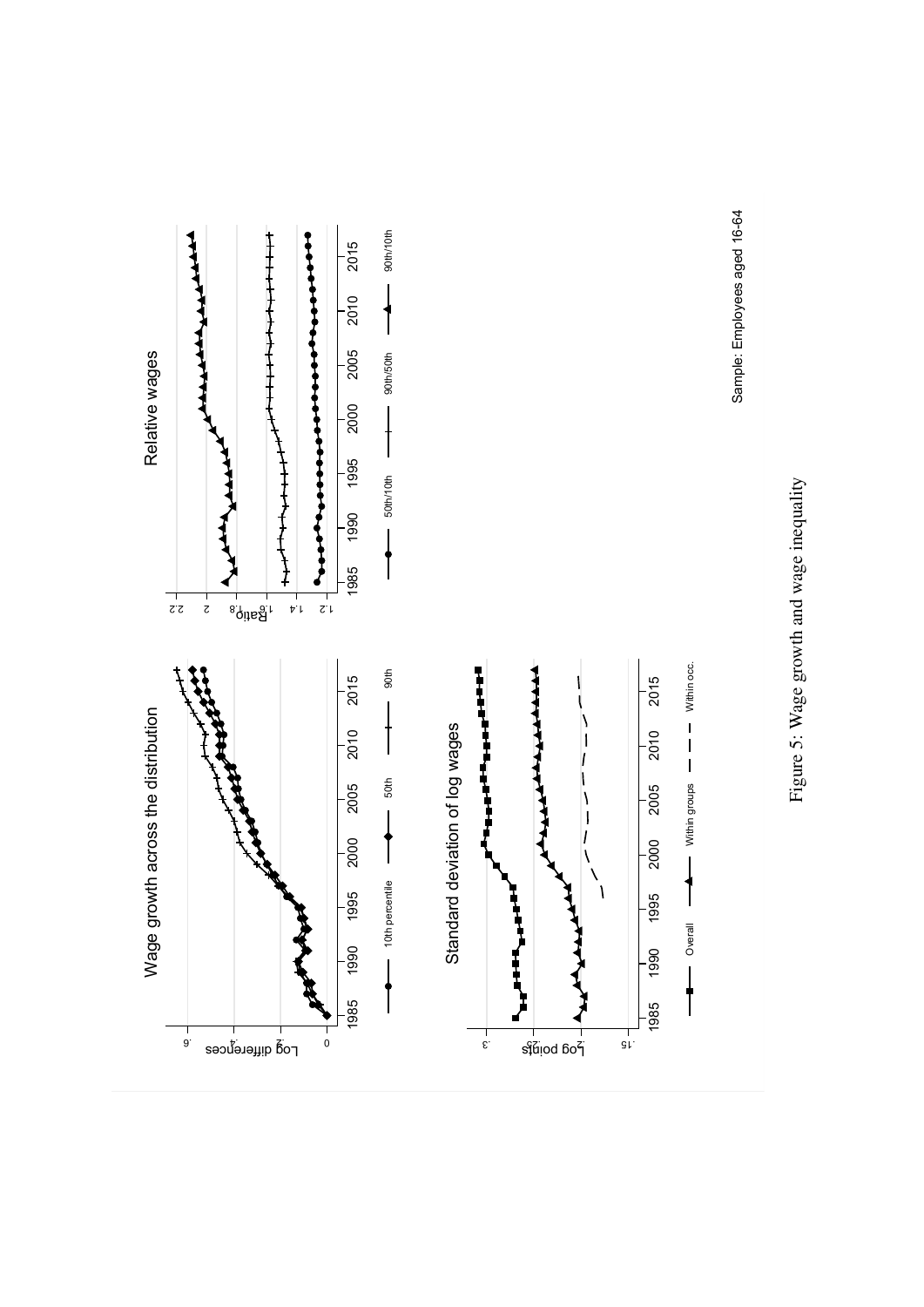

Figure 6: The college premium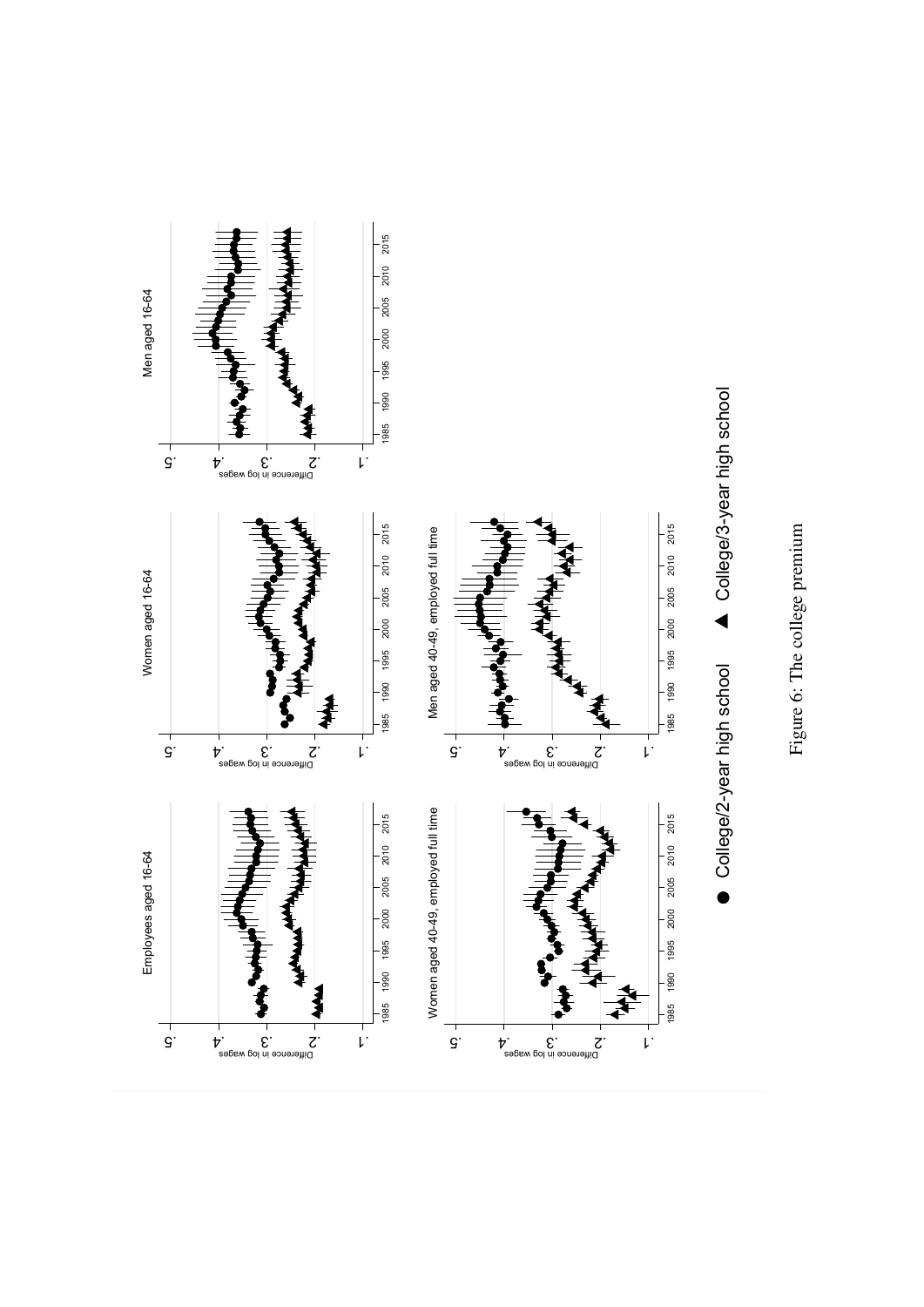

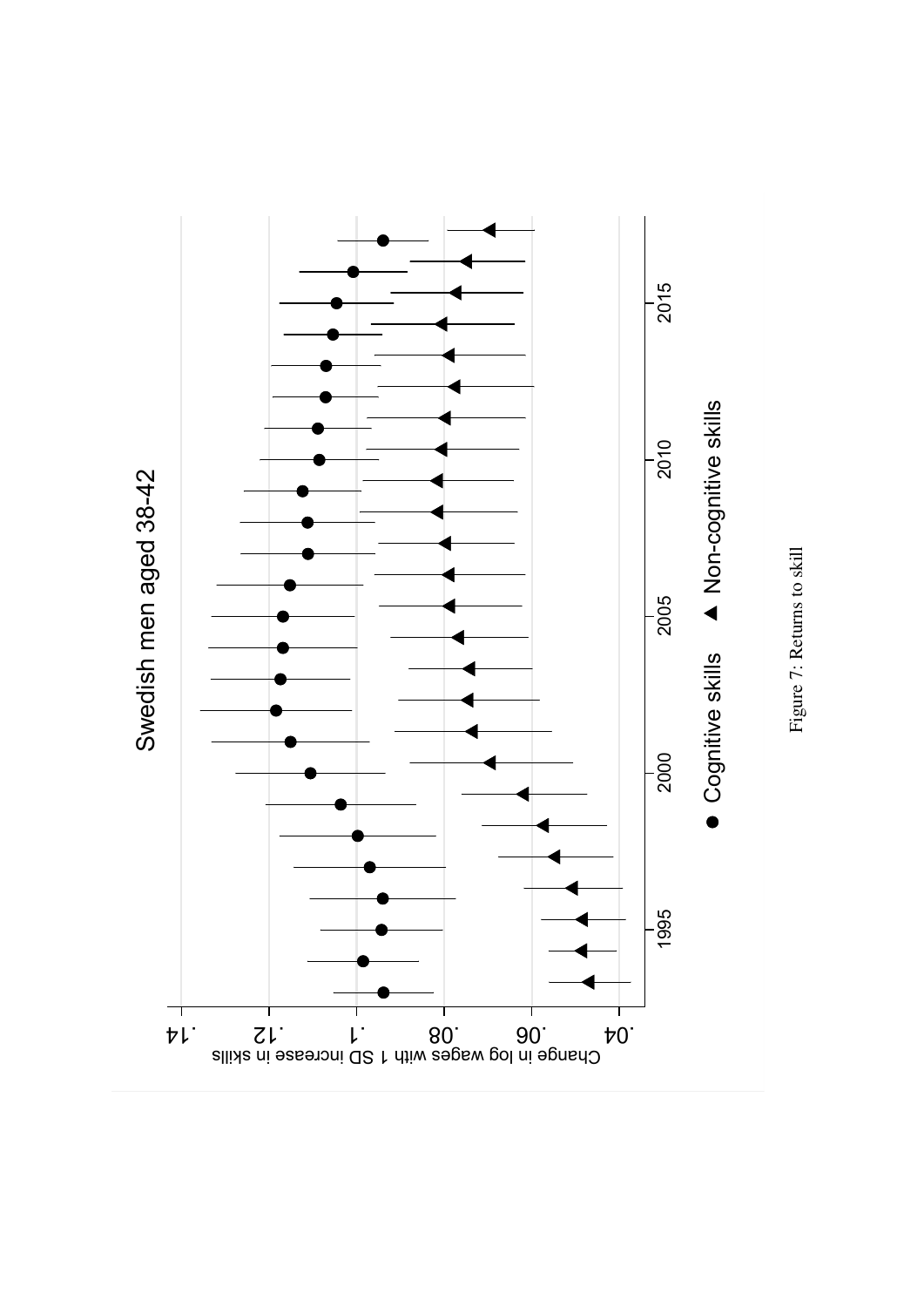

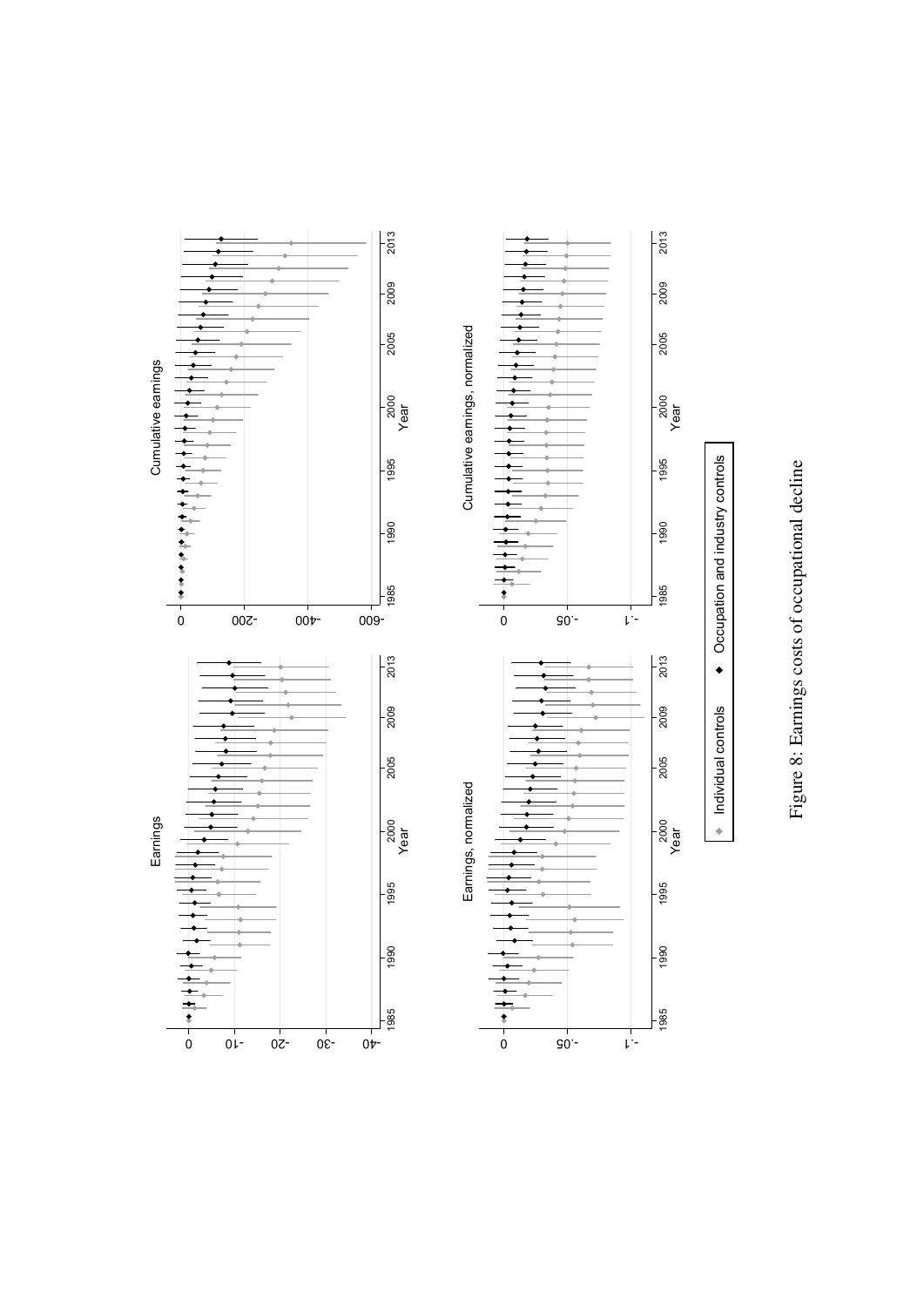

Figure 9: Occupational wage and employment growth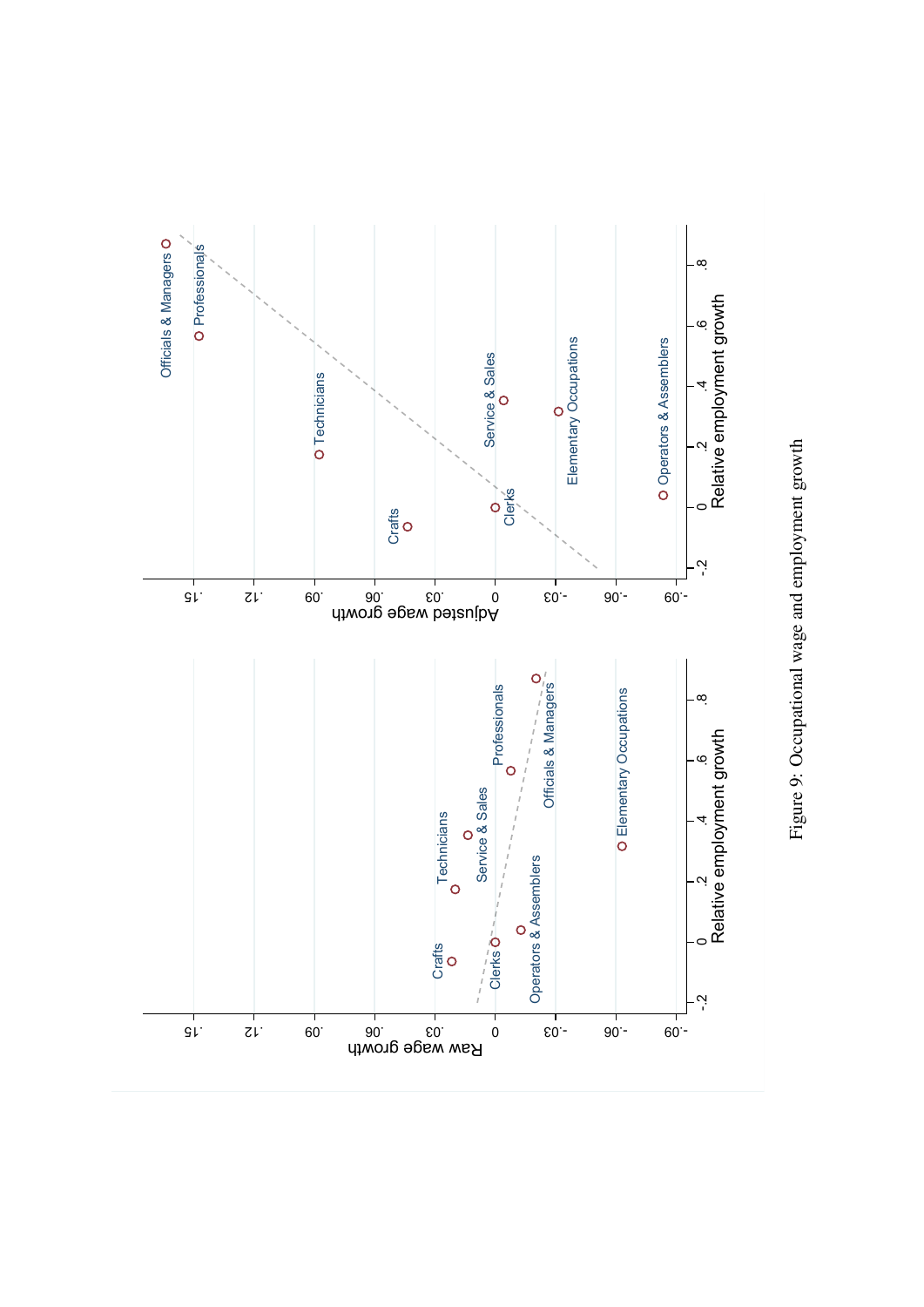

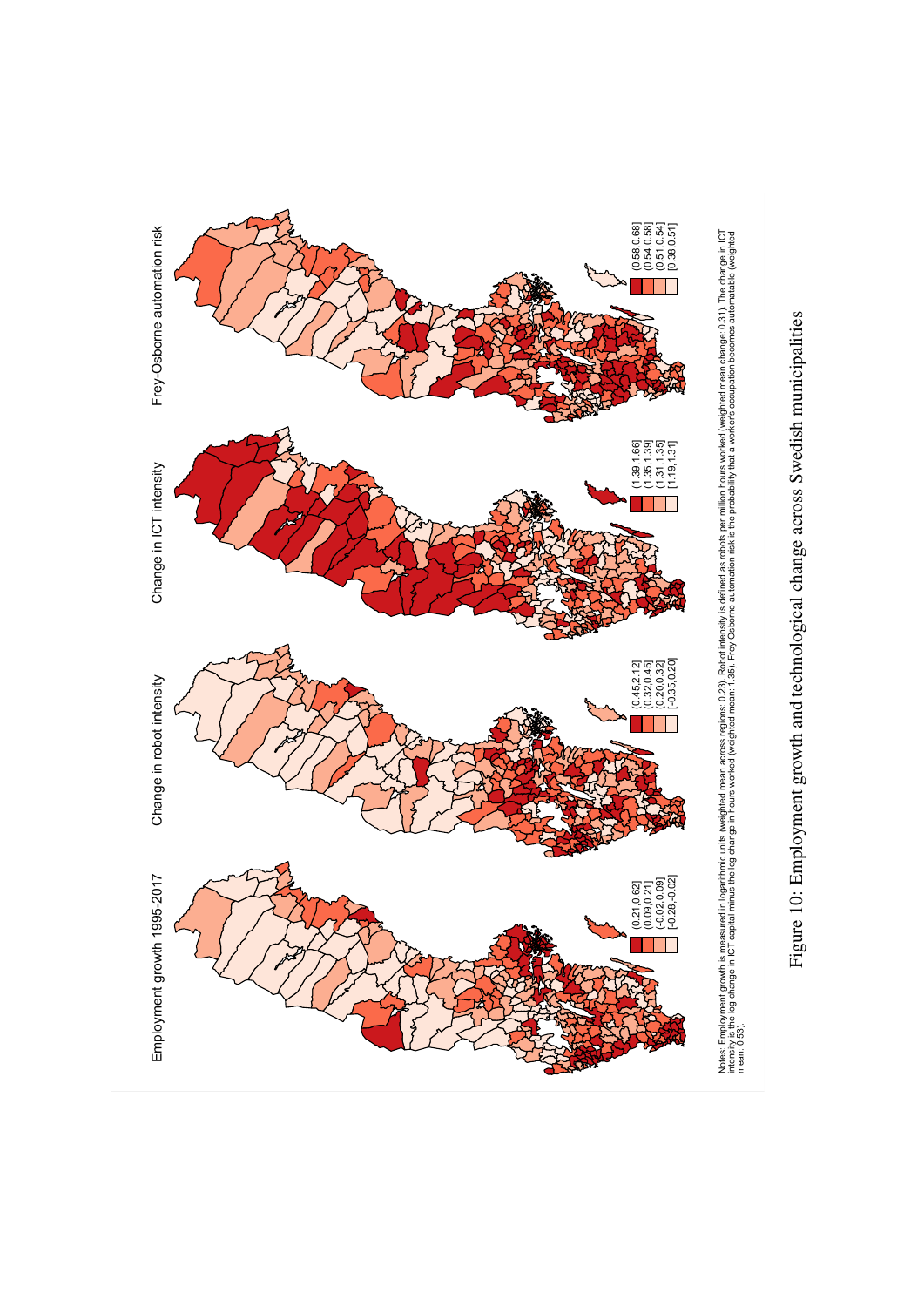

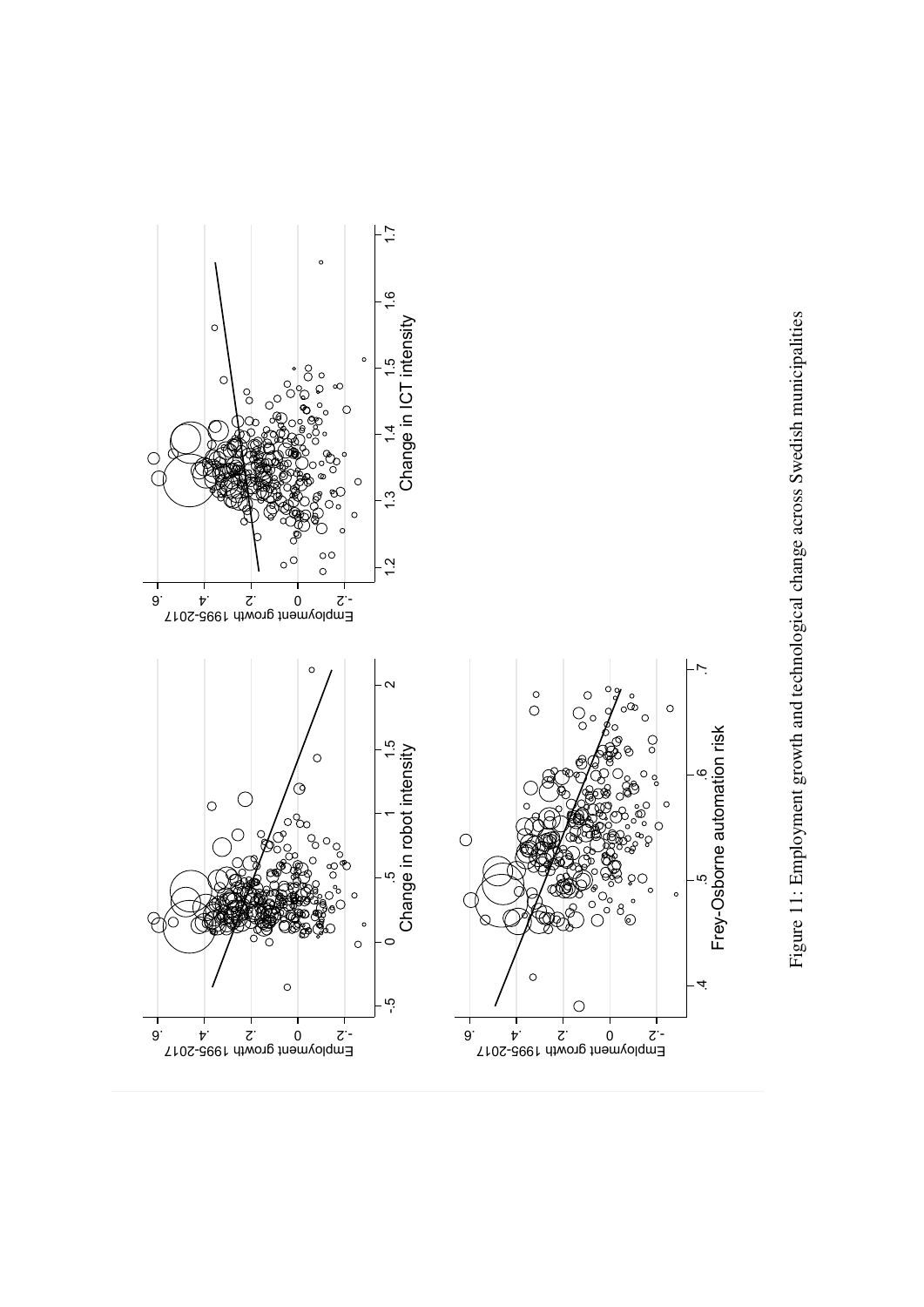|                                                                             | (1)      | (2)      | (3)     |  |  |
|-----------------------------------------------------------------------------|----------|----------|---------|--|--|
| A. Employment growth 1995-2017 (weighted mean: 0.23)                        |          |          |         |  |  |
| Robots                                                                      | $-0.028$ | $-0.019$ | 0.13    |  |  |
|                                                                             | (0.031)  | (0.033)  | (0.038) |  |  |
| <b>ICT</b>                                                                  | 0.66     | 0.70     | 0.38    |  |  |
|                                                                             | (0.16)   | (0.16)   | (0.17)  |  |  |
| B. Growth in employment-to-population ratio 1995-2017 (weighted mean: 0.13) |          |          |         |  |  |
| Robots                                                                      | $-0.016$ | $-0.010$ | 0.0087  |  |  |
|                                                                             | (0.014)  | (0.014)  | (0.017) |  |  |
| <b>ICT</b>                                                                  | 0.14     | 0.13     | 0.058   |  |  |
|                                                                             | (0.064)  | (0.059)  | (0.065) |  |  |
| C. Growth in wage bill 1995-2017 (weighted mean: 0.67)                      |          |          |         |  |  |
| Robots                                                                      | $-0.071$ | $-0.046$ | 0.13    |  |  |
|                                                                             | (0.033)  | (0.034)  | (0.041) |  |  |
| <b>ICT</b>                                                                  | 0.76     | 0.85     | 0.48    |  |  |
|                                                                             | (0.17)   | (0.17)   | (0.18)  |  |  |
| Other capital                                                               |          |          |         |  |  |
| Employment and population controls                                          |          |          |         |  |  |
| <b>Education controls</b>                                                   |          |          |         |  |  |
| Industry controls                                                           |          |          |         |  |  |

Table 1: Technological change across regions: Employment and wage bill growth

*Notes:* Results are from regressions of the dependent variables indicated in the panel headings on robot adoption, the change in ICT intensity, and controls. The sample consists of 284 Swedish municipalities. 'Other capital' indicates that the change in non-ICT intensity is controlled for. Employment and population controls include the log of the employment-to-population ratio as well as the log of employment in 1990. Education controls include the employment shares of three educational groups, and industry controls include the employment shares of four broad sectoral groups, both in 1990. Regressions are weighted by initial employment shares. Robust standard errors in parentheses.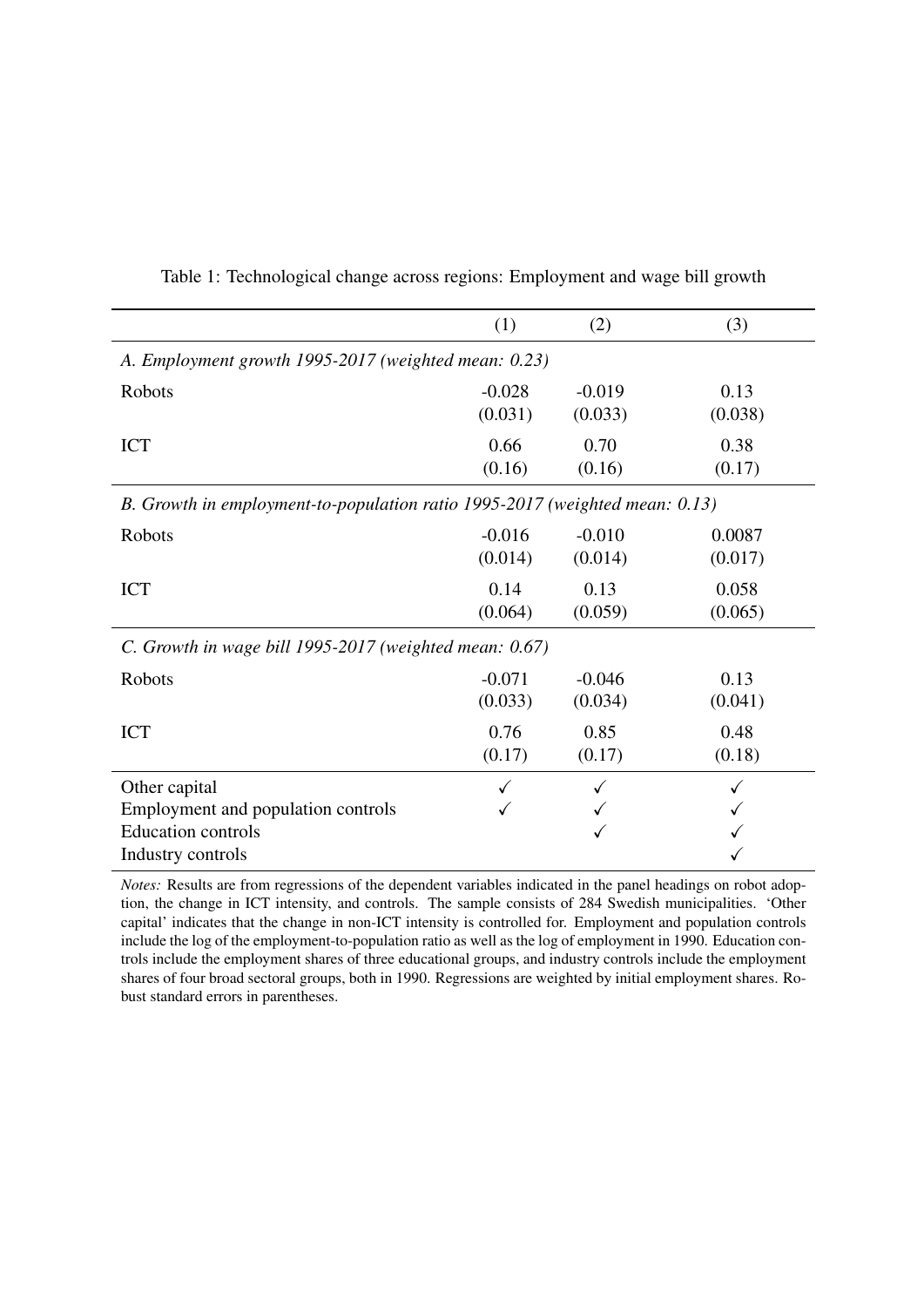|                                                                                                       | (1)       | (2)       | (3)      |  |
|-------------------------------------------------------------------------------------------------------|-----------|-----------|----------|--|
| A. Change in high-skill employment share 1995-2017 (weighted mean: 0.13)                              |           |           |          |  |
| Robots                                                                                                | $-0.0018$ | $-0.0013$ | $-0.016$ |  |
|                                                                                                       | (0.0093)  | (0.0091)  | (0.011)  |  |
| <b>ICT</b>                                                                                            | 0.095     | 0.11      | 0.13     |  |
|                                                                                                       | (0.046)   | (0.044)   | (0.044)  |  |
| A. Change in middle-skill employment share 1995-2017 (weighted mean: -0.02)                           |           |           |          |  |
| Robots                                                                                                | 0.028     | 0.0027    | $-0.010$ |  |
|                                                                                                       | (0.0098)  | (0.0073)  | (0.0095) |  |
| <b>ICT</b>                                                                                            | $-0.084$  | $-0.11$   | $-0.080$ |  |
|                                                                                                       | (0.050)   | (0.040)   | (0.039)  |  |
| A. Change in low-skill employment share 1995-2017 (weighted mean: -0.11)                              |           |           |          |  |
| <b>Robots</b>                                                                                         | $-0.025$  | 0.000064  | 0.024    |  |
|                                                                                                       | (0.0088)  | (0.0070)  | (0.0092) |  |
| <b>ICT</b>                                                                                            | $-0.020$  | $-0.0077$ | $-0.057$ |  |
|                                                                                                       | (0.039)   | (0.020)   | (0.021)  |  |
| Other capital<br>Employment and population controls<br><b>Education controls</b><br>Industry controls |           |           |          |  |

Table 2: Technological change across regions: Skill share changes (employment)

*Notes:* Results are from regressions of the dependent variables indicated in the panel headings on robot adoption, the change in ICT intensity, and controls. The sample consists of 284 Swedish municipalities. 'Other capital' indicates that the change in non-ICT intensity is controlled for. Employment and population controls include the log of the employment-to-population ratio as well as the log of employment in 1990. Education controls include the employment shares of three educational groups, and industry controls include the employment shares of four broad sectoral groups, both in 1990. Regressions are weighted by initial employment shares. Robust standard errors in parentheses.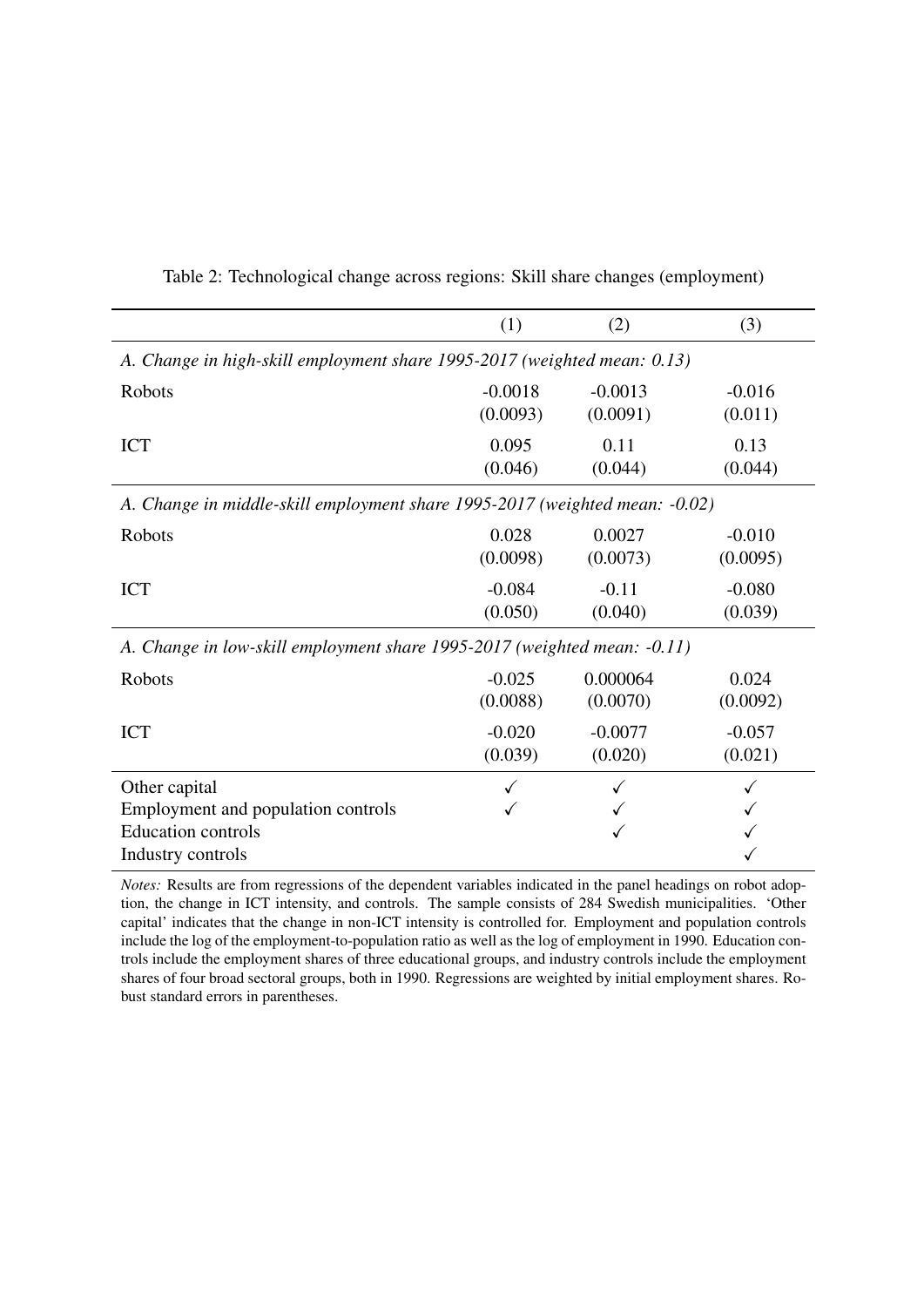<span id="page-51-0"></span>Appendix: Figures and tables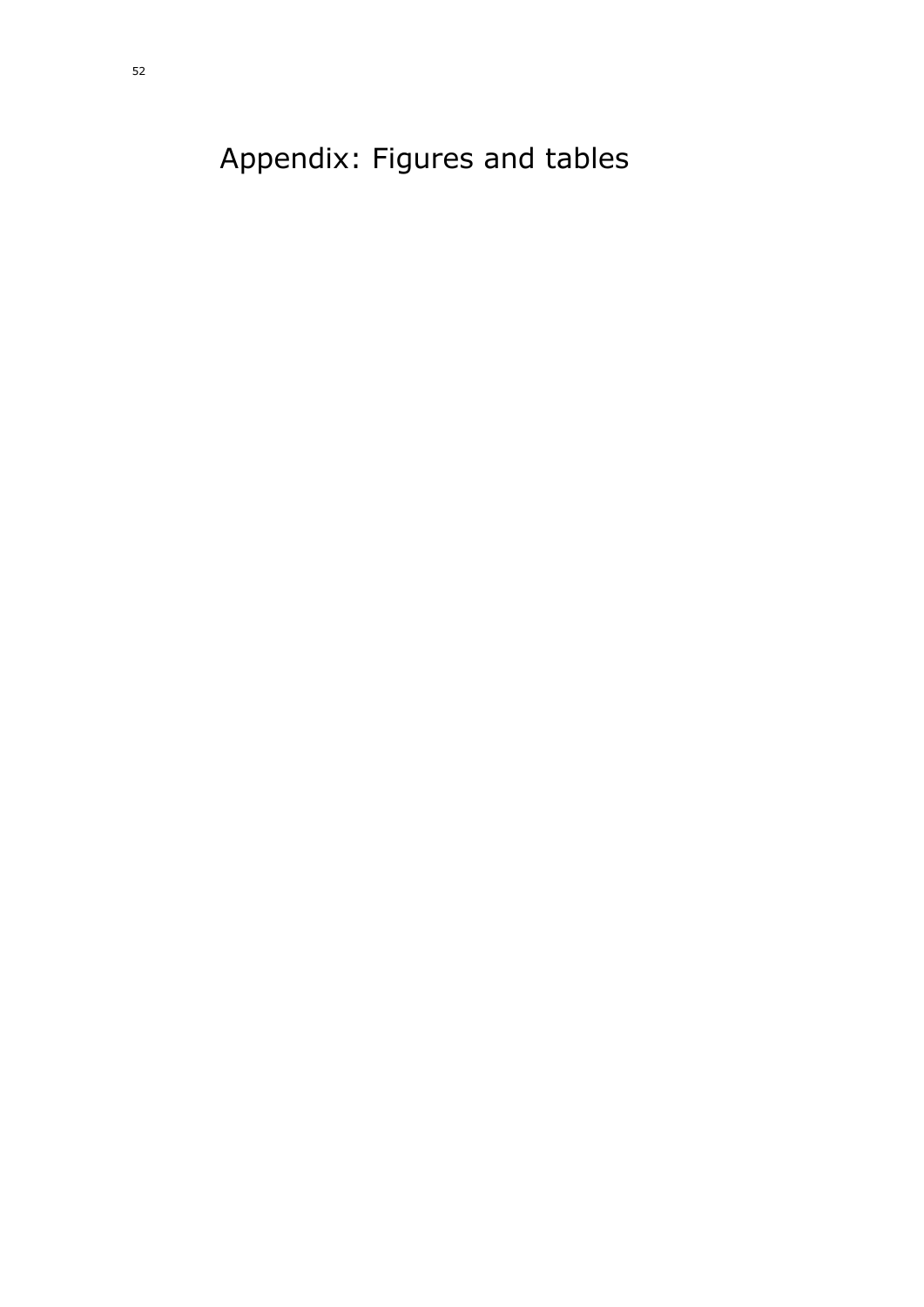



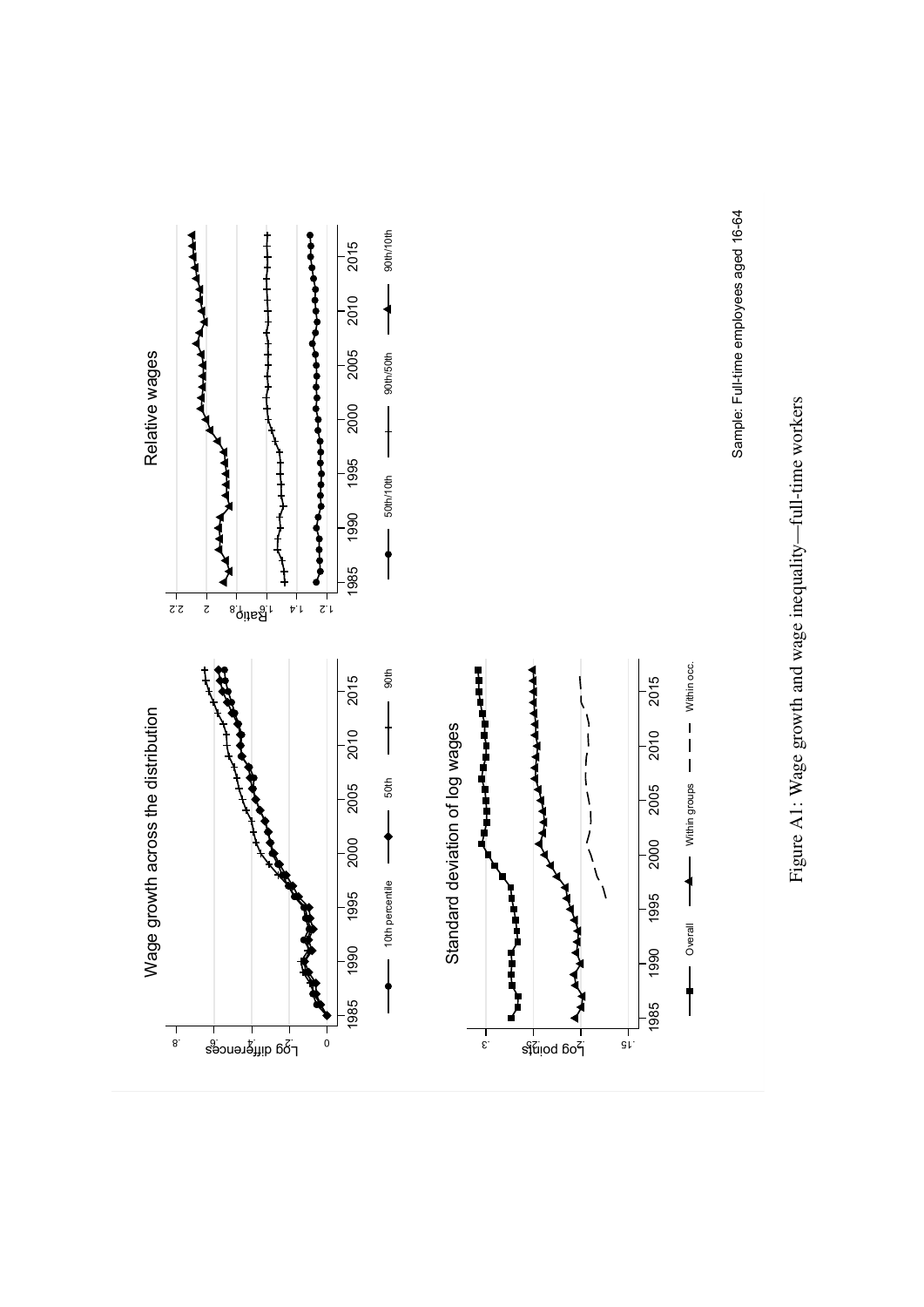



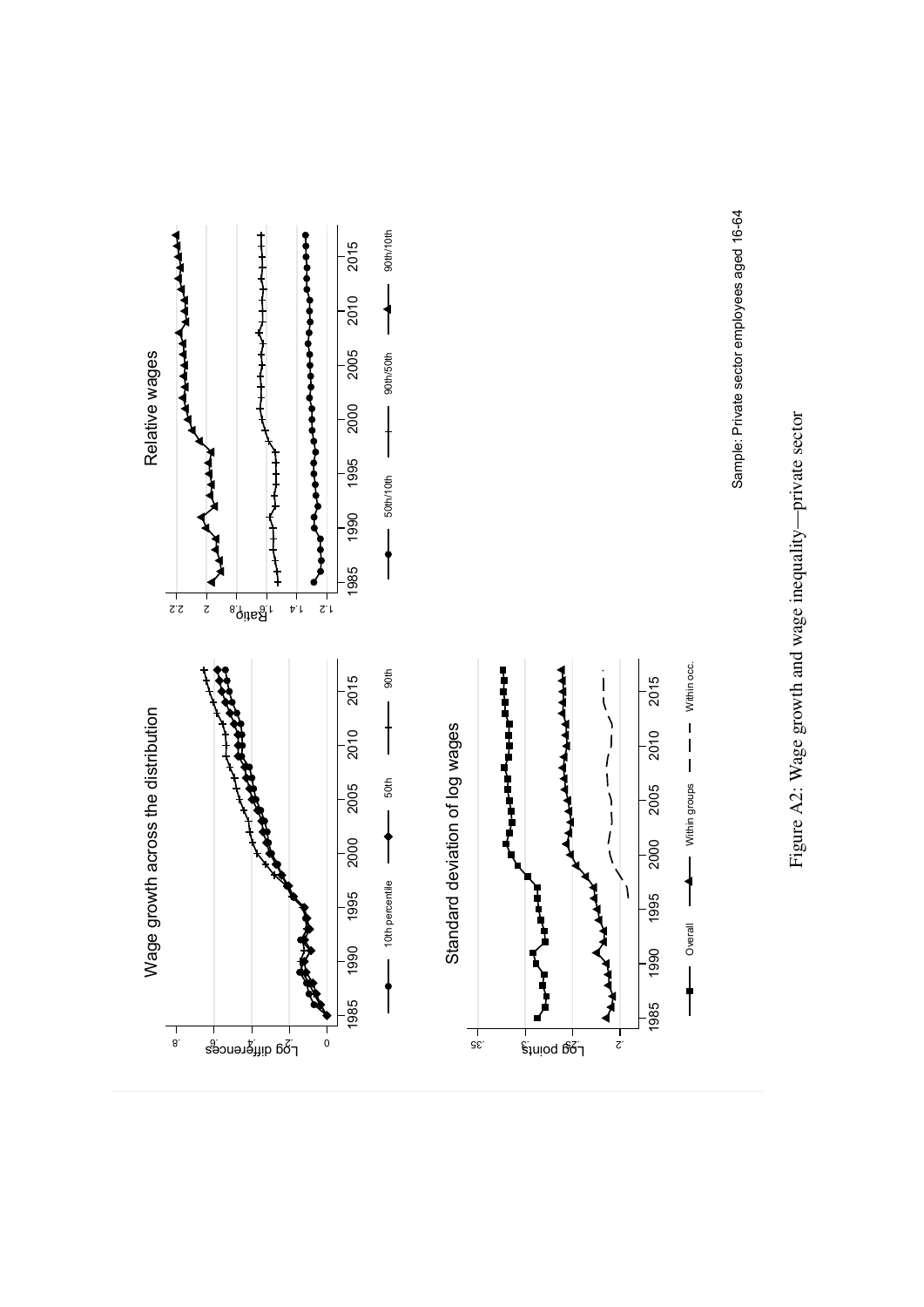



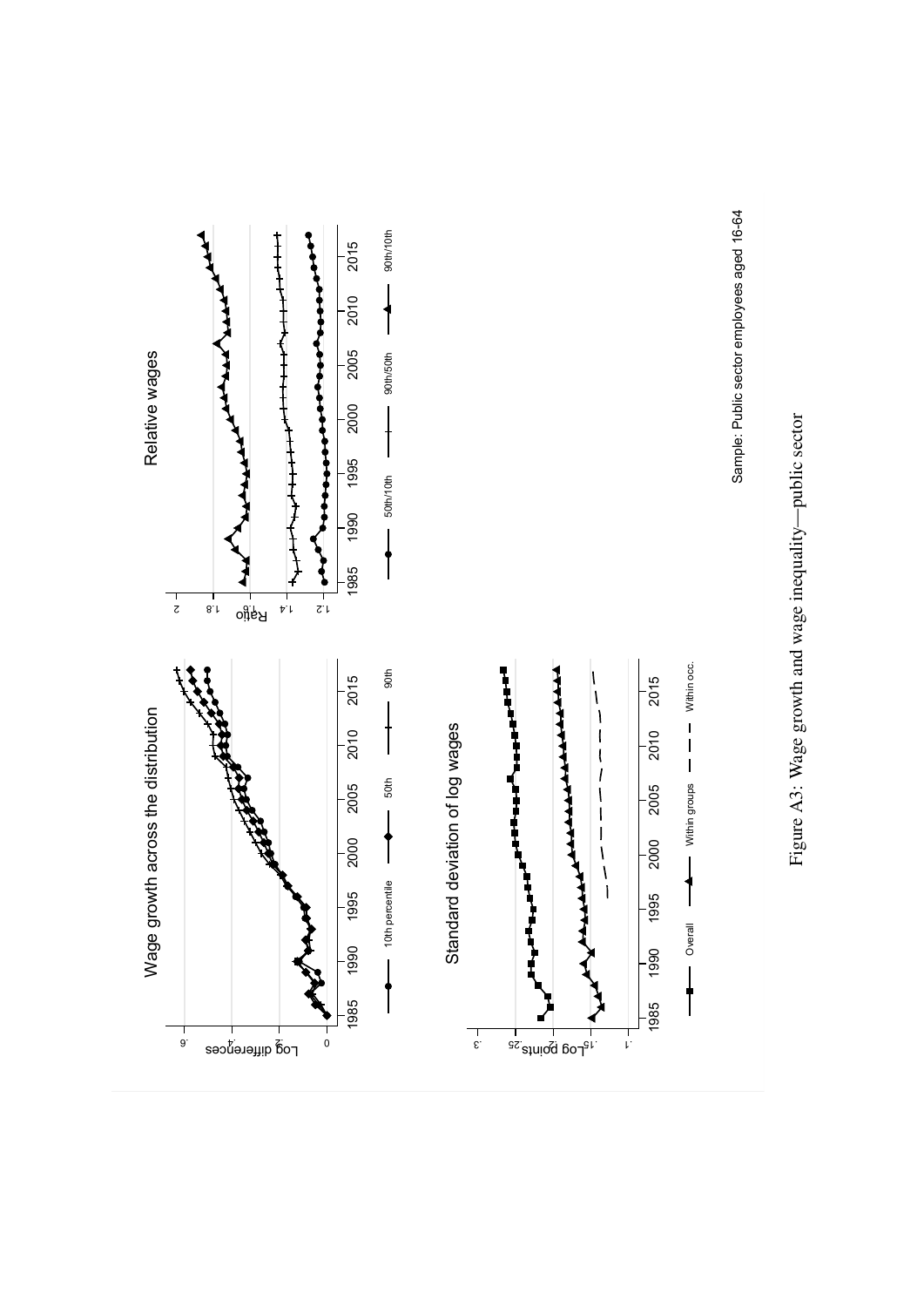



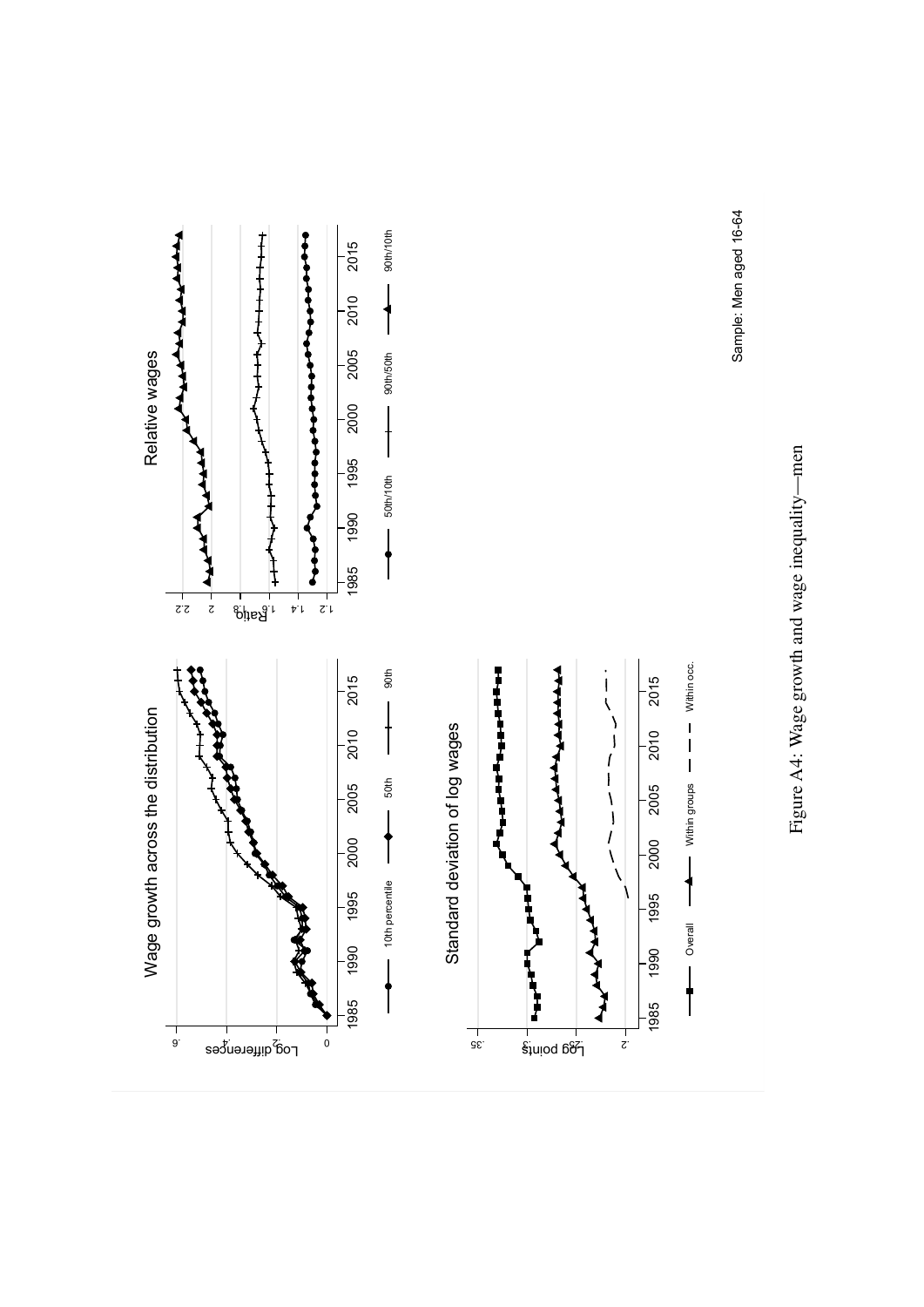



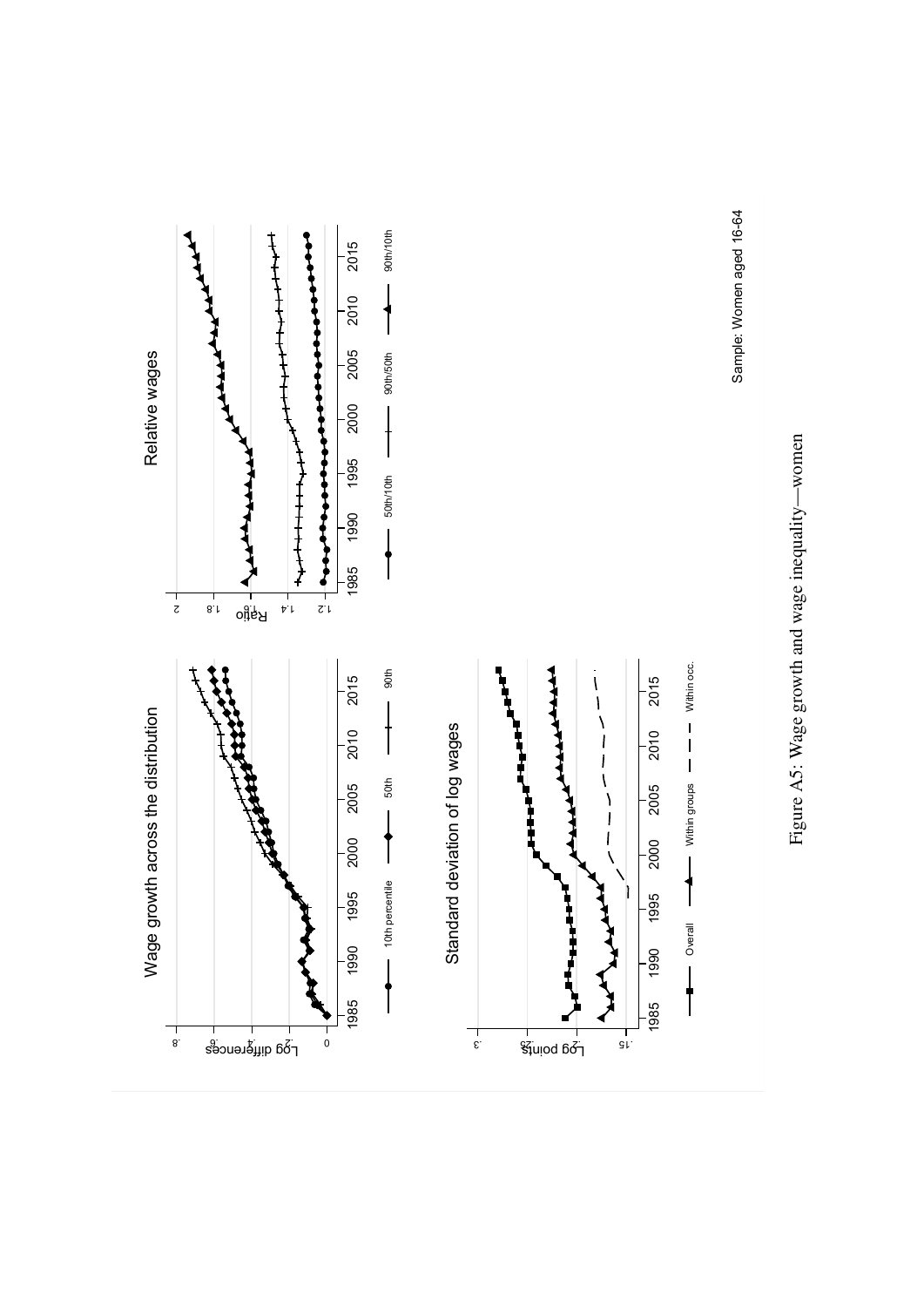



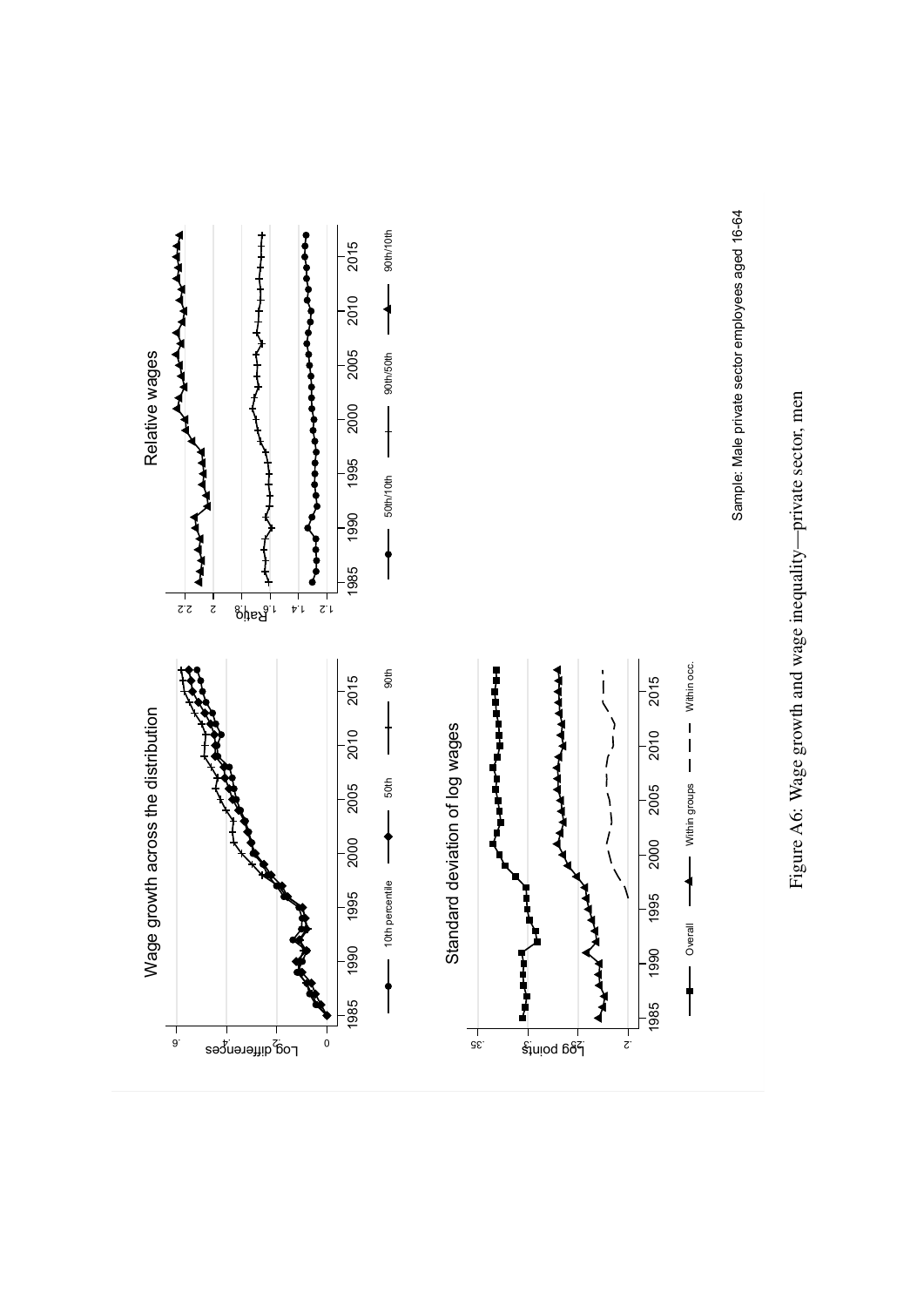



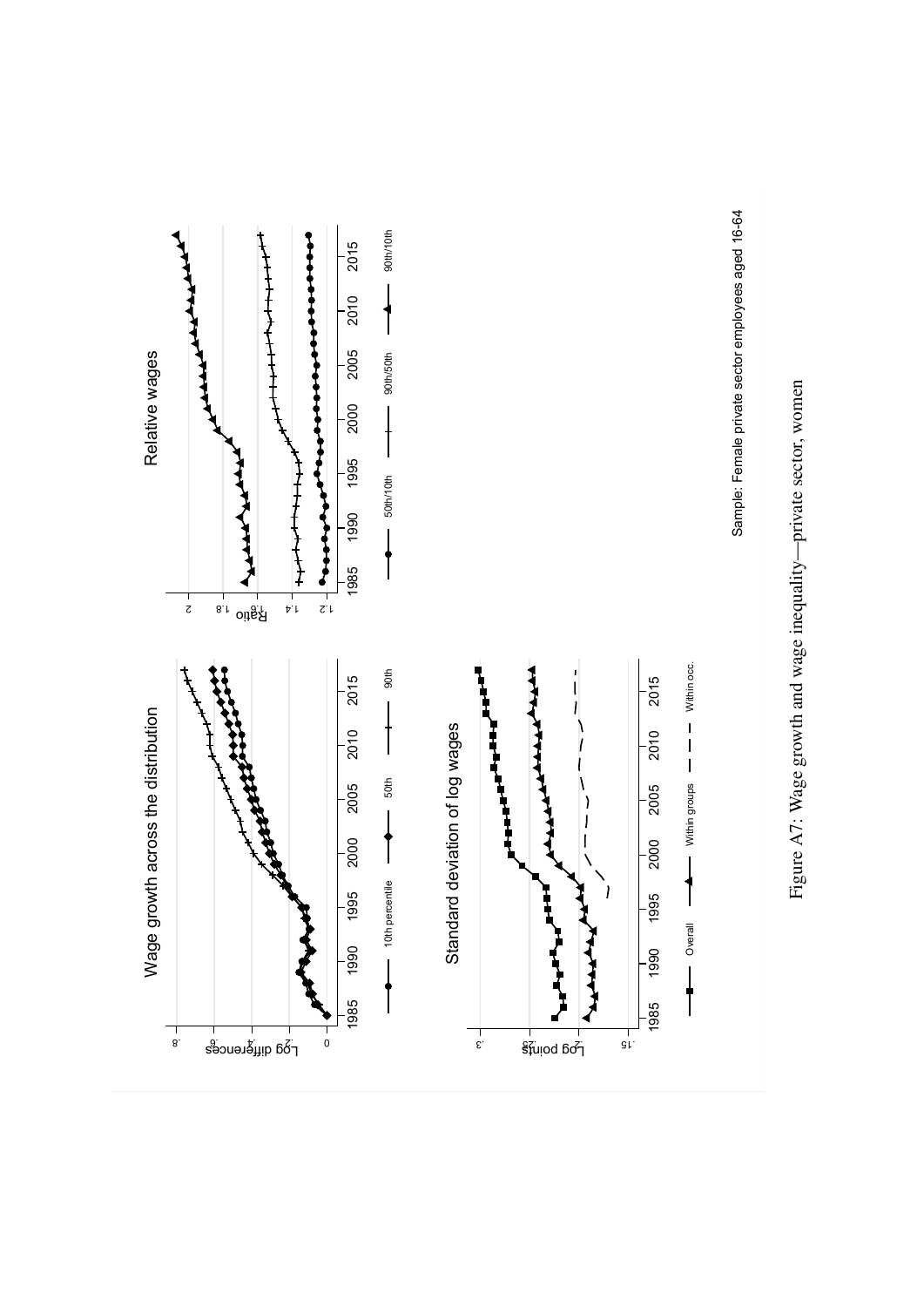



Sample: Male public sector employees aged 16-64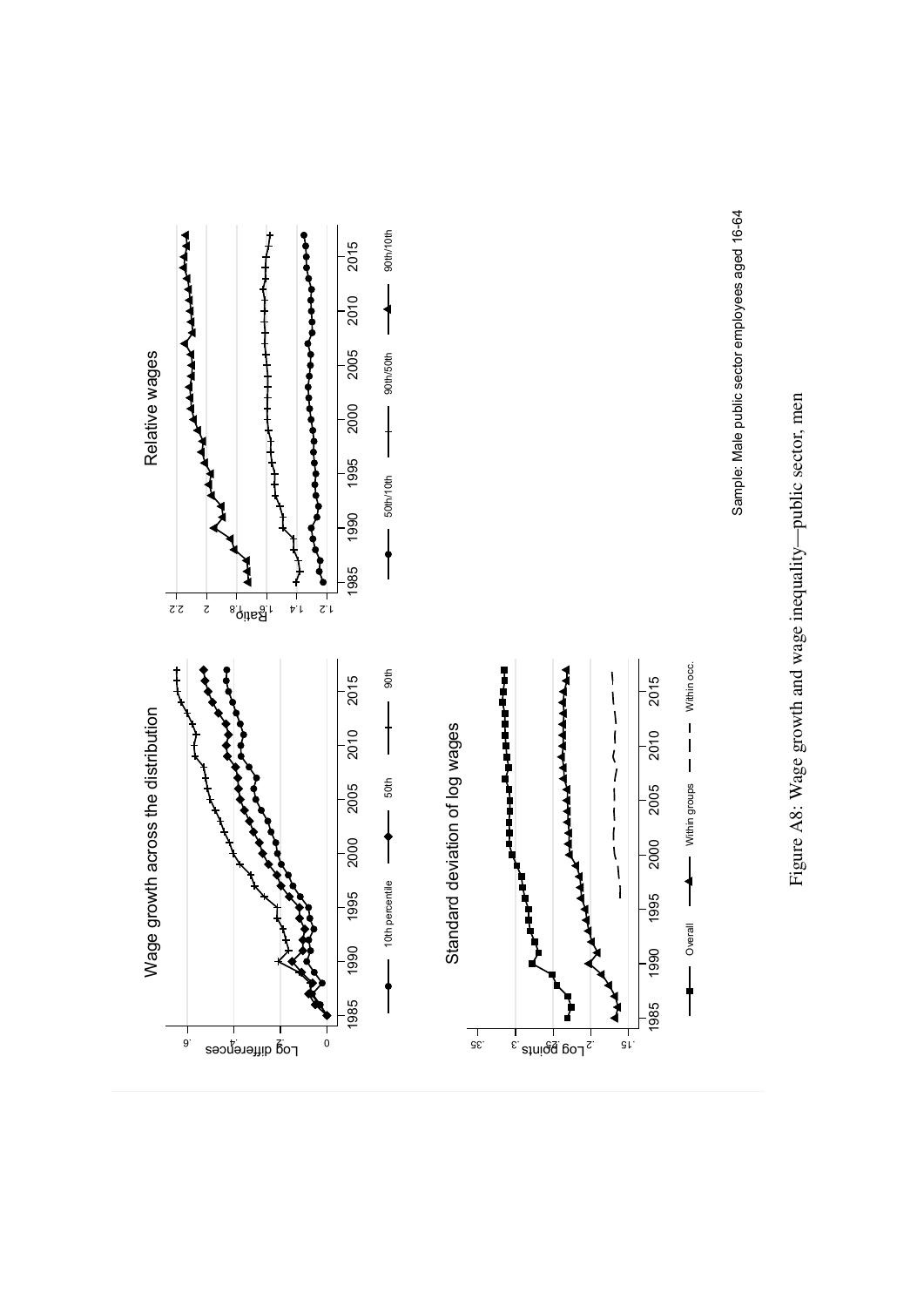



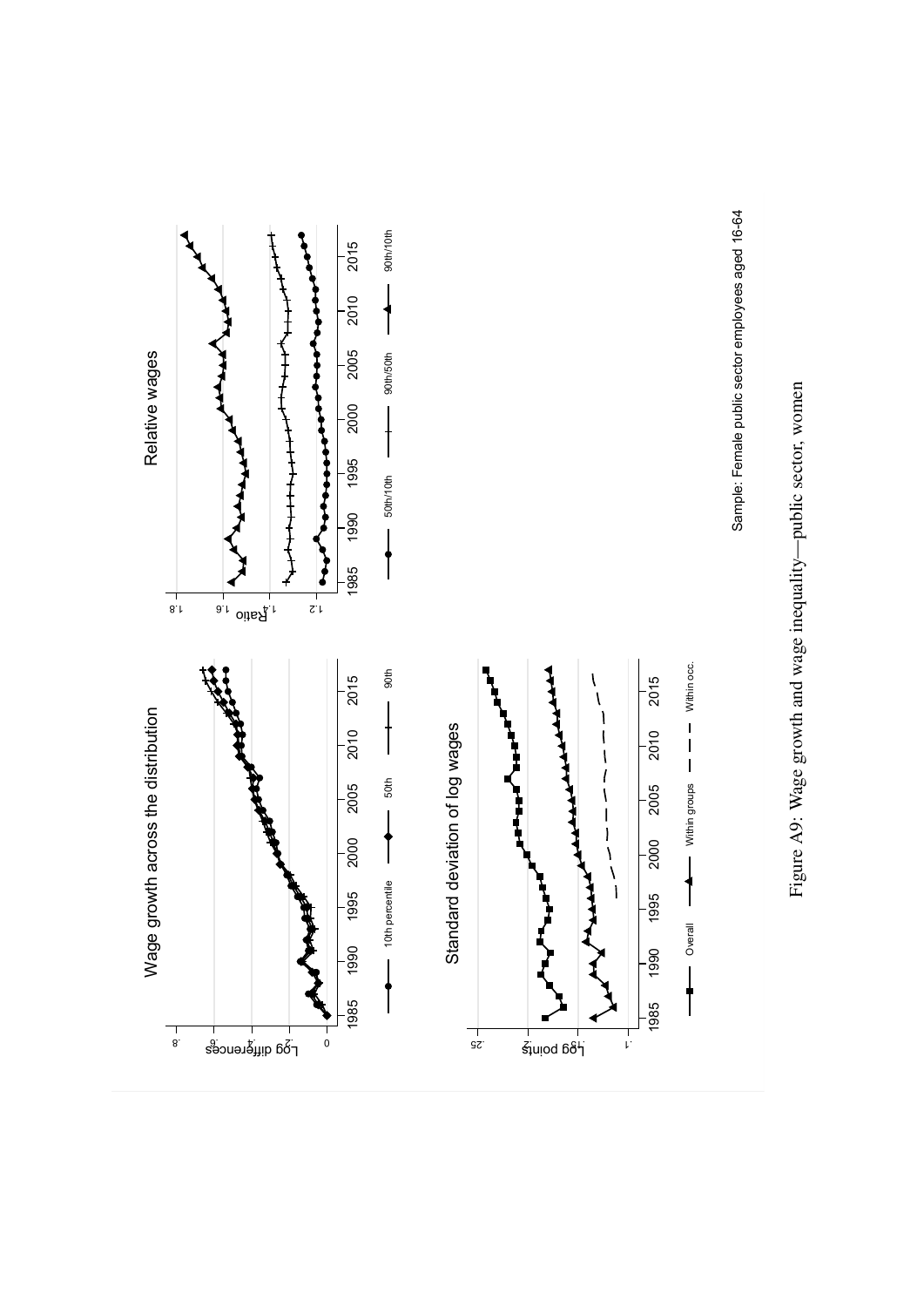



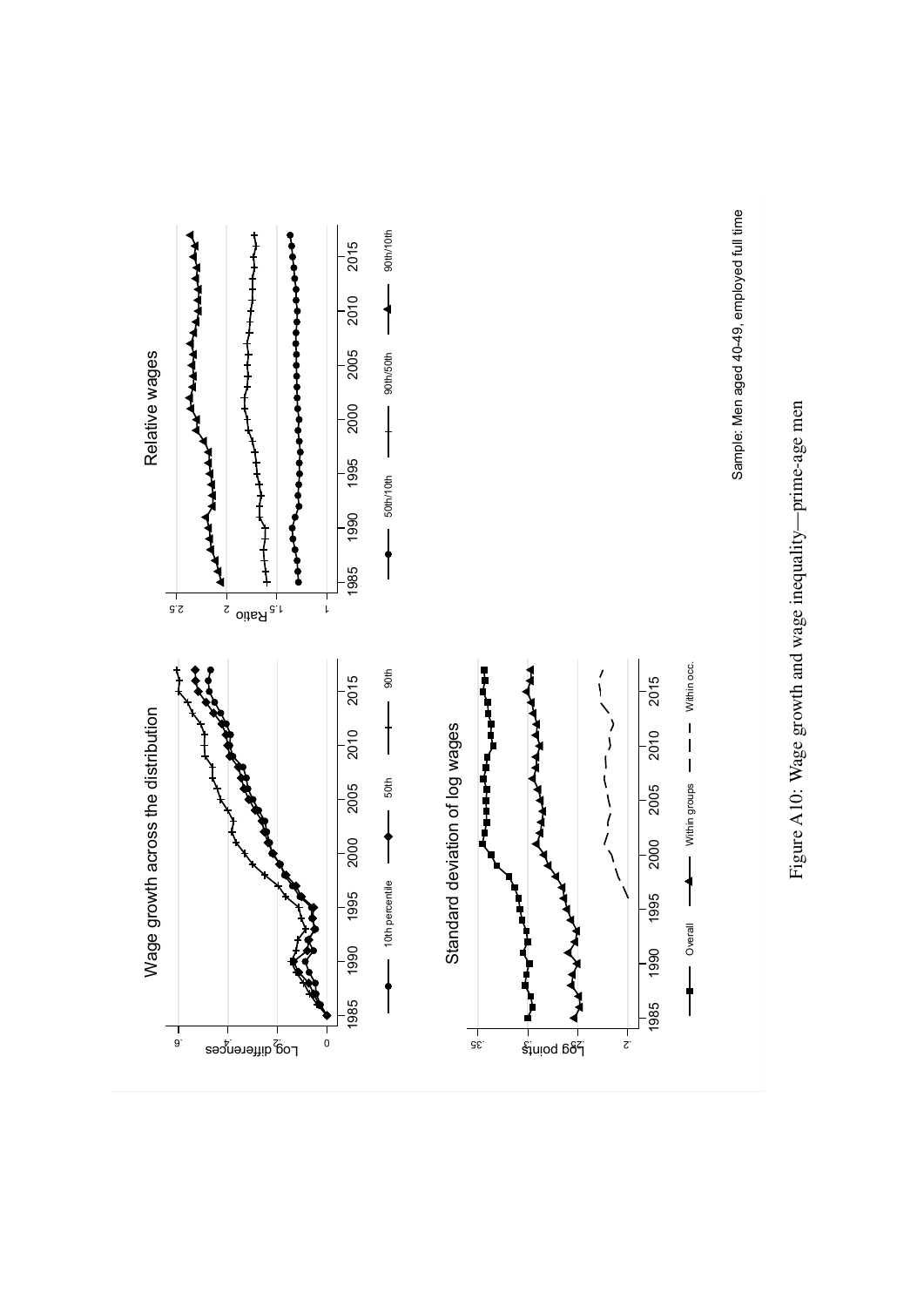



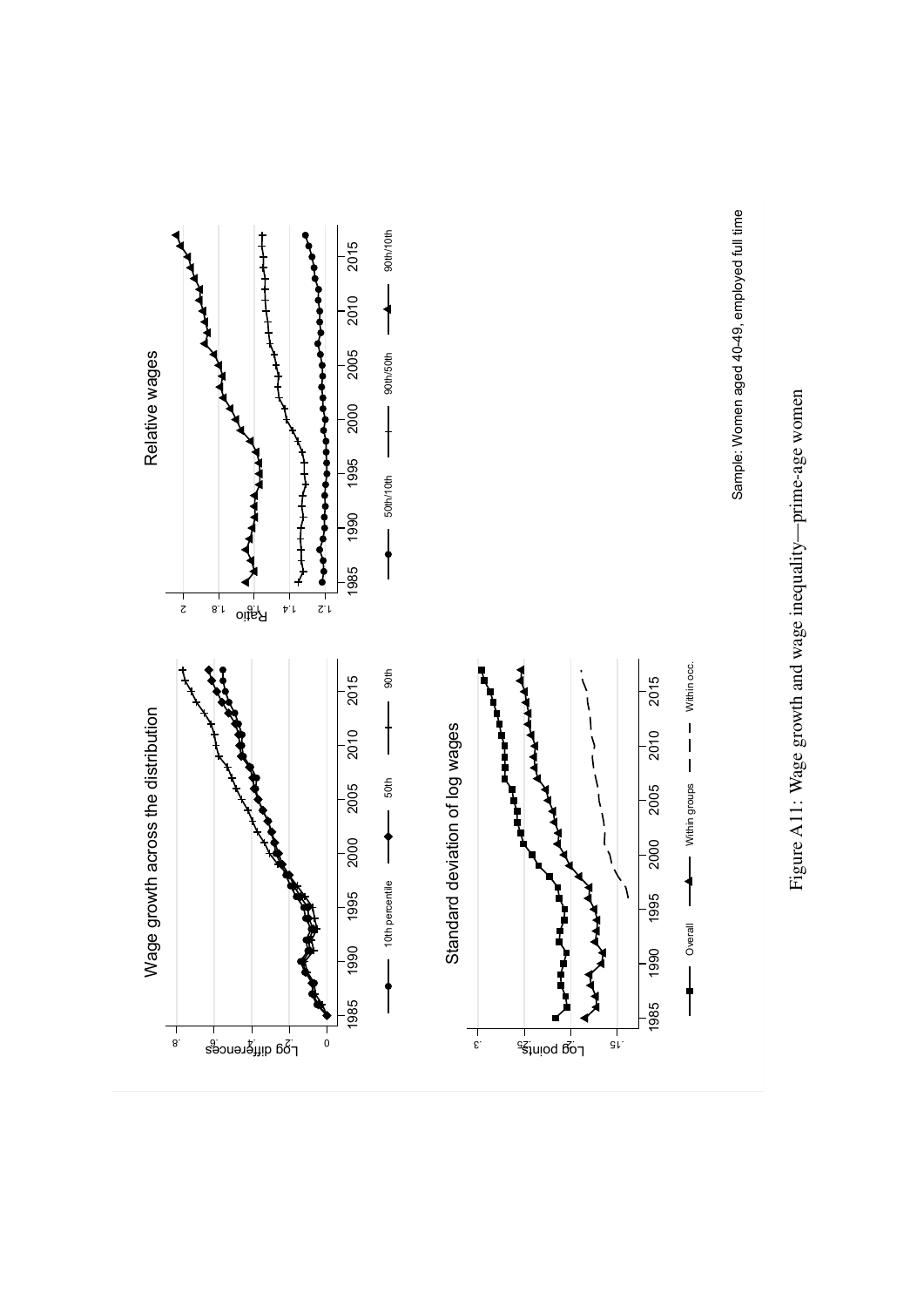| 2-digit category              | <b>ISCO</b>                                                                                                                                                                                                              |
|-------------------------------|--------------------------------------------------------------------------------------------------------------------------------------------------------------------------------------------------------------------------|
| Officials & Managers          | Legislators & senior officials<br>Corporate managers<br>Managers of small enterprises                                                                                                                                    |
| Professionals                 | Physical, mathematical & engineering science professionals<br>Life science $&$ health professionals<br>Teaching professionals<br>Other professionals                                                                     |
| Technicians                   | Physical & engineering science associate professionals<br>Life science $&$ health associate professionals<br>Teaching associate professionals<br>Other associate professionals<br>Skilled agricultural & fishery workers |
| Clerks                        | Office clerks<br>Customer services clerks                                                                                                                                                                                |
| Service & Sales               | Personal & protective services workers<br>Models, salespersons & demonstrators                                                                                                                                           |
| <b>Elementary Occupations</b> | Sales & services elementary occupations<br>Agricultural, fishery & related labourers<br>Labourers in mining, construction, manufacturing & transport                                                                     |
| Crafts                        | Extraction & building trades workers<br>Metal, machinery & related trades workers<br>Precision, handicraft, craft printing & related trades workers<br>Other craft & related trades workers                              |
| Operators & Assemblers        | Stationary-plant & related operators<br>Machine operators & assemblers<br>Drivers & mobile plant operators                                                                                                               |

## Table A1: Overview of occupational classification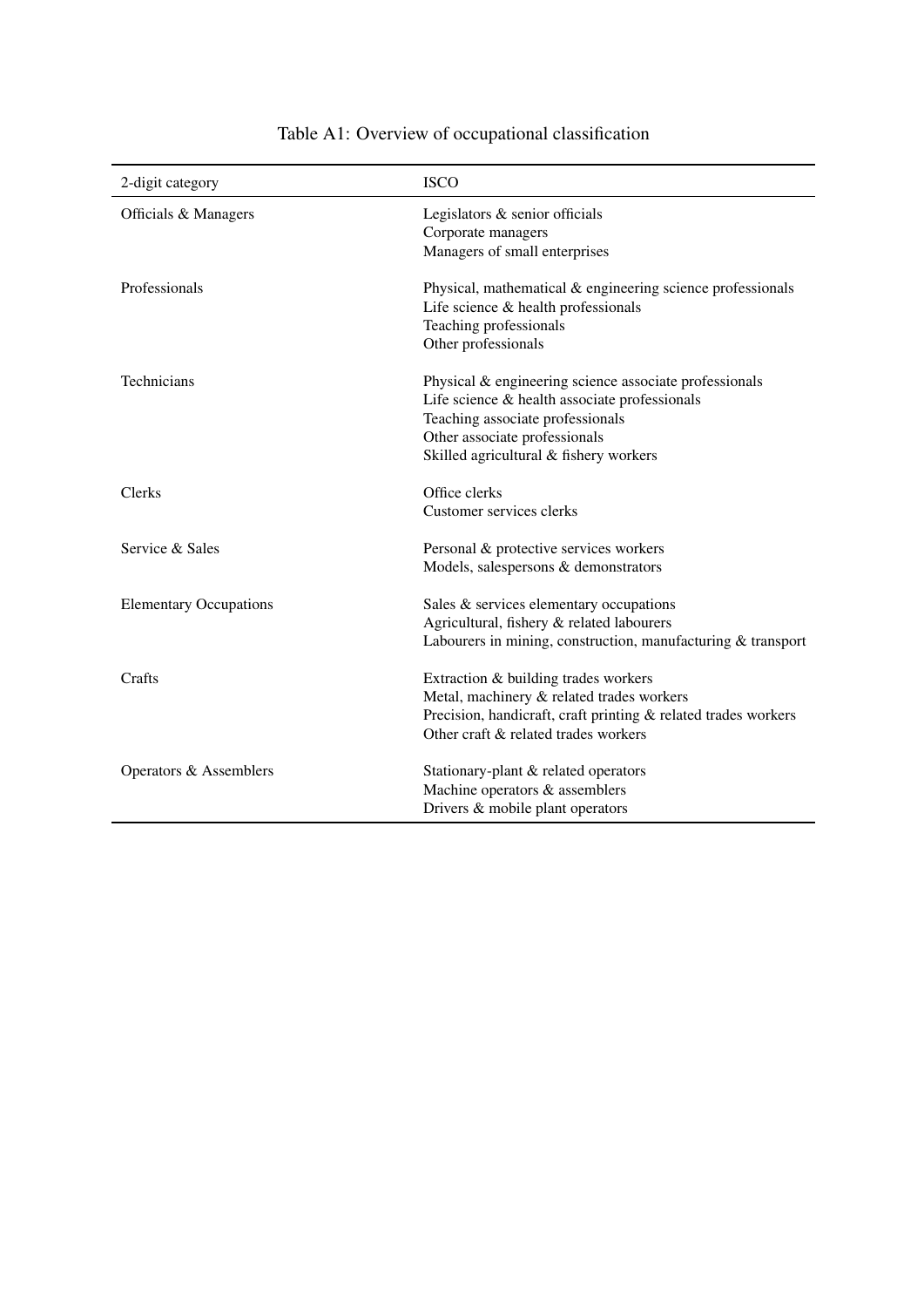|                                                                            | (1)                    | (2)                    | (3)                  |  |
|----------------------------------------------------------------------------|------------------------|------------------------|----------------------|--|
| A. Change in high-skill wage bill share 1995-2017 (weighted mean: 0.13)    |                        |                        |                      |  |
| Robots                                                                     | $-0.00092$<br>(0.0100) | $-0.00039$<br>(0.0100) | $-0.019$<br>(0.012)  |  |
| <b>ICT</b>                                                                 | 0.11<br>(0.052)        | 0.12<br>(0.049)        | 0.16<br>(0.049)      |  |
| A. Change in middle-skill wage bill share 1995-2017 (weighted mean: -0.02) |                        |                        |                      |  |
| Robots                                                                     | 0.026<br>(0.011)       | $-0.00094$<br>(0.0081) | $-0.0098$<br>(0.011) |  |
| <b>ICT</b>                                                                 | $-0.10$<br>(0.057)     | $-0.13$<br>(0.046)     | $-0.11$<br>(0.046)   |  |
| A. Change in low-skill wage bill share 1995-2017 (weighted mean: -0.11)    |                        |                        |                      |  |
| Robots                                                                     | $-0.024$<br>(0.0086)   | 0.0030<br>(0.0069)     | 0.029<br>(0.0090)    |  |
| <b>ICT</b>                                                                 | $-0.018$<br>(0.039)    | $-0.00042$<br>(0.018)  | $-0.054$<br>(0.018)  |  |
| Other capital                                                              |                        |                        |                      |  |
| Employment and population controls                                         |                        |                        |                      |  |
| <b>Education controls</b>                                                  |                        |                        |                      |  |
| Industry controls                                                          |                        |                        |                      |  |

Table A2: Technological change across regions: Skill share changes (wage bill)

*Notes:* Results are from regressions of the dependent variables indicated in the panel headings on robot adoption, the change in ICT intensity, and controls. The sample consists of 284 Swedish municipalities. 'Other capital' indicates that the change in non-ICT intensity is controlled for. Employment and population controls include the log of the employment-to-population ratio as well as the log of employment in 1990. Education controls include the employment shares of three educational groups, and industry controls include the employment shares of four broad sectoral groups, both in 1990. Regressions are weighted by initial employment shares. Robust standard errors in parentheses.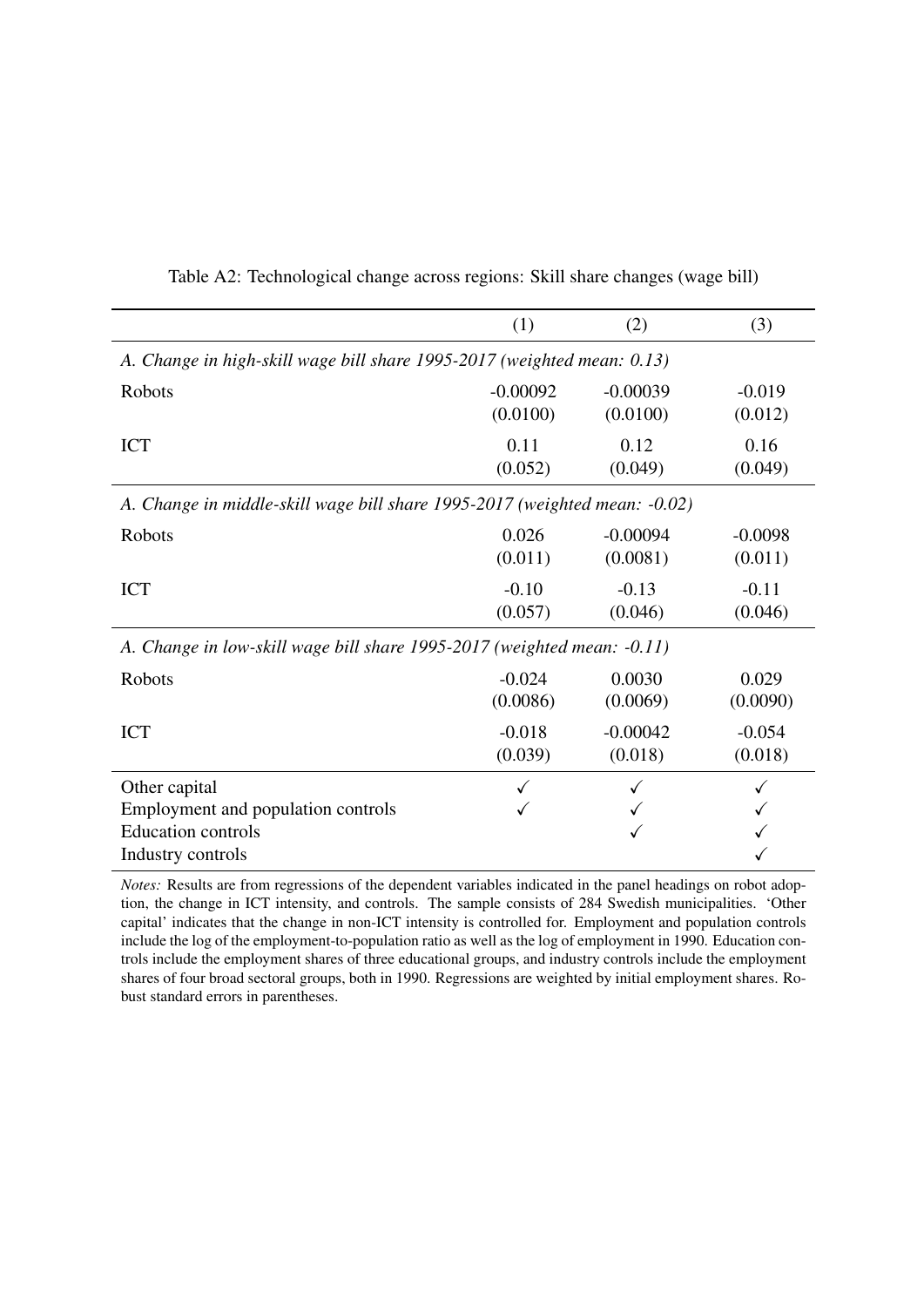|                                                                                                       | (1)               | (2)       | (3)          |  |
|-------------------------------------------------------------------------------------------------------|-------------------|-----------|--------------|--|
| A. Change in manufacturing employment share (weighted mean: -0.08)                                    |                   |           |              |  |
| Robots                                                                                                | $-0.060$          | $-0.048$  | $-0.00066$   |  |
|                                                                                                       | (0.016)           | (0.017)   | (0.018)      |  |
| <b>ICT</b>                                                                                            | 0.16              | 0.17      | 0.082        |  |
|                                                                                                       | (0.053)           | (0.051)   | (0.051)      |  |
| B. Change in services employment share (weighted mean: 0.09)                                          |                   |           |              |  |
| Robots                                                                                                | 0.049             | 0.040     | $-0.0017$    |  |
|                                                                                                       | (0.016)           | (0.018)   | (0.016)      |  |
| <b>ICT</b>                                                                                            | $-0.093$          | $-0.095$  | $-0.043$     |  |
|                                                                                                       | (0.053)           | (0.052)   | (0.051)      |  |
| C. Change in utilities employment share (weighted mean: -0.02)                                        |                   |           |              |  |
| Robots                                                                                                | 0.0048            | 0.0049    | $-0.0059$    |  |
|                                                                                                       | (0.0038)          | (0.0043)  | (0.0047)     |  |
| <b>ICT</b>                                                                                            | $-0.071$          | $-0.069$  | $-0.016$     |  |
|                                                                                                       | (0.021)           | (0.020)   | (0.014)      |  |
| D. Change in primary employment share (weighted mean: 0.01)                                           |                   |           |              |  |
| Robots                                                                                                | $-0.00026$        | $-0.0017$ | 0.014        |  |
|                                                                                                       | (0.0038)          | (0.0041)  | (0.0047)     |  |
| <b>ICT</b>                                                                                            | $-0.0040$         | $-0.010$  | $-0.045$     |  |
|                                                                                                       | (0.022)           | (0.020)   | (0.020)      |  |
| Other capital<br>Employment and population controls<br><b>Education controls</b><br>Industry controls | $\checkmark$<br>✓ | ✓<br>✓    | $\checkmark$ |  |

Table A3: Technological change across regions: Changes in sectoral employment shares

*Notes:* Results are from regressions of the dependent variables indicated in the panel headings on robot adoption, the change in ICT intensity, and controls. The sample consists of 284 Swedish municipalities. 'Other capital' indicates that the change in non-ICT intensity is controlled for. Employment and population controls include the log of the employment-to-population ratio as well as the log of employment in 1990. Education controls include the employment shares of three educational groups, and industry controls include the employment shares of four broad sectoral groups, both in 1990. Regressions are weighted by initial employment shares. Robust standard errors in parentheses.